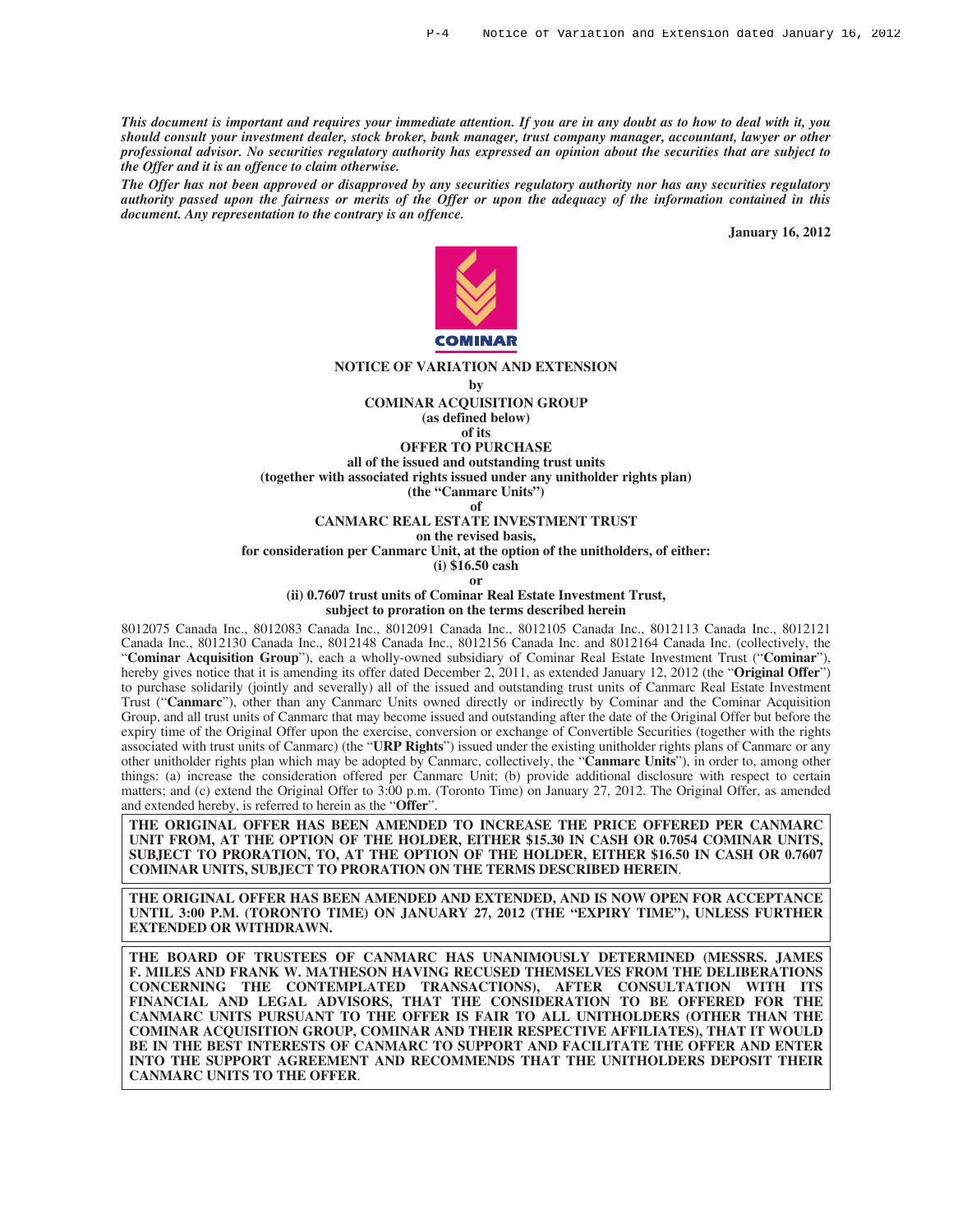This Notice of Variation and Extension should be read in conjunction with the Original Offer and accompanying offer and circular dated December 2, 2011 (the "**Original Circular**" and, together with the Original Offer, the "**Original Offer and Circular**") as extended on January 12, 2012. The Original Offer and Circular and this Notice of Variation and Extension together constitute the "**Offer and Circular**". Except as otherwise set forth herein, the terms and conditions previously set forth in the Original Offer and Circular and the related Letter of Transmittal and Notice of Guaranteed Delivery continue to be applicable in all respects. All references to the "Offer" in the Original Offer and Circular, the Letter of Transmittal, the Notice of Guaranteed Delivery and this Notice of Variation and Extension mean the Original Offer as amended hereby, and all references in such documents to the "Circular" or the "Offer and Circular" mean the Original Circular as amended hereby. Unless the context requires otherwise, capitalized terms used herein but not defined herein that are defined in the Offer and Circular have the respective meanings given to them in the Original Offer and Circular.

# **Unitholders of Canmarc (the "Unitholders") who have validly deposited and not withdrawn their Canmarc Units need to take no further action to accept the Offer.**

A Unitholder who wishes to accept the Offer must properly complete and execute the Letter of Transmittal that accompanied the Original Offer and Circular (printed on YELLOW paper) or a manually executed facsimile thereof and deposit it, at or prior to the Expiry Time, together with any certificate representing its Canmarc Units and all other required documents, with Computershare Investor Services Inc. (the "**Depositary**") at its office in Toronto, Ontario, specified in the Letter of Transmittal, in accordance with the instructions in the Letter of Transmittal. Alternatively, a Unitholder may (i) accept the Offer by following the procedures for book-entry transfer of Canmarc Units set out in Section 3 of the Original Offer, "Manner of Acceptance – Acceptance by Book-Entry Transfer", or (ii) follow the procedure for guaranteed delivery set out in Section 3 of the Original Offer, "Manner of Acceptance – Procedure for Guaranteed Delivery", using the Notice of Guaranteed Delivery that accompanied the Original Offer and Circular (printed on PINK paper), or a manually executed facsimile thereof.

**This Notice of Variation and Extension is also accompanied by the Letter of Transmittal (printed on YELLOW paper) for use in connection with the Offer, as increased hereby. Unitholders that have already made an election and submitted a Letter of Transmittal (printed on YELLOW paper) in connection with the Original Offer may, if they so choose, modify their election by completing and returning the enclosed Letter of Transmittal (printed on YELLOW paper) by no later than the Expiry Time, as instructed herein. A UNITHOLDER WHO HAS PREVIOUSLY DELIVERED A LETTER OF TRANSMITTAL DOES NOT HAVE TO DELIVER A NEW ONE UNLESS IT WISHES TO CHANGE ITS ELECTION. IF A UNITHOLDER HAS MADE A PREVIOUS ELECTION AND SUBMITTED A LETTER OF TRANSMITTAL AND DOES NOT SUBMIT A NEW LETTER OF TRANSMITTAL, THE COMINAR ACQUISITION GROUP WILL ACCEPT AND HONOR SUCH ELECTION AND IF AN ELECTION WAS MADE TO ACCEPT THE ORIGINAL OFFER, SUCH ELECTION WILL BE TREATED AS AN ELECTION TO ACCEPT THE INCREASED OFFER AND THE UNITHOLDER WILL RECEIVE \$16.50 PER CANMARC UNIT, NOT SUBJECT TO PRO-RATION OR 0.7607 COMINAR UNITS, SUBJECT TO PRORATION, AS THE CASE MAY BE.**

**Unitholders whose Canmarc Units are registered in the name of an investment advisor, stockbroker, bank, trust company or other nominee should immediately contact that nominee for assistance in order to take the necessary steps to be able to deposit such Canmarc Units under the Offer.**

All payments under the Offer will be made in Canadian dollars. Unitholders will not be required to pay any fee or commission if they accept the Offer by depositing their Canmarc Units directly with the Depositary.

Questions and requests for assistance may be directed to the Depositary or the information agent for the Offer, Kingsdale Shareholder Services Inc. (the "**Information Agent**"), whose contact details are provided on the back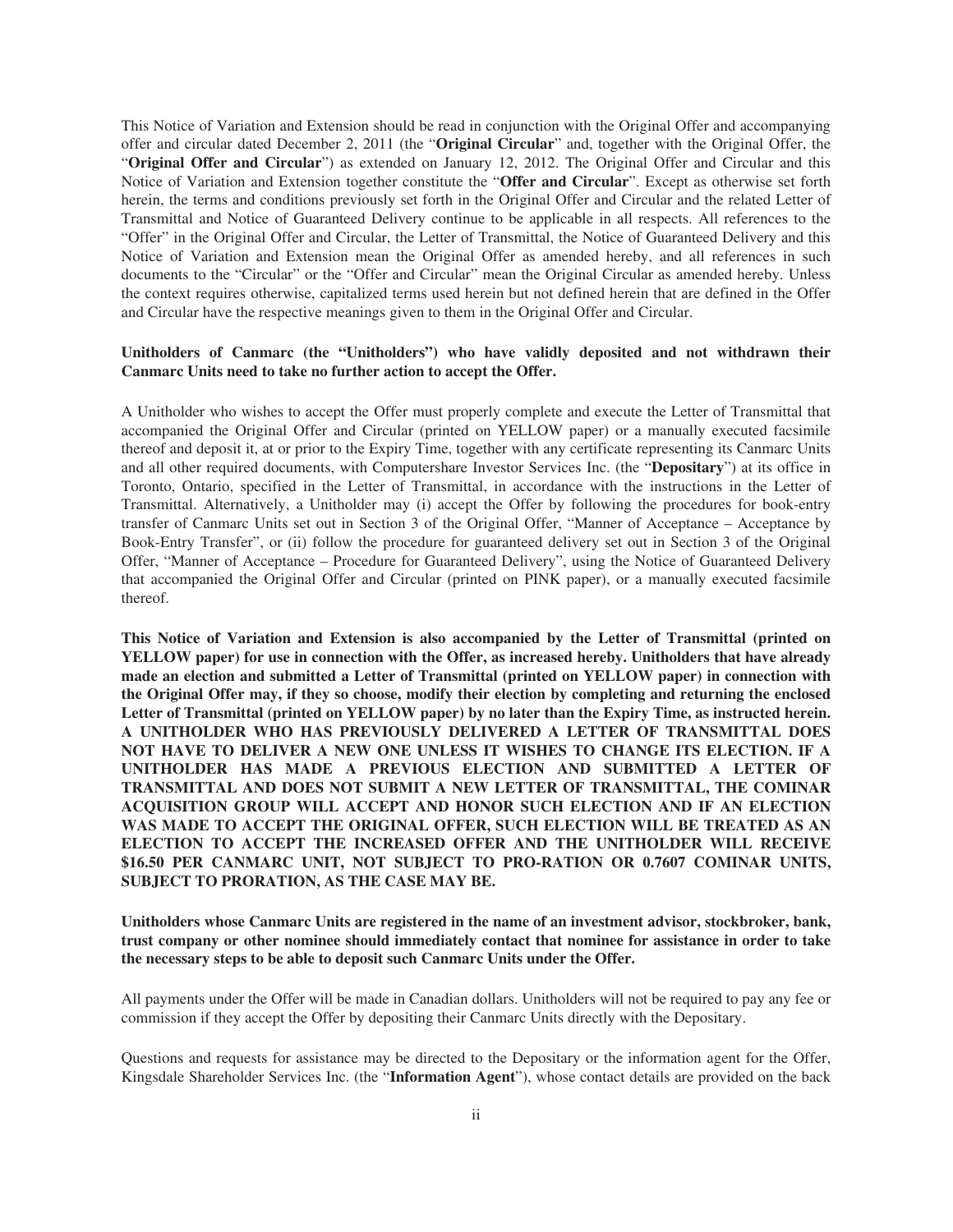cover of this document. Additional copies of this document, the Original Offer and Circular, the Letter of Transmittal and the Notice of Guaranteed Delivery may be obtained without charge on request from the Depositary or the Information Agent and are accessible on the Canadian Securities Administrators' website at *www.sedar.com*. This website address is provided for informational purposes only and no information contained on, or accessible from, such website is incorporated by reference herein unless expressly incorporated by reference.

No broker, dealer, salesperson or other person has been authorized to give any information or make any representation other than those contained in the Offer and Circular, and, if given or made, such information or representation must not be relied upon as having been authorized by the Cominar Acquisition Group, Cominar, the Information Agent, a Soliciting Dealer (if any) or the Depositary.

**This document does not constitute an offer or a solicitation to any person in any jurisdiction in which such offer or solicitation is unlawful. The Offer is not being made or directed to, nor will deposits of Canmarc Units be accepted from or on behalf of, Unitholders in any jurisdiction in which the making or acceptance thereof would not be in compliance with the Laws of such jurisdiction. However, the Cominar Acquisition Group may, in its sole discretion, take such action as it may deem necessary to extend the Offer to Unitholders in any such jurisdiction.**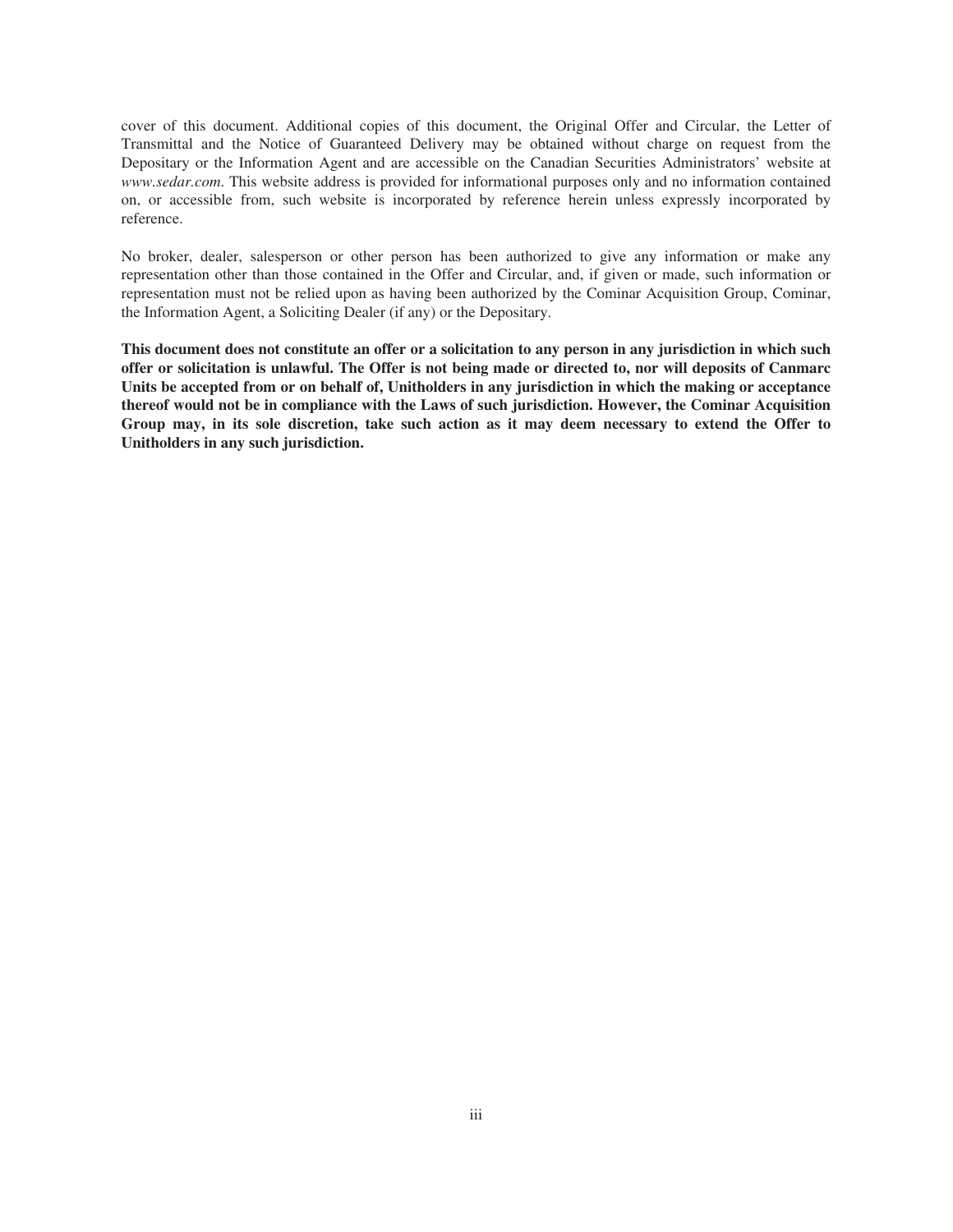# **CURRENCY**

All dollar references in this Notice of Variation and Extension are in Canadian dollars, except where otherwise indicated.

### **STATEMENTS REGARDING FORWARD-LOOKING INFORMATION**

Certain statements contained herein, including any information as to our future financial or operating performance and other statements that express management's expectations or estimates of future performance, are "forward-looking statements" and are prospective in nature. All statements other than statements of historical fact may be forward-looking statements. Forward-looking statements are often, but not always, identified by the use of words such as "seek", "anticipate", "plan", "continue", "estimate", "expect", "may", "will", "project", "predict", "potential", "targeting", "intend", "could", "might", "should", "believe" and similar expressions. These statements involve known and unknown risks, uncertainties and other factors that may cause actual results or events to differ materially from those anticipated in such forward-looking statements. Cominar's actual results could differ materially from those anticipated in forward-looking statements, as applicable, including as a result of the risks associated with the ownership of immoveable property, access to capital, current global financial conditions, competition in the real estate sector, property acquisitions and developments, dependence on key personnel, potential conflicts of interest, general uninsured losses, governmental regulation, limits on activities and debt financing. While Cominar believes that the expectations reflected in the forward-looking statements contained herein, and in its documents incorporated by reference herein, are reasonable, no assurance can be given that these expectations will prove to be correct, and such forward-looking statements included in, or incorporated by reference in such documents should not be unduly relied upon. These statements speak only as of the date hereof. These factors are discussed in greater detail in Section 20 of the Original Offer and Circular and in Cominar's most recent Annual Information Form filed with the Canadian provincial securities regulatory authorities and available on SEDAR.

The Cominar Acquisition Group and Cominar disclaim any intention or obligation to update or revise any forward-looking statements whether as a result of new information, future events or otherwise, except as required by applicable Laws.

# **NOTICE TO UNITHOLDERS IN THE UNITED STATES**

THE COMINAR UNITS OFFERED UNDER THE OFFER ARE BEING OFFERED PURSUANT TO AN EXEMPTION FROM THE REGISTRATION REQUIREMENTS OF THE U.S. SECURITIES ACT OF 1933, AS AMENDED (THE "**U.S. SECURITIES ACT**") PROVIDED BY RULE 802 THEREUNDER. NO COMINAR UNITS WILL BE DELIVERED IN THE UNITED STATES OR TO OR FOR THE ACCOUNT OR FOR THE BENEFIT OF A PERSON IN THE UNITED STATES, UNLESS COMINAR IS SATISFIED THAT SUCH COMINAR UNITS MAY BE DELIVERED IN THE RELEVANT JURISDICTION IN RELIANCE UPON AVAILABLE EXEMPTIONS FROM THE REGISTRATION REQUIREMENTS OF THE U.S. SECURITIES ACT AND THE SECURITIES LAWS OF THE RELEVANT U.S. STATE OR OTHER LOCAL JURISDICTION, OR ON A BASIS OTHERWISE DETERMINED TO BE ACCEPTABLE TO COMINAR IN ITS SOLE DISCRETION, AND WITHOUT SUBJECTING COMINAR TO ANY REGISTRATION, REPORTING OR SIMILAR REQUIREMENTS. WITHOUT LIMITATION OF THE FOREGOING, EXCEPT AS MAY BE OTHERWISE DETERMINED BY COMINAR IN ITS SOLE DISCRETION, COMINAR UNITS WILL NOT BE DELIVERED TO OR FOR THE ACCOUNT OR FOR THE BENEFIT OF INELIGIBLE UNITHOLDERS (AS DEFINED IN THE OFFER). HOWEVER, INELIGIBLE UNITHOLDERS THAT WOULD OTHERWISE RECEIVE COMINAR UNITS IN EXCHANGE FOR THEIR CANMARC UNITS SHALL HAVE SUCH COMINAR UNITS ISSUED TO A SELLING AGENT, WHICH SHALL, AS AGENT FOR SUCH UNITHOLDERS, AS EXPEDITIOUSLY AS IS COMMERCIALLY REASONABLE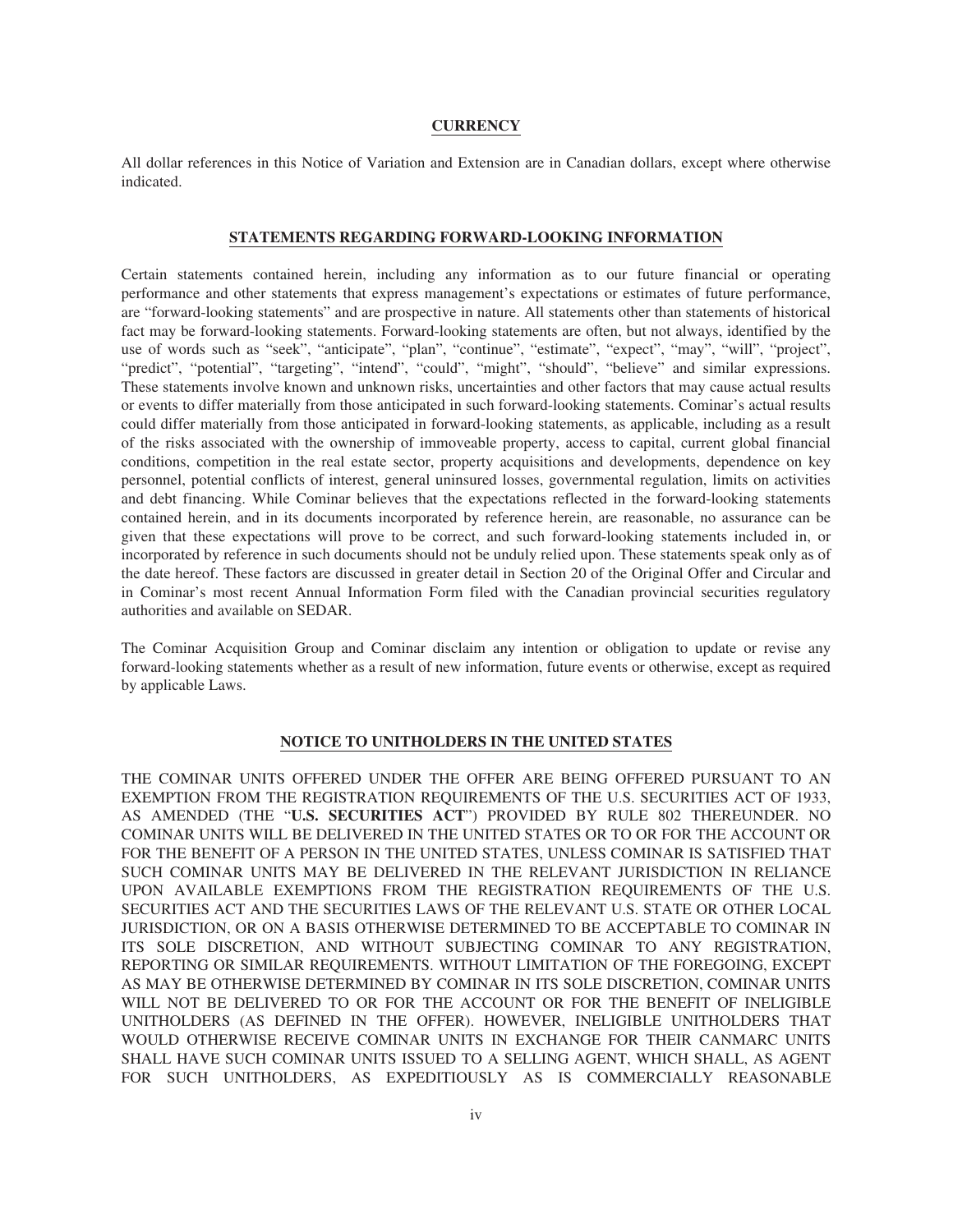THEREAFTER, SELL SUCH COMINAR UNITS ON THEIR BEHALF THROUGH THE FACILITIES OF THE TSX AND HAVE THE NET PROCEEDS OF SUCH SALE, LESS ANY APPLICABLE BROKERAGE COMMISSIONS, OTHER EXPENSES AND WITHHOLDING TAXES, DELIVERED TO SUCH UNITHOLDERS. EACH UNITHOLDER FOR WHOM COMINAR UNITS ARE SOLD BY THE SELLING AGENT WILL RECEIVE AN AMOUNT EQUAL TO SUCH UNITHOLDER'S PRO RATA INTEREST IN THE NET PROCEEDS OF SALES OF ALL COMINAR UNITS SO SOLD BY THE SELLING AGENT. COMINAR WILL HAVE NO LIABILITY FOR ANY SUCH PROCEEDS RECEIVED OR THE REMITTANCE THEREOF TO SUCH UNITHOLDERS. ALL INELIGIBLE UNITHOLDERS MUST NOTIFY THEIR BROKER, FINANCIAL ADVISOR, FINANCIAL INSTITUTION OR OTHER NOMINEE THROUGH WHICH THEIR CANMARC UNITS ARE HELD OF THEIR STATUS AS AN INELIGIBLE UNITHOLDER. FAILURE BY AN INELIGIBLE UNITHOLDER TO INFORM SUCH UNITHOLDER'S BROKER, FINANCIAL ADVISOR, FINANCIAL INSTITUTION OR OTHER NOMINEE THROUGH WHICH SUCH UNITHOLDER'S UNITS ARE HELD OF SUCH UNITHOLDER'S STATUS AS AN INELIGIBLE UNITHOLDER PRIOR TO THE EXPIRY TIME WILL BE DEEMED TO BE A CERTIFICATION THAT SUCH UNITHOLDER IS NOT A RESIDENT OF A U.S. STATE WHO IS NOT AN EXEMPT "INSTITUTIONAL INVESTOR" WITHIN THE MEANING OF THE SECURITIES LAWS AND REGULATIONS OF THE SUBJECT STATE OF WHICH SUCH UNITHOLDER IS A RESIDENT. ANY UNITHOLDER IN THE UNITED STATES THAT DEPOSITS CANMARC UNITS USING A LETTER OF TRANSMITTAL THAT DOES NOT INDICATE WHETHER SUCH UNITHOLDER IS AN INELIGIBLE UNITHOLDER WILL BE DEEMED TO HAVE CERTIFIED THAT SUCH UNITHOLDER IS NOT AN INELIGIBLE UNITHOLDER. THE COMINAR UNITS ISSUED TO UNITHOLDERS UNDER THE OFFER WILL BE "RESTRICTED SECURITIES" WITHIN THE MEANING OF RULE 144 UNDER THE U.S. SECURITIES ACT TO THE SAME EXTENT AND PROPORTION THAT CANMARC UNITS DEPOSITED BY SUCH UNITHOLDERS UNDER THE OFFER ARE "RESTRICTED SECURITIES". ACCORDINGLY, IF YOU DEPOSIT CANMARC UNITS UNDER THE OFFER THAT BEAR A U.S. SECURITIES ACT RESTRICTIVE LEGEND, ANY COMINAR UNIT ISSUED TO YOU IN EXCHANGE FOR SUCH CANMARC UNITS SHALL ALSO BEAR A U.S. SECURITIES ACT RESTRICTIVE LEGEND.

THE SECURITIES OFFERED UNDER THE OFFER HAVE NOT BEEN APPROVED OR DISAPPROVED BY THE UNITED STATES SECURITIES AND EXCHANGE COMMISSION OR ANY UNITED STATES STATE SECURITIES COMMISSION NOR HAS ANY SUCH SECURITIES COMMISSION PASSED UPON THE ACCURACY OR ADEQUACY OF THE OFFER AND CIRCULAR. ANY REPRESENTATION TO THE CONTRARY IS A CRIMINAL OFFENCE.

NEITHER THE FACT THAT A REGISTRATION STATEMENT OR AN APPLICATION FOR A LICENSE HAS BEEN FILED WITH THE STATE OF NEW HAMPSHIRE NOR THE FACT THAT A SECURITY IS EFFECTIVELY REGISTERED OR A PERSON IS LICENSED IN THE STATE OF NEW HAMPSHIRE CONSTITUTES A FINDING BY THE SECRETARY OF STATE THAT ANY DOCUMENT FILED UNDER RSA 421-B IS TRUE, COMPLETE AND NOT MISLEADING. NEITHER ANY SUCH FACT NOR THE FACT THAN AN EXEMPTION OR EXCEPTION IS AVAILABLE FOR A SECURITY OR A TRANSACTION MEANS THAT THE SECRETARY OF STATE HAS PASSED IN ANY WAY UPON THE MERITS OR QUALIFICATIONS OF, OR RECOMMENDED OR GIVEN APPROVAL TO, ANY PERSON, SECURITY, OR TRANSACTION. IT IS UNLAWFUL TO MAKE, OR CAUSE TO BE MADE, TO ANY PROSPECTIVE PURCHASER OR CLIENT ANY REPRESENTATION INCONSISTENT WITH THE PROVISIONS OF THIS PARAGRAPH.

The Offer is being made for the securities of a Canadian entity that does not have securities registered under Section 12 of the United States Securities Exchange Act of 1934, as amended (the "**U.S. Exchange Act**"). Accordingly, the Offer is not subject to Section 14(d) of the U.S. Exchange Act, or Regulation 14D promulgated by the U.S. Securities and Exchange Commission thereunder. The Offer is made in the United States with respect to securities of a "foreign private issuer", as such term is defined in Rule 3b-4 under the U.S. Exchange Act, in accordance with Canadian corporate and tender offer rules. Unitholders resident in the United States should be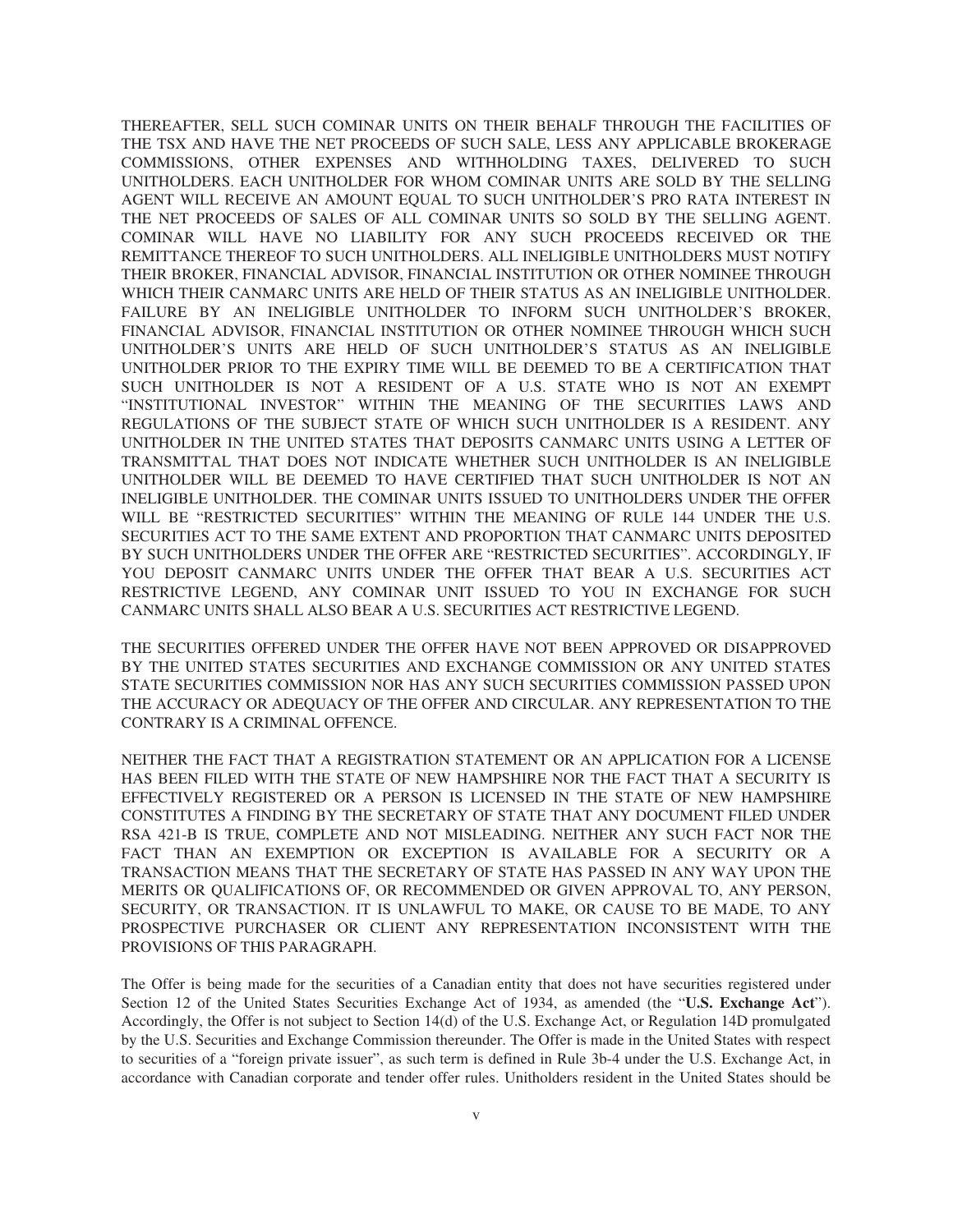aware that such requirements are different from those of the United States applicable to tender offers under the U.S. Exchange Act and the rules and regulations promulgated thereunder. Financial statements included herein or incorporated by reference have been prepared in accordance with Canadian generally accepted accounting principles or international financial reporting standards and thus may not be comparable to financial statements of United States companies. Unitholders resident of countries other than Canada, including the United States, should be aware that the disposition of Canmarc Units by them on the terms described herein may have tax consequences both in their country of residence and in Canada. Such consequences, including the effect of the Offer and the tender of the Canmarc Units by them, may not be fully described herein and such holders are urged to consult their tax advisors. See Section 22 of the Original Offer and Circular, "Certain Canadian Federal Income Tax Considerations", and Section 23 of the Original Offer and Circular, "Certain United States Federal Income Tax Considerations".

Unitholders should be aware that the Cominar Acquisition Group, Cominar and their affiliates, directly or indirectly, may bid for or make purchases of Canmarc Units during the period of the Offer, as permitted by applicable Laws in Canada. It may be difficult for Unitholders who are resident of countries other than Canada, including the United States, to enforce their rights and any claim they may have under laws other than Canadian laws, including, without limitation, United States federal securities laws, given that the Cominar Acquisition Group is formed of entities incorporated under the laws of Canada, Cominar is an unincorporated close-ended real estate investment trust governed by the laws of the Province of Québec and Canmarc is an unincorporated open-ended real estate investment trust governed by the laws of the Province of Québec, that the majority of the officers, directors and trustees of Cominar, the Cominar Acquisition Group and Canmarc reside in Canada, and that all or a substantial portion of the assets of the Cominar Acquisition Group, Cominar and Canmarc and the other above-mentioned persons are located in Canada. Unitholders who are resident of countries other than Canada, including the United States, may not be able to sue the Cominar Acquisition Group, Cominar, Canmarc or their respective officers, directors or trustees in a Canadian court for violation of laws, including United States federal securities laws. It may be difficult to compel such parties to subject themselves to the jurisdiction of a court outside of Canada, including a court in the United States, or to enforce judgment obtained from a court located outside of Canada, including of a court of the United States.

# **NOTICE TO HOLDERS OF CONVERTIBLE SECURITIES**

The Offer, as amended by this Notice of Variation and Extension, is being made only for Canmarc Units and is not made for any Convertible Securities. Any holder of Convertible Securities who wishes to accept the Offer must, to the extent permitted by the terms of the security and applicable Laws, convert, exchange or exercise such Convertible Securities in order to deposit the resulting Canmarc Units in accordance with the terms of the Offer. Any such conversion, exchange or exercise must be completed sufficiently in advance of the Expiry Time to ensure that the holder of such Convertible Securities will be in a position to deposit such Canmarc Units at or prior to the Expiry Time, or in sufficient time to comply with the procedures referred to under "Manner of Acceptance – Procedure for Guaranteed Delivery" in Section 3 of the Original Offer.

The tax consequences to holders of Convertible Securities of converting, exchanging or exercising their Convertible Securities are not described in either Section 22 of the Original Offer and Circular, "Certain Canadian Federal Income Tax Considerations", or in Section 23 of the Original Offer and Circular, "Certain United States Federal Income Tax Considerations". Holders of Convertible Securities should consult their tax advisors for advice with respect to potential income tax consequences to them in connection with the decision whether to convert, exchange or exercise their Convertible Securities.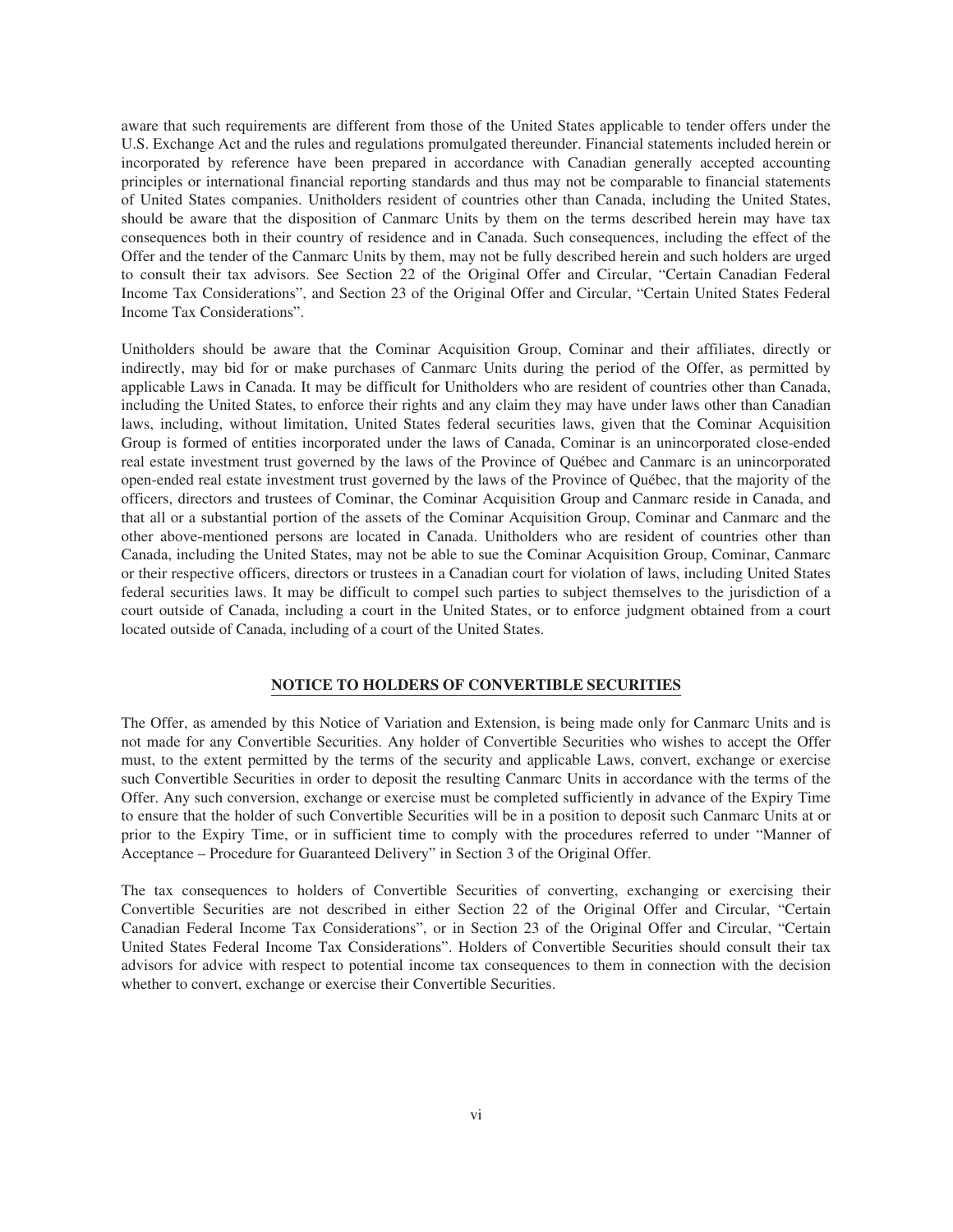# **INFORMATION CONCERNING CANMARC**

The information concerning Canmarc contained in this document has been taken from and is based solely upon Canmarc's public disclosure on file with Canadian securities regulatory authorities. Canmarc has neither reviewed this document, nor has confirmed the accuracy and completeness of the information in respect of Canmarc contained in this document. Although neither the Cominar Acquisition Group nor Cominar has any knowledge that would indicate that any information or statements contained in this document concerning Canmarc taken from, or based upon, such public disclosure contain any untrue statement of a material fact or omit to state a material fact that is required to be stated or that is necessary to make a statement not misleading in light of the circumstances in which it was made, neither the Cominar Acquisition Group, Cominar nor any of their respective directors, trustees or officers has verified, nor do they assume any responsibility for, the accuracy or completeness of such information or statements or for any failure by Canmarc to disclose events or facts which may have occurred or which may affect the significance or accuracy of any such information or statements but which are unknown to the Cominar Acquisition Group or Cominar. Except as otherwise indicated, information concerning Canmarc is given based on information in Canmarc's public disclosure available as of January 13, 2012. All references to the number of Canmarc Units outstanding on a fully-diluted basis as at January 13, 2012 in this document are references to estimates of such figures based solely on Canmarc's public disclosure.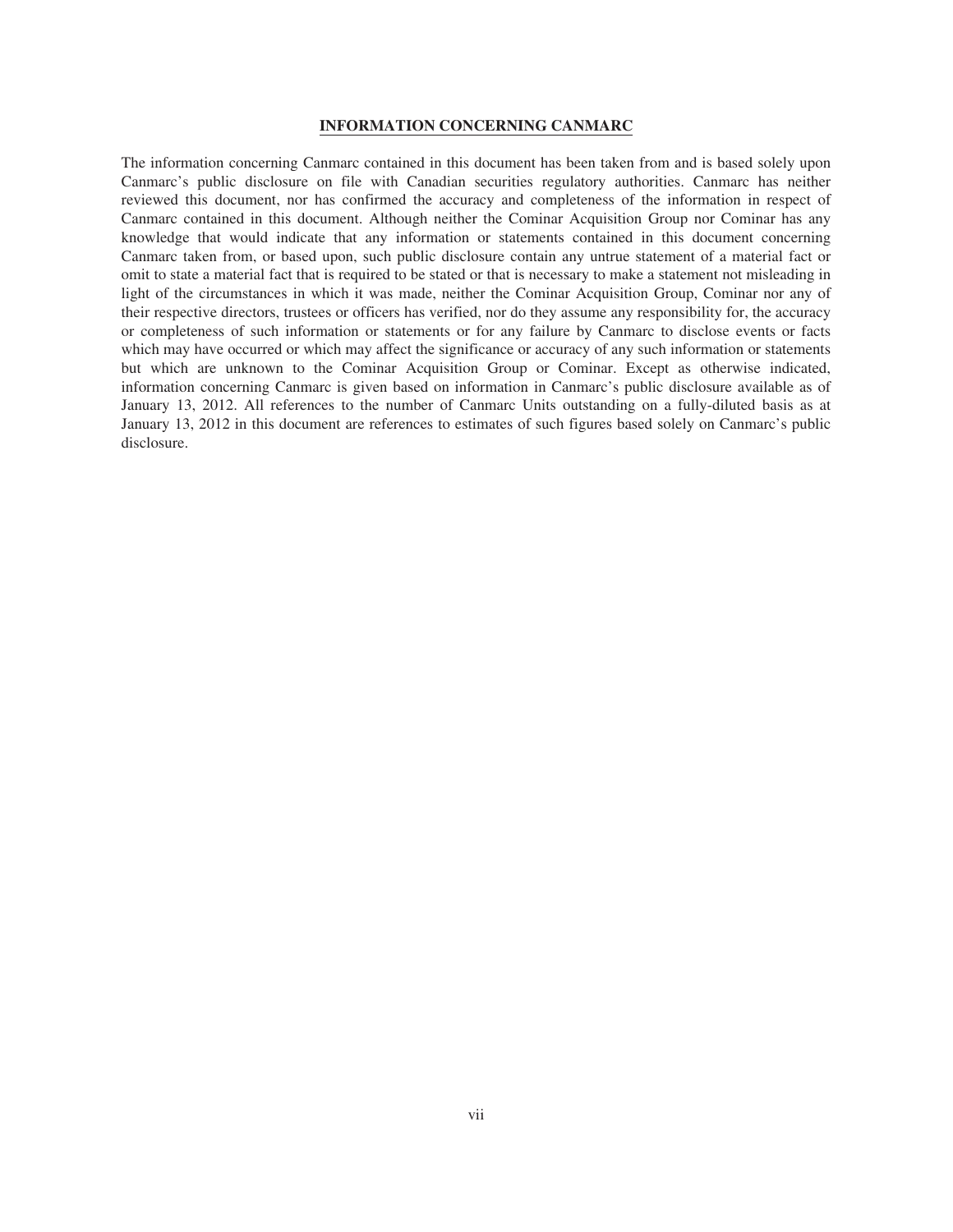# **NOTICE OF VARIATION AND EXTENSION**

# **TO: THE HOLDERS OF CANMARC UNITS**

This Notice of Variation and Extension amends and supplements (i) the Original Offer and Circular dated December 2, 2011, as extended on January 12, 2012, pursuant to which the Cominar Acquisition Group is offering to purchase solidarily (jointly and severally) all of the issued and outstanding Canmarc Units, other than any Canmarc Units owned directly or indirectly by Cominar and the Cominar Acquisition Group, and all Canmarc Units that may become issued and outstanding after the date of the Original Offer but before the expiry time of the Original Offer upon the exercise, conversion or exchange of Convertible Securities, together with the URP Rights issued under the existing unitholder rights plans of Canmarc or any other unitholder rights plan which may be adopted by Canmarc, as well as (ii) the Letter of Transmittal and (iii) the Notice of Guaranteed Delivery.

Except as otherwise set forth in this Notice of Variation and Extension, the terms and conditions previously set forth in the Original Offer and Circular, Letter of Transmittal and Notice of Guaranteed Delivery continue to be applicable in all respects. This Notice of Variation and Extension should be read in conjunction with the Original Offer and Circular, the Letter of Transmittal and the Notice of Guaranteed Delivery.

All references to the "Offer" in the Original Offer and Circular, the Letter of Transmittal, the Notice of Guaranteed Delivery and this Notice of Variation and Extension mean the Original Offer as amended hereby and all references in such documents to the "Circular" mean the Original Offer and Circular as amended hereby. Unless the context otherwise requires, capitalized terms used in this Notice of Variation and Extension but not defined herein that are defined in the Original Offer and Circular have the respective meanings given to them in the Original Offer and Circular.

#### **1. Increase in Consideration Offered**

The Cominar Acquisition Group has varied the Original Offer by increasing the price offered to Unitholders from, at the option of the holder, either \$15.30 in cash or 0.7054 Cominar Units, subject to proration, to, at the option of the holder, either \$16.50 in cash or 0.7607 Cominar Units, subject to proration on the terms described herein.

Accordingly, the descriptions of the "Cash Alternative" and "Unit Alternative" in the first paragraph of Section 1 of the Original Offer, "The Offer" (found at page 17 of the Original Offer and Circular) are deleted and replaced by the following:

"(a) \$16.50 cash (the "**Cash Alternative**"); or

(b) 0.7607 Cominar Units, subject to proration on the terms described herein (the "**Unit Alternative**")"

The definitions of "Cash Alternative" and "Unit Alternative" and all references in the Original Offer and Circular, the Letter of Transmittal and the Notice of Guaranteed Delivery to the price offered by the Cominar Acquisition Group, the Cash Alternative and the Unit Alternative are hereby amended to reflect the foregoing changes.

In addition, the subsection entitled "Proration" of Section 1 of the Original Offer, "The Offer" (found at page 19 of the Original Offer and Circular), is deleted and replaced by the following:

"Unitholders who elect or are deemed to have elected the Cash Alternative will not, under any circumstance, be subject to proration and, accordingly, will be entitled to receive, on the terms and subject to the conditions of the Offer, \$16.50 cash for each Canmarc Unit in respect of which the Cash Alternative has been or is deemed to have been elected.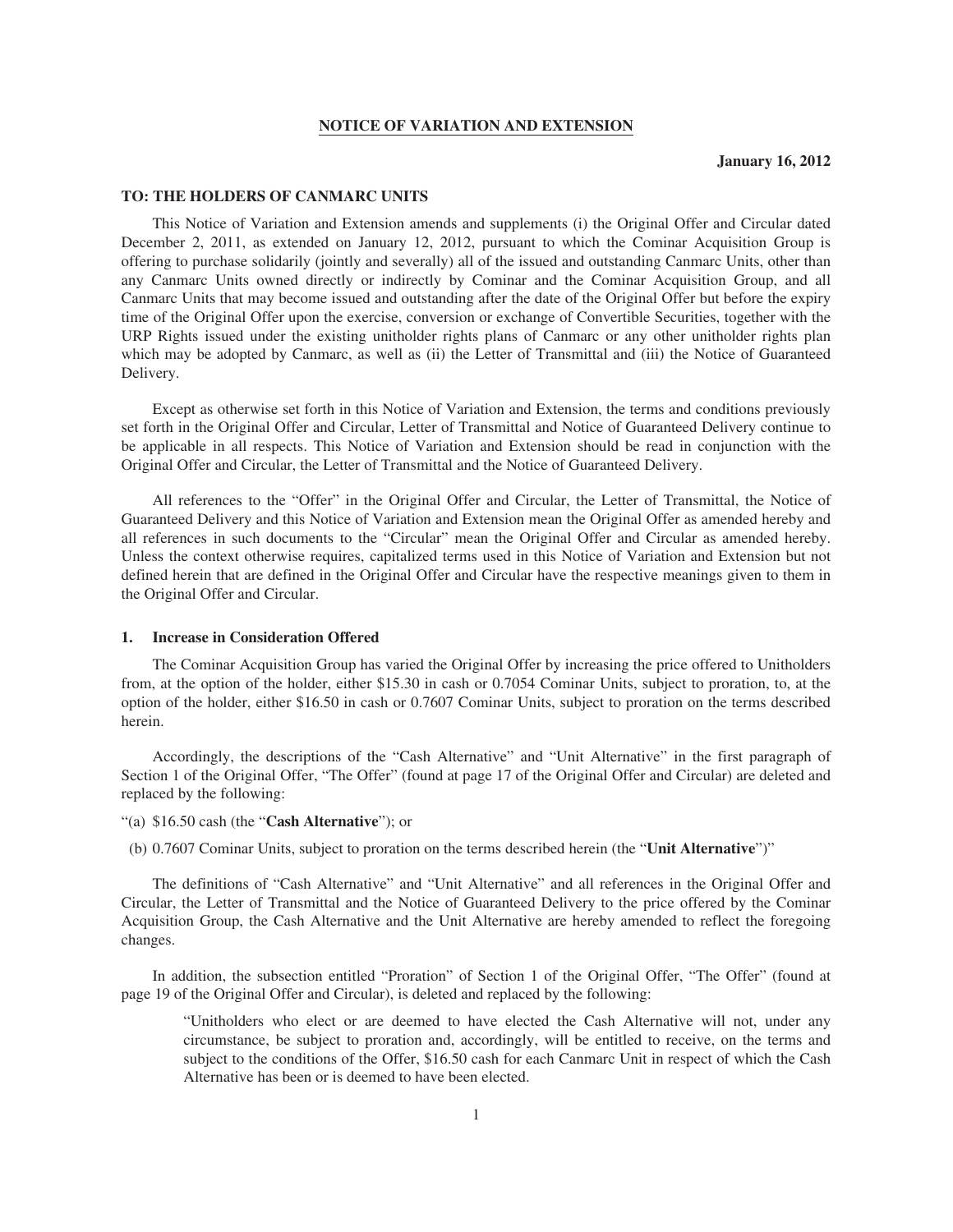The maximum aggregate number of Cominar Units available under the Offer and any Compulsory Acquisition or Subsequent Acquisition Transaction will be limited to 16 million Cominar Units (the "**Maximum Unit Consideration**"). The portion of the Maximum Unit Consideration available under the Unit Alternative at each Take-up Date on which the Cominar Acquisition Group takes up Canmarc Units will be proportionate to the ratio of the number of Canmarc Units being taken up on such Take-up Date to the total number of Canmarc Units outstanding calculated on a fully-diluted basis (the "**Maximum Take-up Date Unit Consideration**" in respect of such Take-up Date). If after taking into account the aggregate number of Cominar Units that would otherwise be issuable on any particular Take-up Date to Unitholders who have elected the Unit Alternative (the "**Requested Number of Cominar Units**"), the number of Cominar Units so issued would exceed the Maximum Take-up Date Unit Consideration, then the following prorating provisions will apply to each Unitholder that has elected the Unit Alternative:

(a) the Cominar Acquisition Group will deliver to each such Unitholder such number of Cominar Units as is equal to the product, rounded down to the nearest whole number, of  $(x)$  0.7607,  $(y)$  the number of Canmarc Units tendered under the Unit Alternative to such Cominar Acquisition Group by such Unitholder, and (z) a fraction (the "**Unit Prorating Factor**"), the numerator of which is the Maximum Take-up Date Unit Consideration and the denominator of which is the Requested Number of Cominar Units; and

(b) the Cominar Acquisition Group will then pay to each such Unitholder a cash amount equal to the product of  $(x)$  \$16.50,  $(y)$  the number of Canmarc Units tendered under the Unit Alternative by such Unitholder and (z) the difference between one and the Unit Prorating Factor,

and where a Unitholder would have been entitled to receive a fraction of a Cominar Unit but for the rounding referred to in paragraphs (a) (x) above, the Cominar Acquisition Group will deliver to such Unitholder a cash amount equal to the product of  $(x)$  \$21.69 and  $(y)$  such fraction."

All references in the Original Offer and Circular, the Letter of Transmittal and the Notice of Guaranteed Delivery to the maximum number of units issuable by Cominar under the Offer and to the amount of Cominar Units that would be received by the Unitholders in respect thereof are hereby amended to reflect the foregoing changes.

The TSX has conditionally approved the listing of the Cominar Units issuable under the Offer, subject to Cominar fulfilling the listing requirements of the TSX.

# **Based on the Cash Alternative of \$16.50 per Canmarc Unit, the Offer represents a premium of approximately 24.2% over the closing price of \$13.28 per Canmarc Unit on the TSX on November 25, 2011, the last trading day prior to Cominar's announcement of its intention to make the Offer.**

With respect to distributions in respect of the month of January, 2012, pursuant to the terms of the Support Agreement (as defined below) holders of Canmarc Units that elected the Unit Alternative will receive a distribution on the Cominar Units they receive under the Offer as if they had been holders of such Cominar Units for the entire month of January.

All references in the Original Offer and Circular to the premium represented by the Offer are amended to reflect the foregoing changes.

**Assuming that all of the conditions to the Offer are satisfied or waived, all Unitholders whose Canmarc Units are taken up under the Offer, including Unitholders who have already deposited their Canmarc Units to the Offer, will receive the increased consideration for their Canmarc Units.**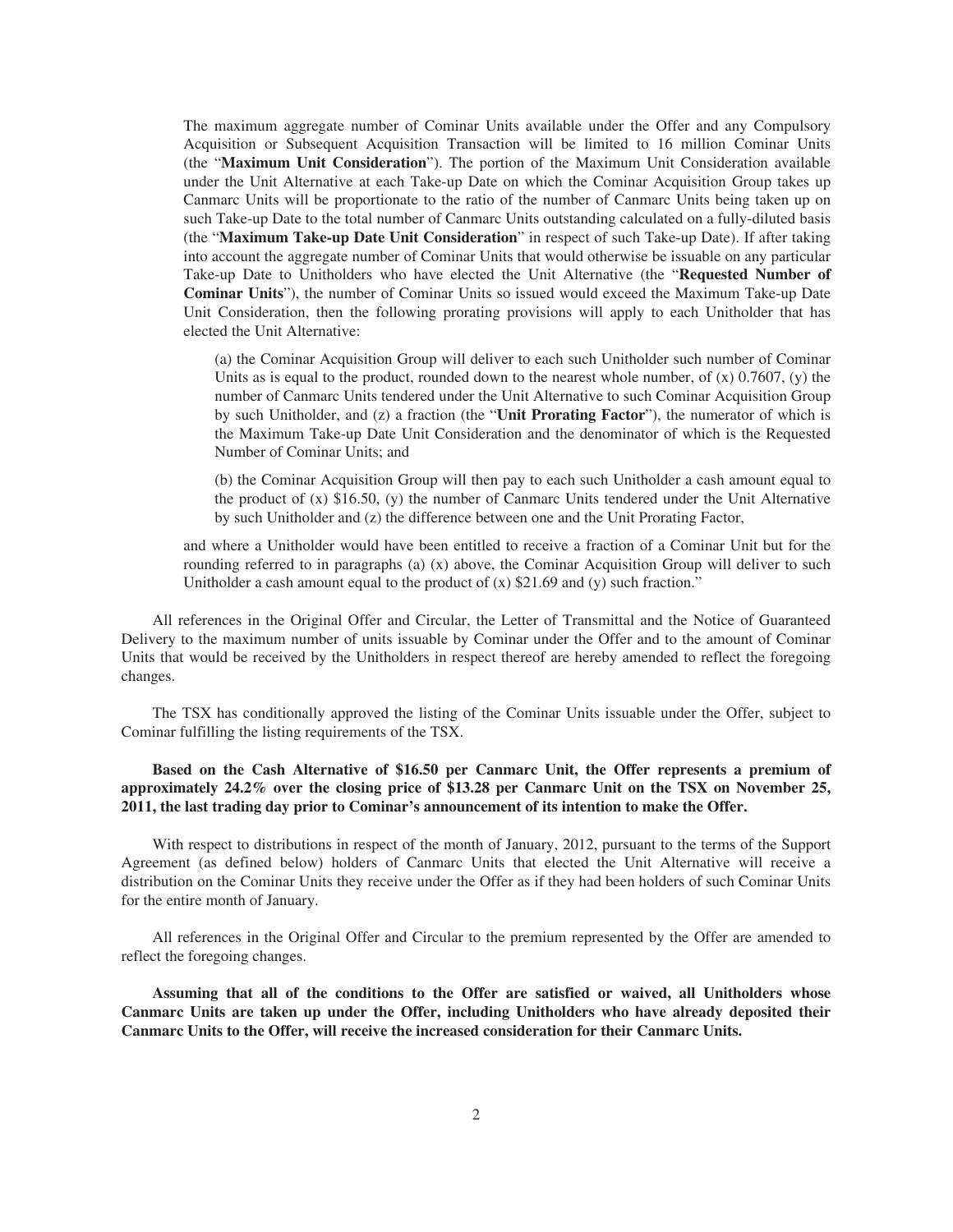### **2. Extension of the Offer**

The Cominar Acquisition Group amended the Original Offer on January 12, 2012 by extending the time for acceptance of the Offer to 3:00 p.m. (Toronto time) on January 27, 2012 unless the Offer is further extended or withdrawn. Accordingly, the definition of "Expiry Time" in the "Glossary" section of the Original Offer and Circular (found at page 12 of the Original Offer and Circular) is deleted and replaced by the following:

"**Expiry Time**" means 3:00 p.m. (Toronto time) on January 27, 2012 or such later time or times and date or dates as may be fixed by the Cominar Acquisition Group from time to time pursuant to Section 5 of the Offer, "Extension, Variation or Change in the Offer";

In addition, all references to "5:00 p.m. (Toronto time) on January 12, 2012" in the Original Offer and Circular, the Letter of Transmittal and the Notice of Guaranteed Delivery are amended to refer to "3:00 p.m. (Toronto time) on January 27, 2012".

# **3. Recent Developments**

On December 5, 2011, Cominar announced a public offering of 5,734,000 Cominar Units at a price of \$21.80 per Cominar Unit to be sold to a syndicate of underwriters co-led by National Bank Financial Inc. and BMO Capital Markets, which included an over-allotment option to purchase 860,100 additional Cominar Units.

On December 6, 2011, Canmarc announced that the Canmarc Board adopted a new unitholders' rights plan, in addition to the Unitholder Rights Plan already in place.

On December 12, 2011, the Canmarc Board filed a trustees' circular recommending the rejection of the Offer.

On December 14, 2011, the Offer and Circular was mailed to Unitholders by the Cominar Acquisition Group.

On December 20, 2011, the Cominar Acquisition Group and Cominar received a "complex" service standard designation from the Commissioner of Competition, with a corresponding 45-day service standard period review set to expire on January 29, 2012. The Cominar Acquisition Group and Cominar have, however, applied for an advance ruling certificate from the Commissioner of Competition and do not believe that the Offer, the Compulsory Acquisition or the Subsequent Acquisition Transaction, as applicable, give rise to any competition concerns and believe that the necessary clearance will be received from the Commissioner of Competition by the Expiry Time.

On December 20, 2011, a representative of BMO Capital Markets met with a representative of the special committee of the Canmarc Board of Trustees ("Special Committee") to reiterate Cominar's interest, expressed prior to the launch of the Offer, in proceeding with an acquisition transaction on a negotiated basis that would have the support of Canmarc's Board.

On December 22, 2011, representatives of BMO Capital Markets met with representatives of TD Securities Inc. ("TD Securities"), the financial advisor to the Special Committee, to convey the same message.

On December 22, 2011, Cominar announced that it closed the above-mentioned public offering which, after full exercise of the over-allotment option by the underwriters, resulted in total net proceeds to Cominar of approximately \$137.7 million, after deducting the underwriters' fee and the expenses of the offering.

On January 6, 2012, Cominar announced that the *Bureau de décision et de révision en valeurs mobilières* will hold a hearing on January 19, 2012 at which the Cominar Acquisition Group will seek to have the unitholder rights plans of Canmarc cease traded. It was further announced that the Offer was to be extended to a date to be determined in order to accommodate such hearing.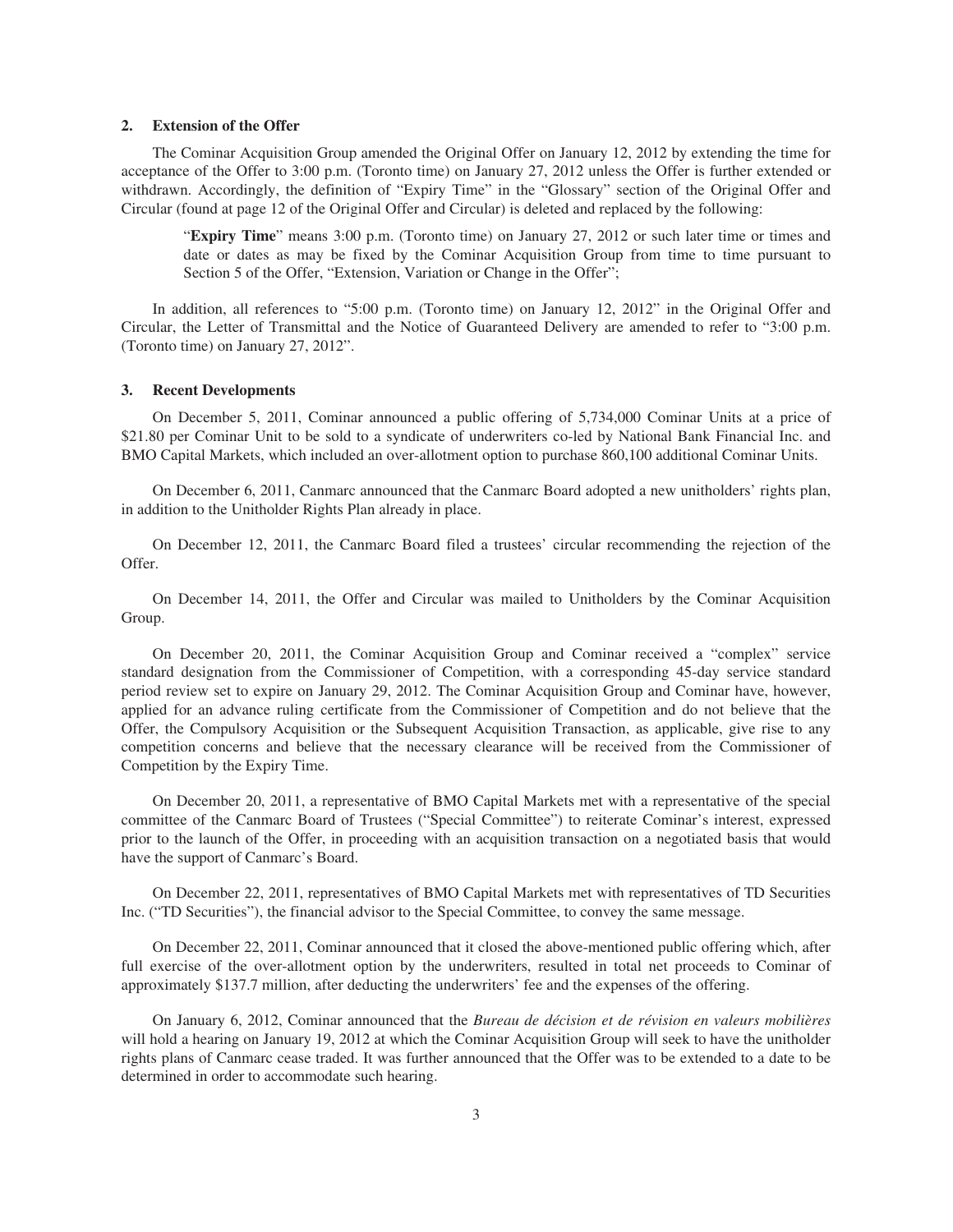On January 6, 2012, representatives of BMO Capital Markets and TD Securities held a meeting during which representatives of BMO Capital Markets verbally outlined a proposal to TD Securities from the Cominar Acquisition Group to enhance the Offer by increasing the consideration offered per Canmarc Unit under the Offer. Cominar's interest in proceeding with the Offer on a Canmarc Board supported basis under these new terms was reiterated by its representatives.

On January 8, 2012, representatives of TD Securities and Canaccord Genuity, advisors to the Special Committee of Canmarc, after deliberations with the Special Committee of Canmarc, without specificity, indicated to representatives of BMO Capital Markets that Canmarc would not accept the revised Cominar proposal made by BMO Capital Markets and requested that the Cominar Acquisition Group table a new proposal with a higher price and a more fulsome discussion of non-financial considerations including roles for Canmarc senior management before continuing any further discussions.

On January 9, 2012, representatives of BMO Capital Markets followed up with representatives of TD Securities and Canaccord Genuity and indicated that the Cominar Acquisition Group would not modify its proposal without any substantive or meaningful engagement by Canmarc or its advisors in discussions and without any specificity about the required terms for a negotiated Canmarc Board supported transaction. During that discussion, representatives of BMO Capital Markets expressed, without specificity that Cominar would consider a higher price than it verbally communicated on January 6, 2012. However, for discussions to continue, the Cominar Acquisition Group requested that Canmarc table a counterproposal outlining the terms on which Canmarc would provide its support for a Cominar offer.

On January 10, 2012, representatives of TD Securities and Canaccord Genuity initiated a discussion with BMO Capital Markets and verbally communicated a price at which Canmarc would be supportive of an offer that was higher than the price proposed by the Cominar Acquisition Group on January 6, 2012 and also asked questions regarding the continuity of current Canmarc management in senior roles in the combined organization.

On January 11, 2012, Mr. Michel Dallaire, the President and Chief Executive Officer of Cominar, met with the President and Chief Executive Officer of Canmarc, Mr. James W. Beckerleg, to better understand Canmarc's questions regarding Canmarc's senior management and to develop a view on Canmarc's genuine interest to enter into a negotiation with Cominar.

On January 11, 2012, representatives of BMO Capital Markets resumed their discussions with TD Securities and Canaccord Genuity, during which a revised, enhanced proposal from the Cominar Acquisition Group was communicated which included a higher price than the price communicated on January 6, 2012.

On January 12, 2012, Cominar announced the extension of the Offer, with an expiry time set for 3:00 p.m on January 27, 2012 to accommodate the hearing to be held on January 19, 2012 before the *Bureau de décision et de révision*.

On January 12, 2012, negotiations between representatives of the Cominar Acquisition Group and Canmarc and between Mr. Dallaire and Mr. Beckerleg continued and, after close of markets that same day, Mr. Dallaire and Mr. Beckerleg, agreed they would present the Amended Offer price of \$16.50 per Canmarc Unit under the Cash Alternative to their respective boards for approval. Legal and financial advisors to the Cominar Acquisition Group and Canmarc and the Special Committee then began negotiations of the support agreement.

On January 13, 2012, after close of markets, TD Securities and Canaccord Genuity, advisors to the Special Committee, delivered fairness opinions to the Special Committee and, after receiving detailed presentations from its legal and financial advisors, the Special Committee approved the making of a favourable recommendation to the Canmarc Board regarding the entering into by Canmarc of the Support Agreement and the exclusivity letter. On the same day, the Canmarc Board unanimously determined (Messrs. James F. Miles and Frank W. Matheson having recused themselves from the deliberations of the Canmarc Board concerning the contemplated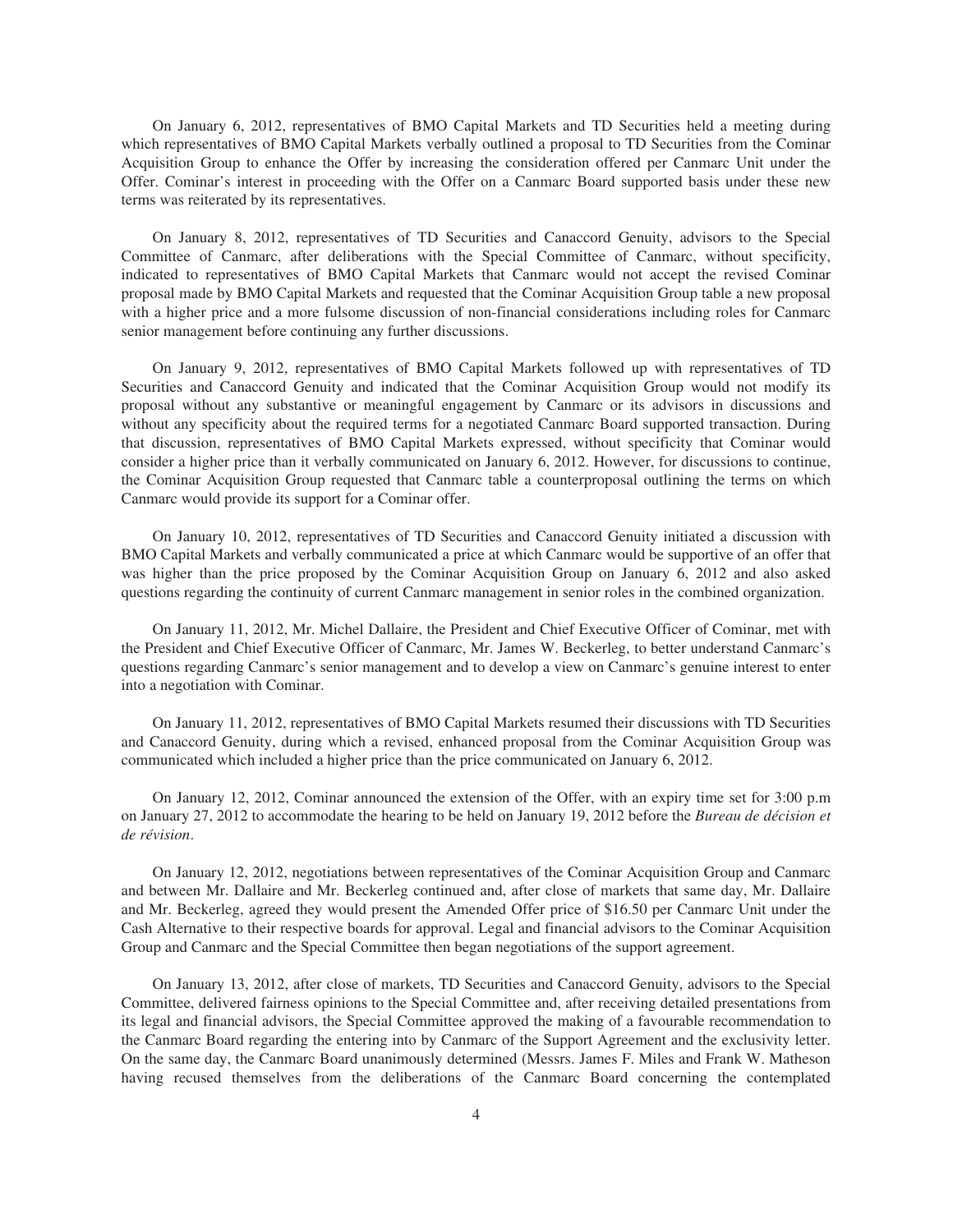transactions), after consultation with its financial and legal advisors that the consideration to be received by the Canmarc Unitholders pursuant to the Offer is fair, from a financial point of view, to the Canmarc Unitholders (other than the Cominar Acquisition Group, Cominar and their respective Affiliates), that it would be in the best interests of Canmarc to support and facilitate the Offer and enter into the Support Agreement and recommends that the Unitholders deposit their Canmarc Units to the Offer.

On January 13, 2012, after close of markets, the Cominar Board of Trustees met and, after receiving detailed presentations from its financial and legal advisors, approved the entering into of the Support Agreement.

Subsequently, negotiations of the Support Agreement continued and on January 15, 2012, the Cominar Acquisition Group, Cominar and Canmarc entered into the Support Agreement. The entering into of the Support Agreement and the intentions of the parties to proceed with the Offer on a negotiated basis were publicly announced prior to the opening of the markets on January 16, 2012.

# **4. Amendment to Definitions**

The definitions set out below contained in the Original Offer and Circular are deleted in their entirety and replaced with the following:

**"Canmarc DRIP"** means the distribution reinvestment plan of Canmarc providing for the purchase of additional Canmarc Units with cash distributions bearing an effective date of May 25, 2010;

**"Convertible Securities"** means any securities of Canmarc that are convertible into or exchangeable or exercisable for, or existing rights to acquire, Canmarc Units (and shall include Class B LP Units), other than URP Rights;

**"Material Adverse Effect"** means, when used in connection with a person, any effect that is, or would reasonably be expected to be, material and adverse to the condition (financial or otherwise), properties, assets, liabilities (including any contingent liabilities), obligations (whether absolute, accrued, conditional or otherwise), businesses, operations or results of operations of that person and its subsidiaries taken as a whole, whether before or after giving effect to the transactions contemplated by the Support Agreement other than any effect:

- (a) resulting from, or arising in connection with, the announcement of the Support Agreement or the transactions contemplated hereby;
- (b) relating to general economic, political, business or regulatory conditions or securities, financial, credit, banking, currency or capital markets generally in Canada, or the United States, Europe or elsewhere;
- (c) relating to any changes in currency exchange rates, interest rates, monetary policy or inflation;
- (d) affecting the Canadian real estate business in general;
- (e) relating to a change in the market trading price or trading volume of securities of that person;
- (f) relating to any change in applicable Laws (other than Laws related to the tax status of real estate investment trusts) or applicable generally accepted accounting principles, including GAAP; or
- (g) relating to any act of God or other calamity, national or international, political or social conditions (including the engagement by any country in hostilities, whether commenced before or after the date hereof, and whether or not pursuant to the declaration of a national emergency or war), or the occurrence of any military, militant or terrorist attack (or any escalation or worsening thereof);

provided that the causes underlying such effect referred to in clause (e) may be taken into account when determining whether a Material Adverse Effect has occurred and provided further, however, that such effect referred to in clause (b), (c) or (d) above does not primarily relate to (or have the effect of primarily relating to) that person and its subsidiaries, taken as a whole, or materially disproportionately adversely affect that person and its subsidiaries, taken as a whole, compared to other companies of similar size operating in the industry in which that person and its subsidiaries operate;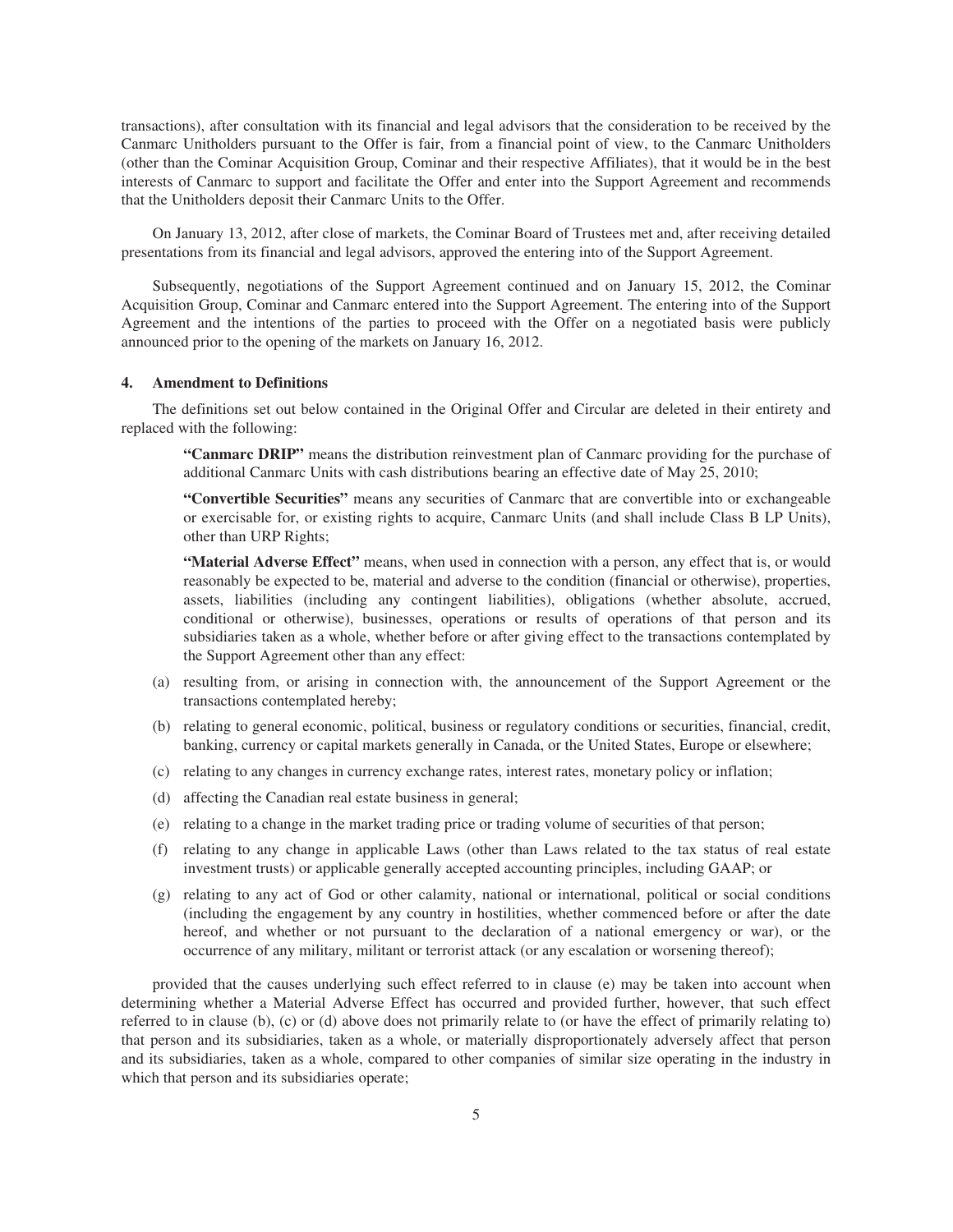# **"Regulatory Authority"** means:

- (a) any multinational or supranational body or organization, nation, government, state, province, country, territory, municipality, quasi-government, administrative, judicial or regulatory authority, agency, board, body, bureau, commission, instrumentality, court or tribunal or any political subdivision thereof, or any central bank (or similar monetary or regulatory authority) or taxing authority thereof, or any ministry or department or agency of any of the foregoing;
- (b) any self-regulatory organization or stock exchange, including the TSX;
- (c) any entity exercising executive, legislative, judicial, regulatory or administrative functions of or pertaining to government; and
- (d) any corporation or other entity owned or controlled, through stock or capital ownership or otherwise, by any of such entities or other bodies;

**"subsidiary"** means, with respect to a person, any body corporate of which more than 50% of the outstanding shares or units ordinarily entitled to elect a majority of the board of directors or trustees thereof (whether or not shares or units of any other class or classes shall or might be entitled to vote upon the happening of any event or contingency) are at the time owned or over which voting control or direction is exercised, directly or indirectly, by such person and shall also include any body corporate, partnership, trust, joint venture or other entity over which such person exercises direction or control or which is in a like relation to a subsidiary; and

**"Unitholder Rights Plans"** means, collectively, the unitholder rights plans between Canmarc and Computershare Trust Company of Canada, dated May 25, 2010, as modified or amended or superseded from time to time, and the unitholder rights plans between Canmarc and CIBC Mellon Trust Company dated December 6, 2011, as modified or amended or superseded from time to time, and any other unitholder rights plan which may be adopted by Canmarc after the date hereof.

### **5. Revised Conditions of the Offer**

The Cominar Acquisition Group has varied the Original Offer. Section 4 of the Original Offer entitled "Conditions of the Offer" (found at page 25 of the Original Offer and Circular) is hereby deleted in its entirety and replaced with the text that follows:

Notwithstanding any other provision of the Support Agreement dated January 15, 2012 by and among Cominar, the Cominar Acquisition Group and Canmarc (the "**Support Agreement**"), subject to applicable Laws, and in addition to (and not in limitation of) the Cominar Acquisition Group's right to vary or change the Offer at any time prior to the Expiry Time pursuant to the Offer in accordance with the Support Agreement, the Cominar Acquisition Group will have the right to withdraw the Offer and not take up nor pay for any Canmarc Units deposited under the Offer, and will have the right to extend the period of time during which the Offer is open for acceptance in accordance with the Support Agreement, unless all of the following conditions are satisfied or waived by the Cominar Acquisition Group (in its sole discretion) at or prior to the Expiry Time:

- (a) there shall have been validly deposited pursuant to the Offer and not withdrawn at the Expiry Time, such number of Canmarc Units which represents, in each case, on a fully-diluted basis (i) together with the Canmarc Units owned by the Cominar Acquisition Group and Cominar, at least 66 2/3% of the outstanding Canmarc Units and (ii) at least a majority of the outstanding Canmarc Units the votes of which would be included in any minority approval of a Subsequent Acquisition Transaction pursuant to MI 61-101 (the "**Minimum Tender Condition**");
- (b) a Material Adverse Effect shall not have occurred with respect to Canmarc and no fact or circumstance is reasonably likely to result in a Material Adverse Effect with respect to Canmarc;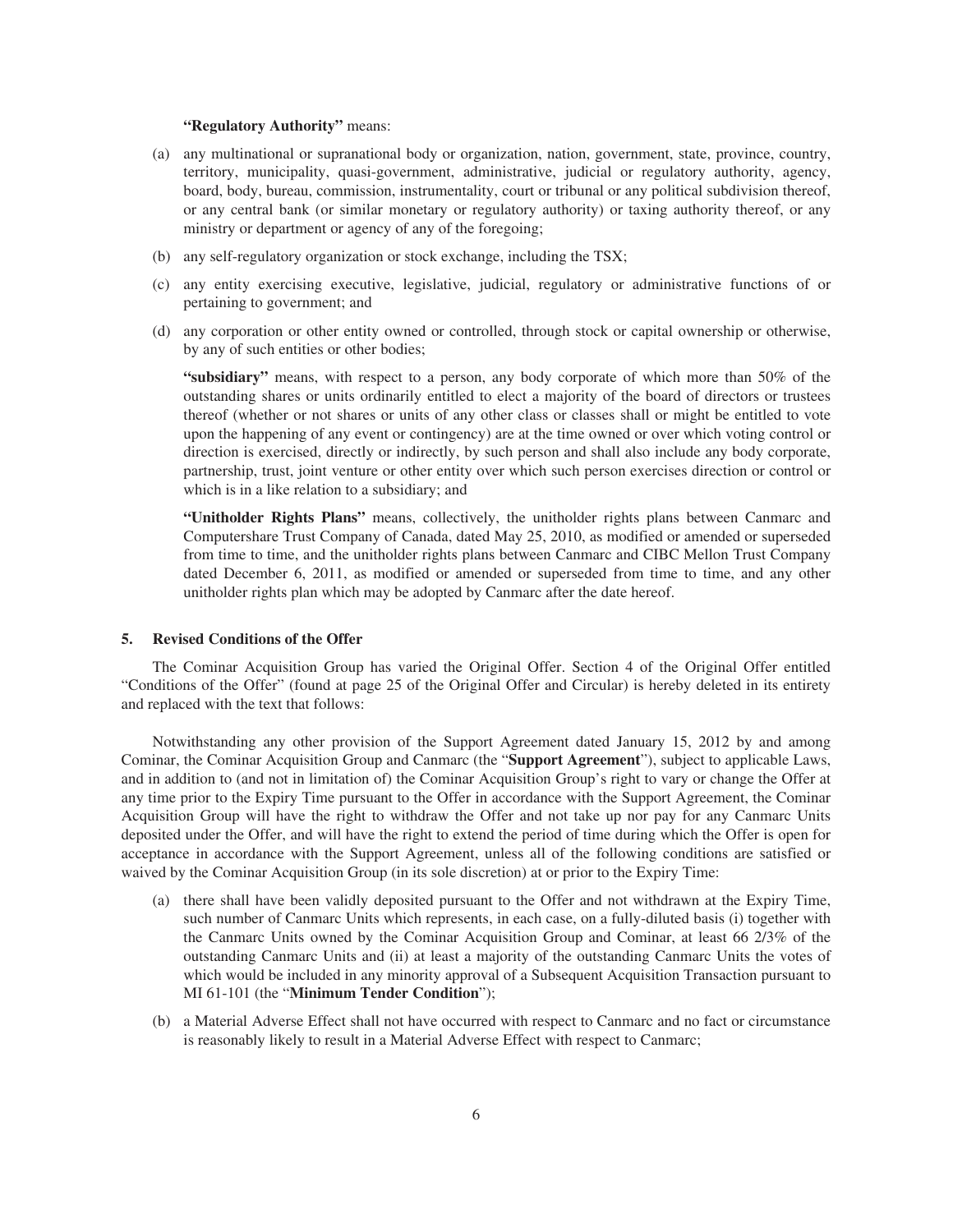- (c) the Cominar Acquisition Group shall have determined in its reasonable discretion that, on terms satisfactory to the Cominar Acquisition Group:
	- (i) the Canmarc Board shall have waived the application of the Unitholder Rights Plan of Canmarc dated May 25, 2010 and any other Unitholder Rights Plan subsequently adopted by the Canmarc Board which would provide rights to the Unitholders to purchase any securities of Canmarc as a result of the Offer, any Compulsory Acquisition or any Subsequent Acquisition Transaction;
	- (ii) a cease trade order shall have been issued by a securities commission having jurisdiction that has the effect of prohibiting or preventing the exercise of URP Rights or the issue of Canmarc Units upon the exercise of the URP Rights in relation to the purchase of Canmarc Units by the Cominar Acquisition Group under the Offer, any Compulsory Acquisition or any Subsequent Acquisition Transaction;
	- (iii) a court of competent jurisdiction shall have ordered that the URP Rights are illegal or of no force or effect or may not be exercised in relation to the Offer, any Compulsory Acquisition or any Subsequent Acquisition Transaction; or
	- (iv) the URP Rights and any Unitholder Rights Plan shall otherwise have become or been held unexercisable or unenforceable in relation to the Canmarc Units with respect to the Offer, any Compulsory Acquisition or any Subsequent Acquisition Transaction;
- (d) all government or regulatory consents, authorizations, waivers, permits, reviews, orders, rulings, decisions, approvals or exemptions (including the Competition Act Approval, those of any stock exchange or other securities regulatory authorities) that are necessary:
	- (i) to complete the Offer and the acquisition of Canmarc Units; and
	- (ii) to issue and list on the TSX, the Cominar Units issuable pursuant to the Offer, a Compulsory Acquisition or Subsequent Acquisition Transaction,

shall have been obtained or concluded on terms and conditions satisfactory to the Cominar Acquisition Group, acting reasonably, and all regulatory notice and waiting or suspensory periods in respect of the foregoing shall have expired or been terminated;

- (e) the Cominar Acquisition Group shall have determined in its reasonable discretion that (i) no act, action, suit or proceeding shall have been threatened, taken or commenced by or before, and no judgement or order shall have been issued by, any domestic or foreign elected or appointed public official or private person (including any individual, corporation, firm, group or other entity), any governmental agency or Regulatory Authority or administrative agency or commission in Canada, the United States or elsewhere, any domestic or foreign court, tribunal or other Regulatory Authority or any other person in any case, whether or not having the force of Law, and (ii) no Laws shall have been proposed, enacted, promulgated, amended or applied, in either case, unless same is acceptable to the Cominar Acquisition Group in its reasonable discretion:
	- (A) that would cease trade, enjoin, prohibit or impose material limitations or conditions on the Offer, the purchase by or the sale to the Cominar Acquisition Group of the Canmarc Units, the right of the Cominar Acquisition Group to own or exercise full rights of ownership over the Canmarc Units, or the consummation of any Compulsory Acquisition or Subsequent Acquisition Transaction or which could have any such effect;
	- (B) which would be reasonably expected to have a Material Adverse Effect with respect to Canmarc;
	- (C) which would be reasonably expected to prevent the ability of the Cominar Acquisition Group or its affiliates to complete the Offer, a Compulsory Acquisition or Subsequent Acquisition Transaction; or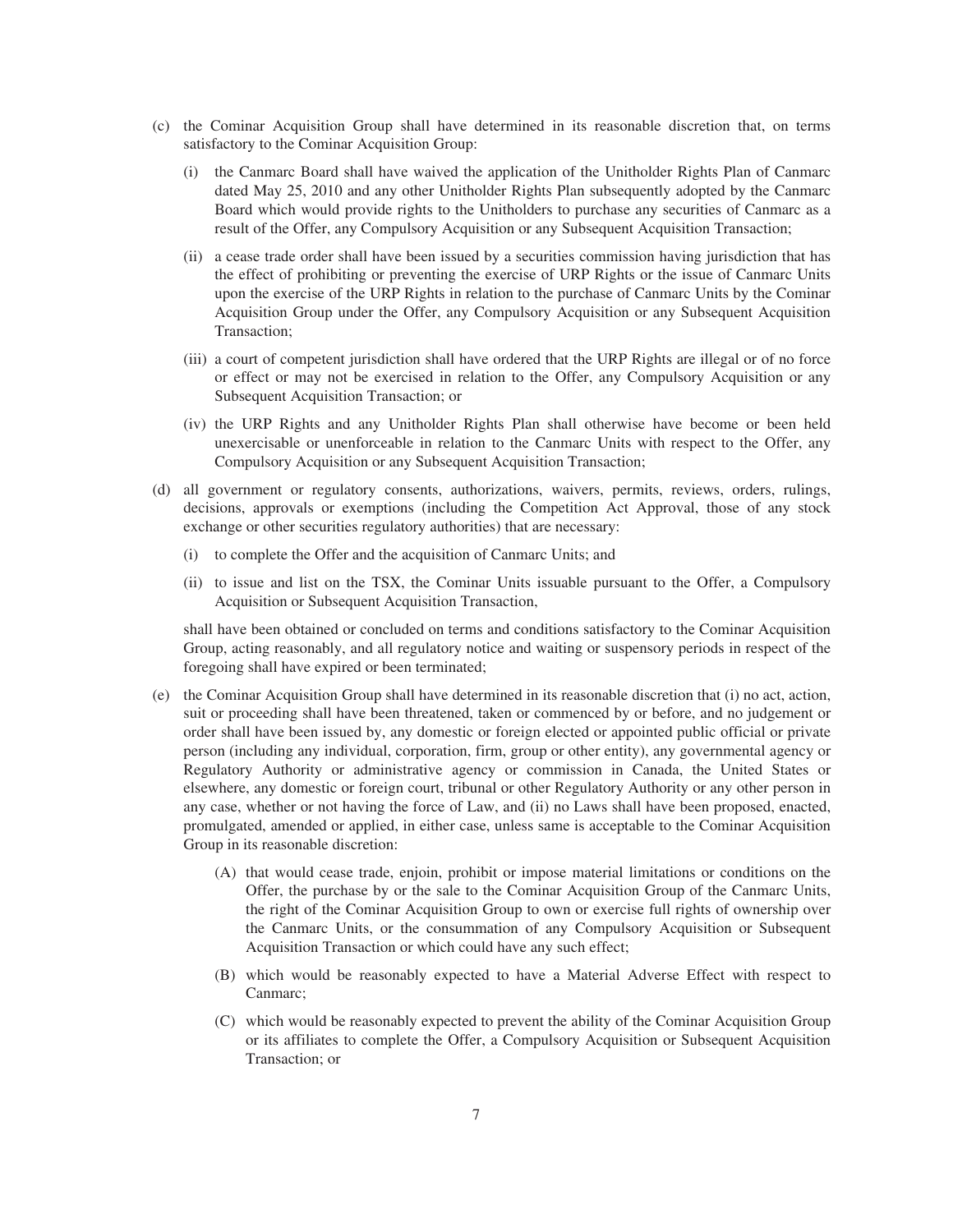- (D) limiting or adversely affecting the validity, enforceability or right to set up the security interests, pledges, hypothecs or other encumbrances in favour of Canmarc affecting the Canmarc Units held by Homburg Realty Fund (199) Limited Partnership or any consideration received pursuant to the divestiture, transfer, substitution or exchange of any such Canmarc Units affected by such security interests, pledges, hypothecs or other encumbrances in favour of Canmarc;
- (f) there shall not exist any prohibition at Law against the Cominar Acquisition Group making the Offer or taking up and paying for Canmarc Units deposited under the Offer or completing any Compulsory Acquisition or Subsequent Acquisition Transaction;
- (g) there shall not exist any facts or circumstances in respect of Convertible Securities, the Canmarc DRIP, the Canmarc LTIP, the Canmarc Deferred Unit Plan for Trustees or any other incentive or similar plan of Canmarc that adversely impacts the ability of the Cominar Acquisition Group or Cominar to complete a Subsequent Acquisition Transaction, including any issuance of any Canmarc Units, securities of Canmarc or Convertible Securities (including, for greater certainty under the Canmarc DRIP, the Canmarc LTIP, the Canmarc Deferred Unit Plan for Trustees or any other incentive or similar plan of Canmarc);
- (h) Cominar shall not have become aware of any untrue statement of material fact, or an omission to state a material fact that is required to be stated or that is necessary to make a statement not misleading in the light of the circumstances in which it was made and at the date it was made (after giving effect to all subsequent filings prior to the date of the Offer in relation to all matters covered in earlier filings), in any document filed by or on behalf of Canmarc with any securities commission or similar securities Regulatory Authority in any of the provinces of Canada, which Cominar shall have determined has or would reasonably be expected to have a Material Adverse Effect on Canmarc;
- (i) Canmarc shall have complied in all material respects with its covenants and obligations under the Support Agreement to be complied with at or prior to the Expiry Time; and
- (j) (i) all representations and warranties made by Canmarc in the Support Agreement shall be true and correct at and as of the Expiry Time as if made at and as of such time (except for those expressly stated to speak at or as of an earlier time) without giving effect to, applying or taking into consideration any materiality or Material Adverse Effect qualification already contained within such representation and warranty, where such inaccuracies in the representations and warranties, individually or in the aggregate, would not reasonably be expected to have a Material Adverse Effect in respect of Canmarc and (ii) the representation and warranty of Canmarc in paragraph (a) of Part I of Schedule A (Capitalization) of the Support Agreement shall be true and correct in all respects.

The foregoing conditions are for the exclusive benefit of the Cominar Acquisition Group and may be asserted by the Cominar Acquisition Group regardless of the circumstances giving rise to any such assertion. The Cominar Acquisition Group in its sole discretion may waive any of the foregoing conditions in whole or in part at any time and from time to time without prejudice to any other rights which the Cominar Acquisition Group may have. The failure by the Cominar Acquisition Group at any time to exercise any of the foregoing rights will not be deemed to be a waiver of any such right, the waiver of any such right with respect to particular facts and circumstances will not be deemed a waiver with respect to any other facts and each such right shall be deemed to be an ongoing right which may be asserted at any time and from time to time.

Any waiver of a condition or the withdrawal of the Offer will be effective upon written notice or other communication confirmed in writing by the Cominar Acquisition Group to that effect to the Depositary at its principal office in Toronto, Ontario. Forthwith after giving any such notice, the Cominar Acquisition Group will make a public announcement of such waiver or withdrawal, will cause the Depositary, if required by applicable Laws, as soon as practicable thereafter to communicate such notice to all Unitholders in the manner set out in Section 10 of the Offer, "Notices and Delivery" and will provide a copy of the aforementioned notice to the TSX.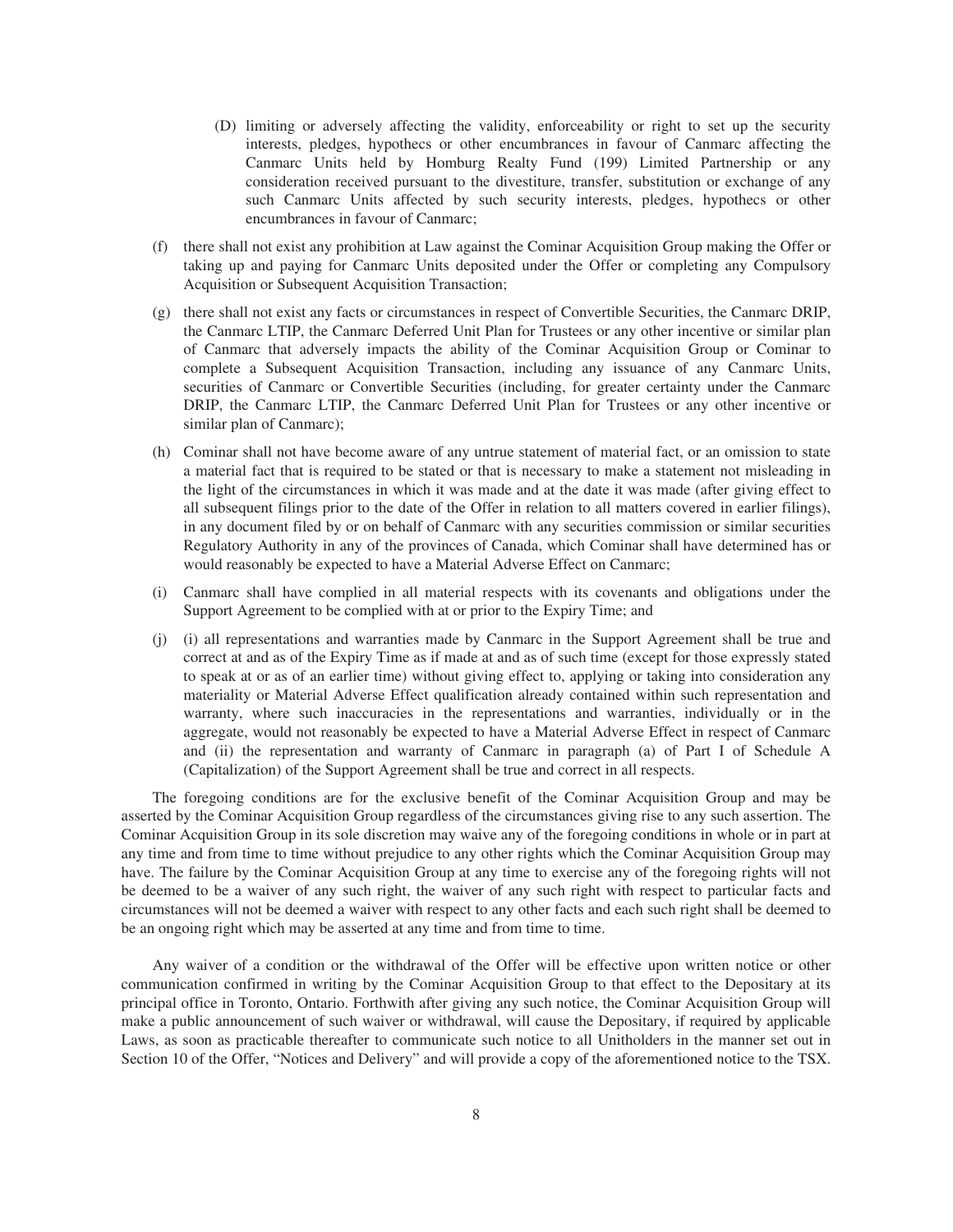If the Offer is withdrawn, the Cominar Acquisition Group will not be obligated to take up or pay for any Canmarc Units deposited under the Offer and the Depositary will promptly return all Deposited Canmarc Units in accordance with Section 8 of the Offer, "Return of the Deposited Canmarc Units".

#### **6. Support Agreement**

The following is a summary of the material terms of the Support Agreement. It is qualified in its entirety by reference to the full text thereof, a copy of which was filed with the Canadian Securities Regulatory Authorities on January 16, 2012 on Canmarc's SEDAR profile at *www.sedar.com*. Capitalized terms that are used in the summary below that are not otherwise defined in this Notice of Variation and Extension have the meanings set forth in the Support Agreement.

## *The Offer and Support of the Offer*

The Cominar Acquisition Group agreed to amend the Original Offer to: (i) increase the price offered per Canmarc Unit under the Cash Alternative from \$15.30 to \$16.50; (ii) change the ratio of Cominar Units under the Unit Alternative from 0.7054 Cominar Units per Canmarc Unit to 0.7607 Cominar Units per Canmarc Unit (subject to proration, on the terms described herein); and (iii) replace Section 4 of the Original Offer with the conditions contained in the Support Agreement.

#### *Conditions of the Offer*

The Support Agreement provides that the Offer shall be subject to the conditions described in Section 5 of this Notice of Variation and Extension, "Revised Conditions of the Offer". The Cominar Acquisition Group may, in its sole discretion, under the terms of the Support Agreement, modify or waive any term or condition of the Offer, provided, however, that the Cominar Acquisition Group shall not, without the prior written consent of Canmarc: (i) modify or waive the Minimum Tender Condition; (ii) decrease the consideration per Canmarc Unit; (iii) change the form of consideration payable under the Offer (other than to add additional consideration); (iv) decrease the number of Canmarc Units in respect of which the Offer is made; or (v) impose additional conditions to the Offer or otherwise vary the Offer (or any terms or conditions thereof) in a manner which is adverse to the Unitholders (it being understood that a waiver, in whole or in part, of any condition of the Offer (other than the Minimum Tender Condition) is not adverse to the Unitholders).

# *Covenants Regarding Non-Solicitation and Right to Match*

Canmarc agreed not to directly or indirectly through any of its trustees, officers, employees, agents, representatives, financial advisors, legal counsel, accountants or other professional firm retained to assist in connection with the Offer and any of its affiliates and subsidiaries and their respective directors, officers, employees, agents and representatives and advisors (the "**Representatives**") or otherwise: (i) solicit, assist, initiate, encourage or otherwise facilitate (including by way of furnishing information or entering into any form of written or oral agreement, arrangement or understanding) any inquiries, offers or proposals regarding an Acquisition Proposal or otherwise co-operate in any way with, or assist with or participate in any way in any effort or attempt by any person to make an Acquisition Proposal; (ii) enter into or participate in any discussions or negotiations regarding an Acquisition Proposal; (iii) withdraw, modify or qualify (or propose to do so) in a manner adverse to the Cominar Acquisition Group, the approval or recommendation of the Canmarc Board or any committee thereof of the Offer or the Support Agreement; (iv) approve or recommend or propose publicly to approve or recommend any Acquisition Proposal; or (v) accept, recommend, approve or enter into any letter of intent, agreement in principle, agreement, understanding or arrangement in respect of an Acquisition Proposal or providing for the payment of any break, termination or other fees or expenses to any person in the event that Canmarc completes the transactions contemplated in the Support Agreement or any other transaction with the Cominar Acquisition Group or any of its affiliates agreed to prior to any termination of the Support Agreement, whether formal or informal.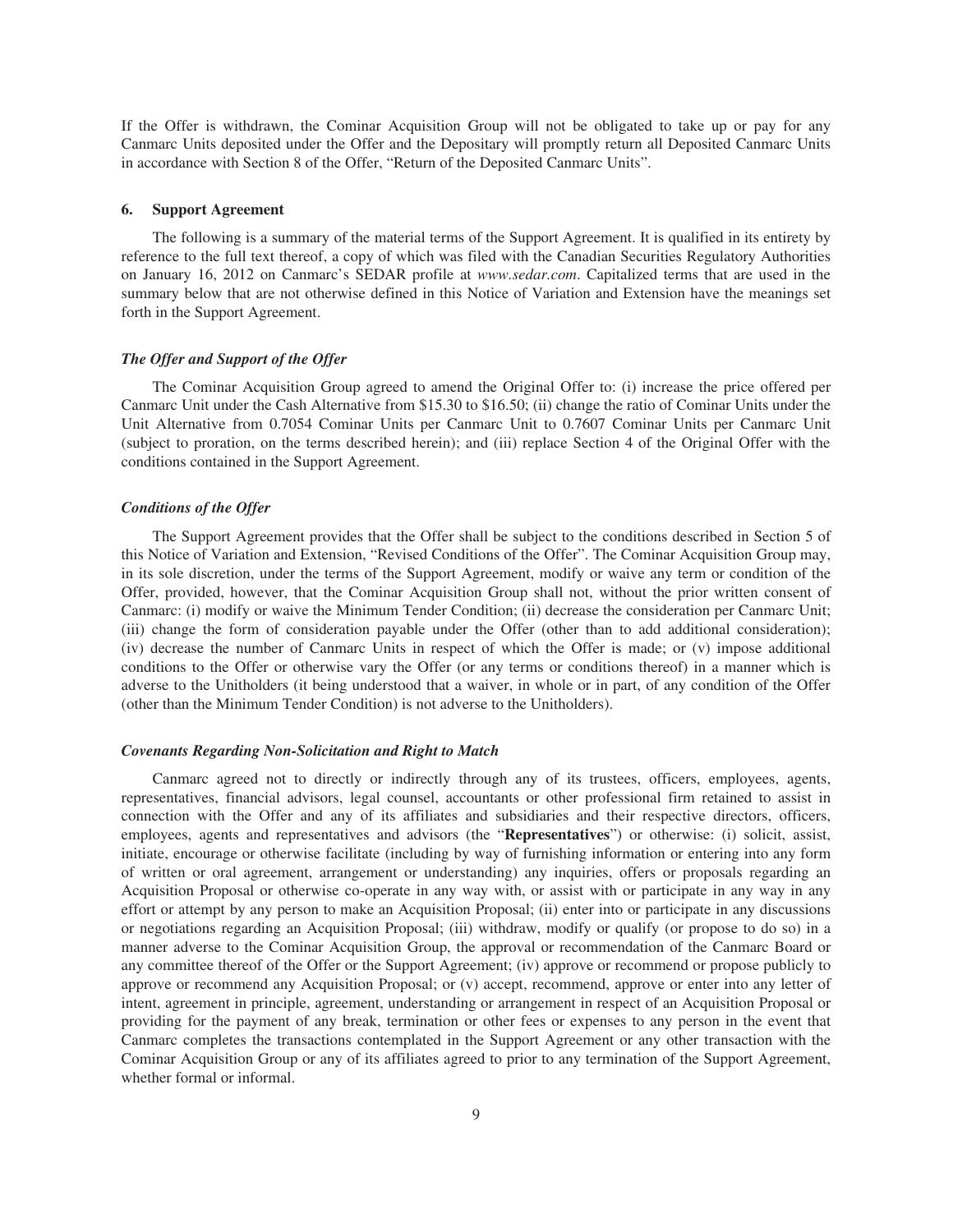For purposes of the Support Agreement, an "**Acquisition Proposal**" means, any offer, proposal, expression of interest, inquiry or announcement from any person (other than the Cominar Acquisition Group, Cominar or their respective Affiliates) made after the date of the Support Agreement (including any modification after the date of the Support Agreement of any offer or proposal made prior to the date of the Support Agreement) relating to: (i) any acquisition, sale or other disposition, direct or indirect, whether in a single transaction or a series of related transactions, of: (a) the assets of Canmarc and/or one or more of its subsidiaries that, individually or in the aggregate, constitute 20% or more of the fair market value of the consolidated assets of Canmarc and its subsidiaries; or (b) voting or equity securities (including securities convertible into voting or equity securities), which together with other voting or equity securities beneficially (including securities convertible into voting or equity securities) owned by such person or any persons acting jointly or in concert with such person, would be equal to 15% or more of any voting or equity securities (including securities convertible into voting or equity securities) of Canmarc or any of its subsidiaries whose assets, individually or in the aggregate, constitute 20% or more of the fair market value of the consolidated assets of Canmarc and its subsidiaries; (ii) any take-over bid, issuer bid, deposit offer or exchange offer for any class of voting or equity securities (including securities convertible into voting or equity securities) of Canmarc; (iii) any plan of arrangement, merger, amalgamation, consolidation, unit exchange, share exchange, dual listed structure, business combination, joint venture, reorganization, recapitalization, liquidation, dissolution or other similar transaction involving Canmarc or any of its subsidiaries whose assets, individually or in the aggregate, constitute 10% or more of the fair market value of the consolidated assets of Canmarc and its subsidiaries; (iv) any similar transaction or series of transactions involving Canmarc or any of its subsidiaries; or (v) any inquiry, proposal, offer or public announcement of an intention to do any of the foregoing.

For purposes of the Support Agreement, a "**Superior Proposal**" means, a bona fide written Acquisition Proposal that: (i) is made in writing after the date hereof; (ii) did not result from a breach of the non-solicitation covenants under the Support Agreement by Canmarc or its Representatives; (iii) relates to the acquisition of all of the outstanding Canmarc Units (other than the Canmarc Units owned by the person making the Acquisition Proposal together with its Affiliates) or to the acquisition of, or a plan of arrangement, merger, business combination, exchange or similar transaction involving, all or substantially all of the consolidated assets of Canmarc and its subsidiaries; (iv) is reasonably likely to be completed without undue delay, taking into account all financial, legal, regulatory and other aspects of such Acquisition Proposal; (v) is not subject to any financing condition and which the Canmarc Board has determined in good faith is either fully funded or is subject to adequate arrangements which have been made to ensure that the required funds will be available to effect payment in full for all of the Canmarc Units or assets, as applicable, to be acquired pursuant thereto; (vi) in respect of which the Canmarc Board determines, in its good faith judgment, after receiving the advice of its outside legal and financial advisors, that: (a) failure to recommend such Acquisition Proposal to the holders of Canmarc Units would be inconsistent with its fiduciary duties under applicable Law; and (b) having regard to all of its terms and conditions, such Acquisition Proposal, would, if consummated in accordance with its terms, result in a transaction more favourable to the holders of Canmarc Units from a financial point of view than the Offer.

Canmarc also agreed to immediately terminate any existing discussions or negotiations with any person (other than the Cominar Acquisition Group, Cominar or their Representatives) with respect to any proposal that constitutes, or which could reasonably be expected to constitute, an Acquisition Proposal, whether or not initiated by Canmarc. Canmarc agreed not to amend, modify or waive, but to enforce, any of the confidentiality, standstill or similar provisions of the confidentiality agreements entered into by Canmarc with other persons relating to a potential Acquisition Proposal.

Canmarc also agreed to notify the Cominar Acquisition Group and Cominar as soon as practicable (and in any event within 24 hours), at first orally and then in writing, of any inquiry, proposal or offer (or any amendment thereto) or request relating to or constituting an Acquisition Proposal, any request for discussions or negotiations in respect of an Acquisition Proposal or potential Acquisition Proposal, and/or any request for non-public information relating to Canmarc or for access to properties, books and records or a list of the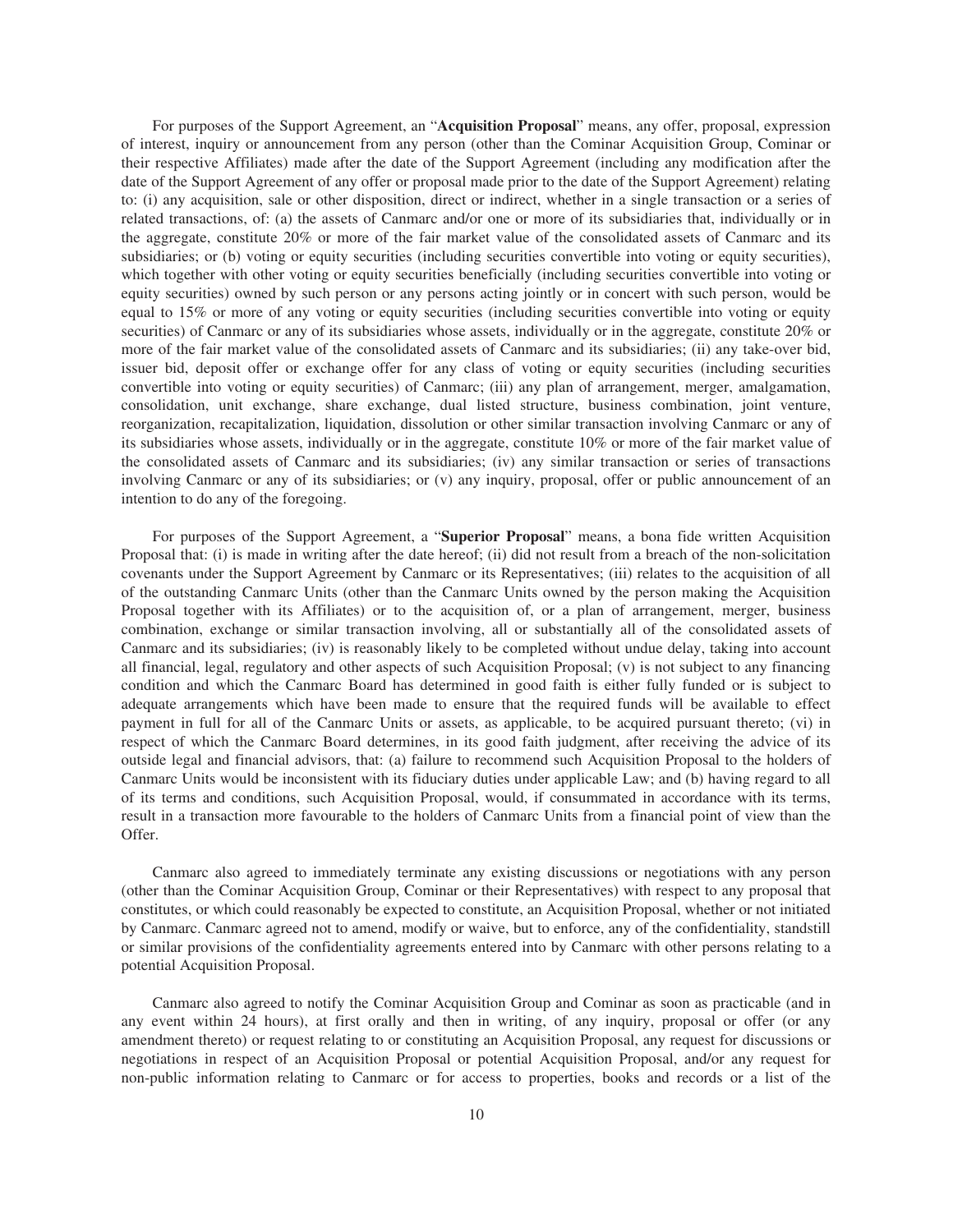securityholders of Canmarc or any amendments to the foregoing. Such notice shall include the terms and conditions of, and the identity of the person making, any inquiry, proposal or offer (including any amendment thereto), and shall include, in the case of a written proposal or offer, copies of any such proposal or offer or any amendment to any of the foregoing. Canmarc has agreed to keep the Cominar Acquisition Group and Cominar promptly and fully informed of the status, including any change to the material terms, of any such proposal or offer or any amendment to the foregoing, and will respond promptly to all inquiries by the Cominar Acquisition Group and Cominar with respect thereto.

If after the date of the Support Agreement, Canmarc receives a bona fide written Acquisition Proposal (that was not solicited after the date of the Support Agreement in contravention of the provisions of the Support Agreement), it was agreed that Canmarc and its Representatives may (provided that Canmarc notifies the Cominar Acquisition Group and Cominar of such Acquisition Proposal as required and in accordance with the Support Agreement): (i) contact the person making such Acquisition Proposal and its Representatives for the purpose of clarifying the terms and conditions of such Acquisition Proposal and the likelihood of its consummation so as to determine whether such Acquisition Proposal is, or is reasonably likely to lead to, a Superior Proposal; and (ii) if the Canmarc Board determines, after consultation with its outside legal and financial advisors, that such Acquisition Proposal is, or is reasonably be expected to lead to, a Superior Proposal and the failure to take the relevant action would be inconsistent with its fiduciary duties: (a) furnish information with respect to Canmarc to the person making such Acquisition Proposal and its Representatives only if such person has entered into a confidentiality agreement, provided that Canmarc sends a copy of such agreement to the Cominar Acquisition Group and Cominar promptly following its execution and the Cominar Acquisition Group and Cominar are promptly provided with a list of, and access to (at the request of the Cominar Acquisition Group and Cominar and to the extent not previously provided to the Cominar Acquisition Group and Cominar) the information provided to such person; and (b) engage in discussions and negotiations with respect to the Acquisition Proposal with the person making such Acquisition Proposal and its Representatives, provided that no discussions and negotiations may take place during the Match Period.

Canmarc also agreed that it may (i) enter into an agreement (in addition to any confidentiality agreement contemplated by the Support Agreement) with respect to an Acquisition Proposal that is a Superior Proposal and/ or (ii) withdraw, modify, or qualify its approval or recommendation of the Offer and accept, recommend or approve an Acquisition Proposal that is a Superior Proposal, provided that: (a) Canmarc will have complied with its obligations under the Support Agreement; (b) the Canmarc Board has determined, after consultation with its outside legal and financial advisors, that such Acquisition Proposal is a Superior Proposal and that the failure to take the relevant action would be inconsistent with its fiduciary duties; (c) Canmarc has delivered written notice to the Cominar Acquisition Group and Cominar of the determination of the Canmarc Board that the Acquisition Proposal is a Superior Proposal and of the intention of the Canmarc Board to approve or recommend such Superior Proposal and/or of Canmarc to enter into an agreement with respect to such Superior Proposal, together with a copy of such agreement and an executed copy of the confidentiality agreement contemplated by the Support Agreement and the range of values attributed by the Canmarc Board in good faith to any non-cash consideration included in the Acquisition Proposal after consultation with its financial advisors (the "Superior Proposal Notice"); (d) at least five (5) business days have elapsed since the date the Superior Proposal Notice was received by the Cominar Acquisition Group and Cominar, which five-business day period is referred to as the "Match Period"; (e) if the Cominar Acquisition Group has offered to amend the terms of the Offer during the Match Period in accordance with the Support Agreement, the Canmarc Board has determined, after consultation with its outside legal and financial advisors, that such Acquisition Proposal continues to be a Superior Proposal compared to the amendment to the terms of the Offer and the Support Agreement offered by the Cominar Acquisition Group at the termination of the Match Period; and (f) Canmarc terminates the Support Agreement by written notice in order to accept a Superior Proposal and pays the Termination Fee to Cominar.

During the Match Period, it was agreed that the Cominar Acquisition Group will have the opportunity, but not the obligation, to offer to amend the terms of the Offer and the Support Agreement. The Canmarc Board will review any such offer by the Cominar Acquisition Group to amend the terms of the Offer and the Support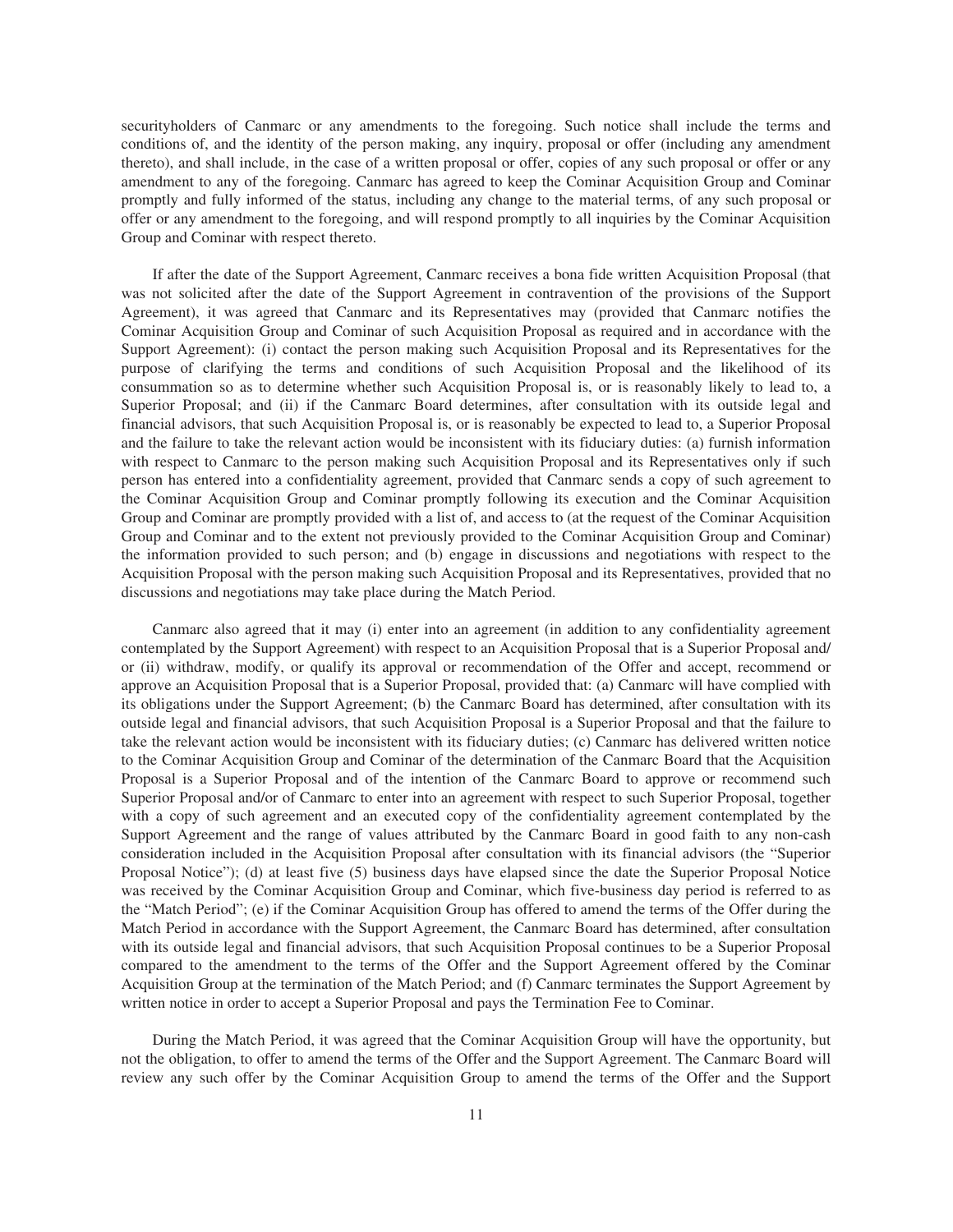Agreement in order to determine, in good faith in the exercise of its fiduciary duties, whether the Cominar Acquisition Group's offer to amend the Offer and the Support Agreement, upon its acceptance, would result in the Acquisition Proposal ceasing to be a Superior Proposal compared to the amendment to the terms of the Offer and the Support Agreement offered by the Cominar Acquisition Group. If the Canmarc Board determines that the Acquisition Proposal would cease to be a Superior Proposal, the Cominar Acquisition Group will amend the terms of the Offer and the parties shall enter into an amendment to the Support Agreement reflecting the offer by the Cominar Acquisition Group to amend the terms of the Offer and the Support Agreement.

It was further agreed that the Canmarc Board will promptly reaffirm its recommendation of the Offer by press release after: (i) any Acquisition Proposal is publicly announced or made and the Canmarc Board determines it is not a Superior Proposal; or (ii) the Canmarc Board determines that a proposed amendment to the terms of the Offer would result in the Acquisition Proposal not being a Superior Proposal, and the Cominar Acquisition Group has so amended the terms of the Offer. The Cominar Acquisition Group will be given a reasonable opportunity to review and comment on the form and content of any such press release.

# *Termination*

The Support Agreement may be terminated prior to the Effective Time or such other time as may be expressly stipulated below:

- (a) by mutual written consent of Cominar and Canmarc;
- (b) by:
	- (i) Canmarc, if the Cominar Acquisition Group does not mail the Notice of Variation and Extension by the Latest Mailing Time or if the Offer and the Notice of Variation and Extension does not conform in all material respects with the description thereof in the Support Agreement; or
	- (ii) Cominar, if Canmarc does not mail the Notice of Change within the time required by applicable Laws or if the Notice of Change does not conform in all material respects with the description thereof in the Support Agreement.
- (c) by Cominar on or after the Latest Mailing Time, if any condition to mailing the Notice of Variation and Extension for the Cominar Acquisition Group and Cominar's benefit is not satisfied or waived by such date;
- (d) by Canmarc or Cominar, if any court of competent jurisdiction or other Regulatory Authority shall have issued an order, decree or ruling enjoining or otherwise permanently prohibiting or restraining the transactions contemplated in the Support Agreement, including the Offer and any Subsequent Acquisition Transaction and such order, decree or ruling has become final and non-appealable, provided that the Party seeking to terminate the Support Agreement shall have used all commercially reasonable efforts to remove such order, decree, ruling or injunction;
- (e) by Cominar, by written notice to Canmarc at any time if Canmarc shall have breached, or failed to comply with, any of its covenants or obligations under the Support Agreement in any material respect (except for non-solicitation covenants which must be complied with in all respects), or if any representation or warranty of Canmarc contained in the Support Agreement shall have become inaccurate in any material respect; provided that: (i) Canmarc shall be provided with prompt written notice of such breach, non-compliance or inaccuracy and shall have ten (10) business days from receipt of such notice to cure such breach, non-compliance or inaccuracy; and (ii) the collective effect of all such breaches, non-compliance and/or inaccuracies shall have a Material Adverse Effect on Canmarc or otherwise prevent the completion of the Offer by the Outside Date, provided that any breach of the non-solicitation covenants shall not be subject to the provisos of (i) and (ii) set forth above;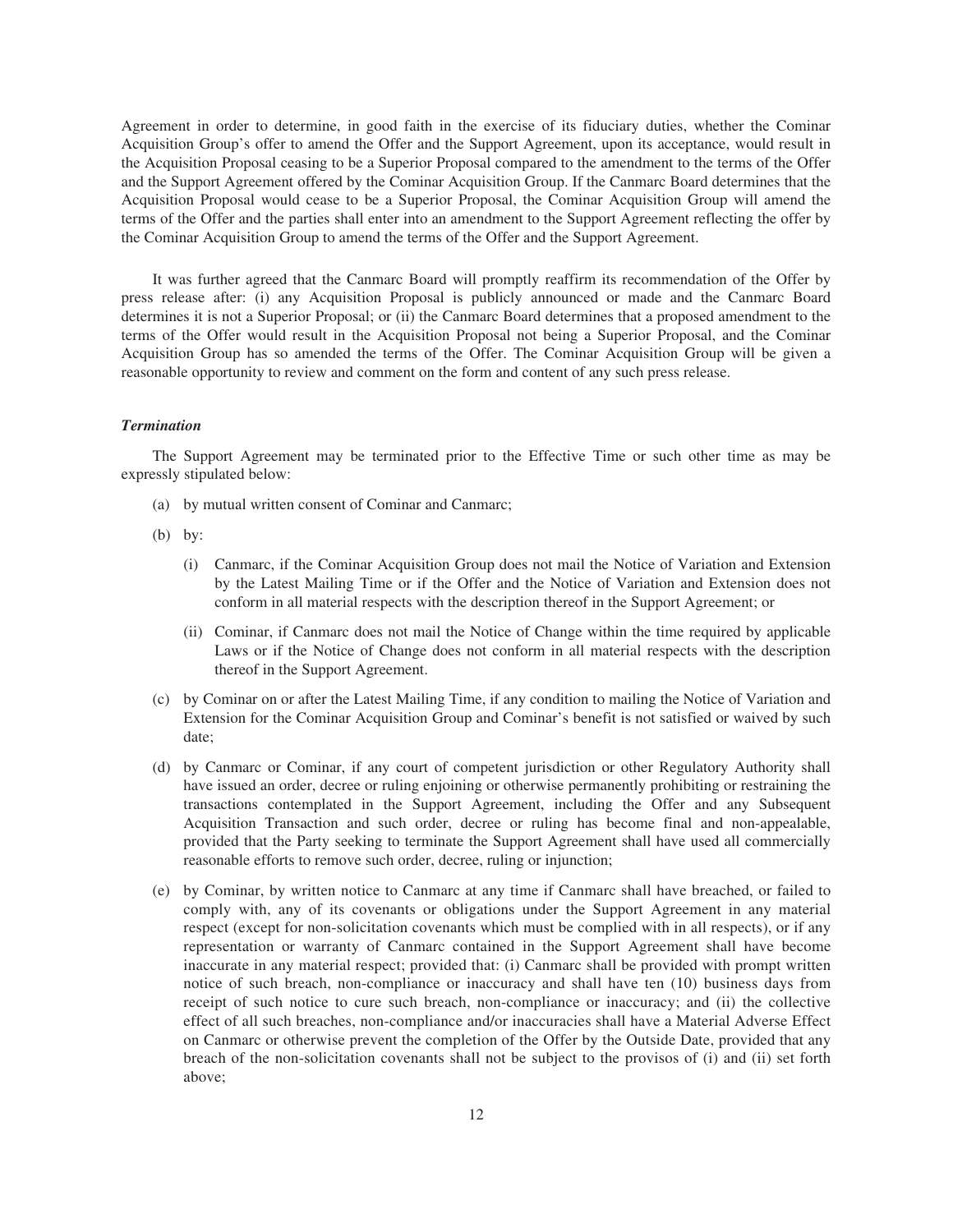- (f) by Canmarc, if any of the Cominar Acquisition Group or Cominar shall have breached, or failed to comply with, any of its covenants or obligations under the Support Agreement in any material respect, or if any representation or warranty of any of the Cominar Acquisition Group or Cominar contained in the Support Agreement shall have become inaccurate in any material respect provided that: (i) Cominar Acquisition Group and Cominar shall be provided with prompt written notice of such breach, noncompliance or inaccuracy and shall have ten (10) business days from receipt of such notice to cure such breach, non-compliance or inaccuracy; and (ii) the collective effect of all such breaches, noncompliance and/or inaccuracies would prevent the completion of the Offer by the Outside Date;
- (g) by Cominar if the Canmarc Board or any committee thereof (i) withdraws, amends or modifies in any manner adverse to the Cominar Acquisition Group its recommendation in favour of the Offer, (ii) approves or recommends in favour of any Acquisition Proposal, or (iii) the Canmarc Board fails to publicly recommend or reaffirm its approval of the Offer and recommendation that the Unitholders deposit all of their Canmarc Units under the Offer within five (5) business days of (A) the public announcement of any Acquisition Proposal that the Canmarc Board has determined is not a Superior Proposal or (B) the written request by the Cominar Acquisition Group that the Canmarc Board make such a recommendation or reaffirmation;
- (h) by Canmarc in order to accept, approve, recommend or enter into a binding written agreement with respect to a Superior Proposal;
- (i) by either Canmarc or Cominar if the Offer terminates, expires or is withdrawn at the Expiry Time without the Cominar Acquisition Group taking up and paying for any of the Canmarc Units as a result of the failure of any condition to the Offer to be satisfied or waived, unless the failure of such condition shall be due to the failure of the party seeking to terminate the Support Agreement to perform the obligations required to be performed by it under the Support Agreement; or
- (j) by Canmarc, if the Cominar Acquisition Group has not taken up and paid for the Canmarc Units deposited under the Offer by the Outside Date, otherwise than as a result of the breach by the terminating party of any covenant or obligation under the Support Agreement or as a result of any representation or warranty of such party in the Support Agreement being untrue or incorrect.

# *Termination Fee*

The Support Agreement entitles the Cominar Acquisition Group to an amount of \$30 million (the "**Termination Fee**") if the Support Agreement is terminated under any of the following circumstances (each a "**Termination Fee Event**"):

- (a) the Support Agreement is terminated in the circumstances set out in paragraph (g) under "Termination" above, in which case the Termination Fee shall be paid on the first (1st) business day after the Support Agreement is terminated;
- (b) Canmarc terminates the Support Agreement in the circumstances set out in paragraph (h) under "Termination" above, in which case Canmarc shall pay the Cominar Acquisition Group the Termination Fee concurrently with the earliest of accepting, recommending or approving or entering into of any definitive agreement relating to, a Superior Proposal; or
- (c) (i) on or after the date of the Support Agreement and prior to the Expiry Time, an Acquisition Proposal is publicly announced or any person has publicly announced an intention to make an Acquisition Proposal, and (A) the Offer is not completed as a result of the Minimum Tender Condition not having been met or (B) the Support Agreement is terminated in the circumstances set out in paragraph (i) under "Termination" above and (ii) an Acquisition Proposal is consummated within twelve (12) months of the termination of the Support Agreement, in which case the Termination Fee shall be paid to the Cominar Acquisition Group concurrently with the consummation of such Acquisition Proposal.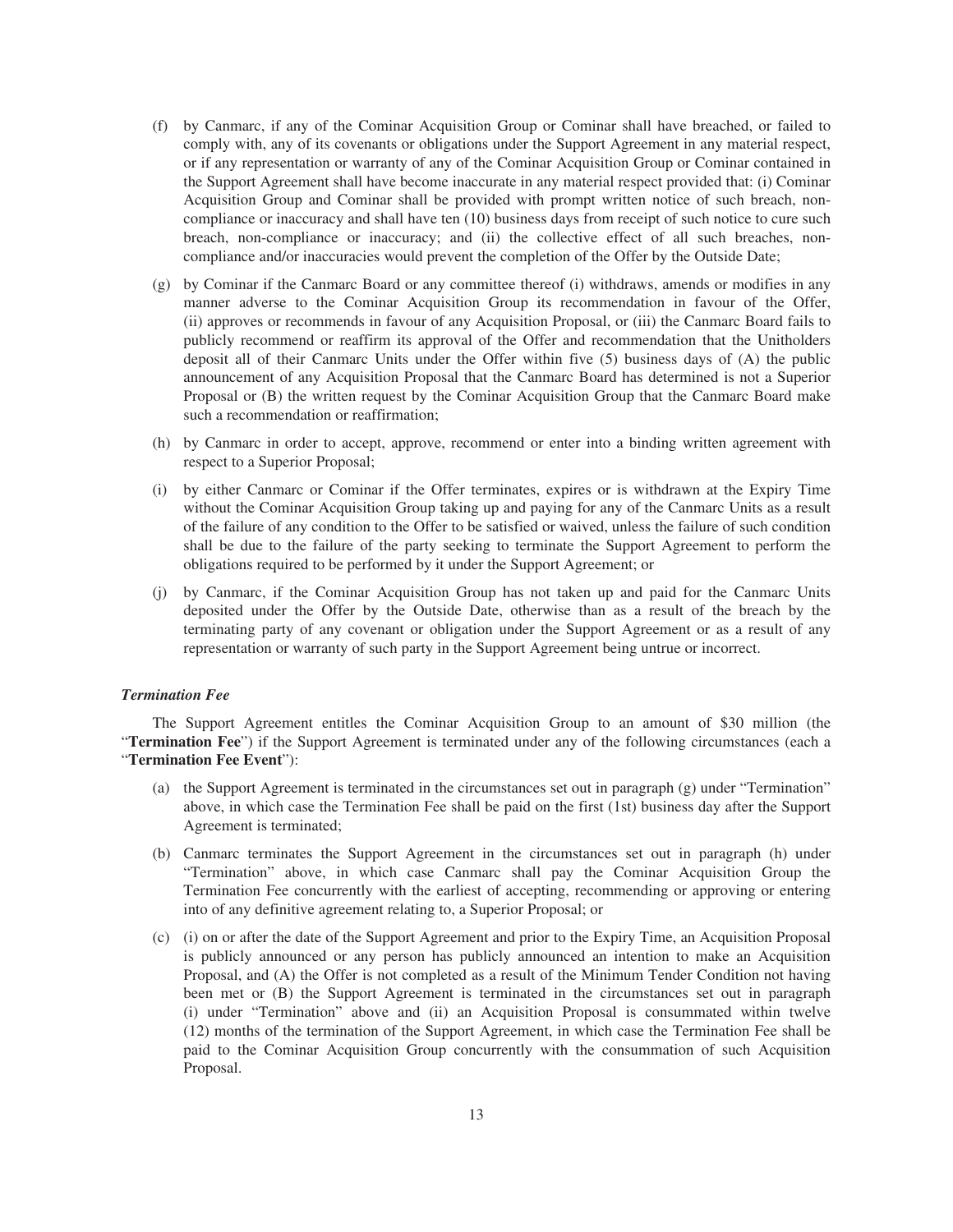The parties agreed under the Support Agreement that under no circumstances shall Canmarc be obligated to make more than one Termination Fee payment.

### *Representations and Warranties*

The Support Agreement contains limited representations and warranties of Canmarc relating to capitalization, securities laws matters, financial statements, no undisclosed liabilities, consents and non-contravention, absence of certain changes, the Canmarc DRIP and the Canmarc LTIP, transaction fees and expenses and limited representations and warranties of Cominar relating to capitalization, securities laws matters, financial statements, no undisclosed liabilities, consents and non-contravention, absence of certain changes and sufficiency of funds.

#### *Conduct of the Business by Canmarc*

Canmarc has covenanted and agreed in the Support Agreement that, during the period from the date of the Support Agreement until the earlier of the Effective Time and the time that the Support Agreement is terminated in accordance with its terms, unless the Cominar Acquisition Group or Cominar expressly consents in writing, it shall, and shall cause each of its subsidiaries to, among other things, conduct its business in the ordinary course of business consistent with past practice, and use commercially reasonable efforts to maintain and preserve their business organization, assets, employees, goodwill and business relationships.

### *Board Representation*

Canmarc agreed that, promptly after the purchase by the Cominar Acquisition Group of such number of Canmarc Units as represents at least a majority of the then outstanding Canmarc Units, and from time to time thereafter, the Cominar Acquisition Group shall be entitled to designate a number of trustees of the Canmarc Board, and any members of committees thereof, determined on a pro rata basis based on the proportion of the Canmarc Units on a fully-diluted basis then held or controlled by the Cominar Acquisition Group and its Affiliates, such number of trustees or members of committees rounded down to the nearest whole number. Canmarc agreed not to frustrate the attempts of the Cominar Acquisition Group to do so and covenants to co-operate with the Cominar Acquisition Group, subject to applicable Law, to enable the designees of the Cominar Acquisition Group to be elected or appointed to the Canmarc Board, and any committees thereof and to constitute the applicable percentage of directors or members of committees, including, without limitation, at the request of the Cominar Acquisition Group, by using its reasonable commercial efforts to increase the size of the Canmarc Board and reasonable commercial efforts to secure the resignations of such trustees as the Cominar Acquisition Group may request.

## *Distributions*

The Support Agreement provides that each of Canmarc and Cominar shall fix the record date for distributions on, respectively, the Canmarc Units and the Cominar Units, in respect of the month of January 2012 for January 31, 2012, with a payment date of February 15, 2012.

# *Cominar Guarantee*

Cominar agreed to cause the Cominar Acquisition Group to perform all of its obligations under the Support Agreement and unconditionally and irrevocably guarantees, covenants and agrees to be jointly and severally liable with the Cominar Acquisition Group for the due and punctual performance of each and every obligation of the Cominar Acquisition Group arising under the Offer.

#### *Trustees and Officers' Insurance and Indemnification*

The Cominar Acquisition Group and Cominar covenanted and agreed under the Support Agreement that for the period from the Effective Time until six years after the Effective Time, the Cominar Acquisition Group will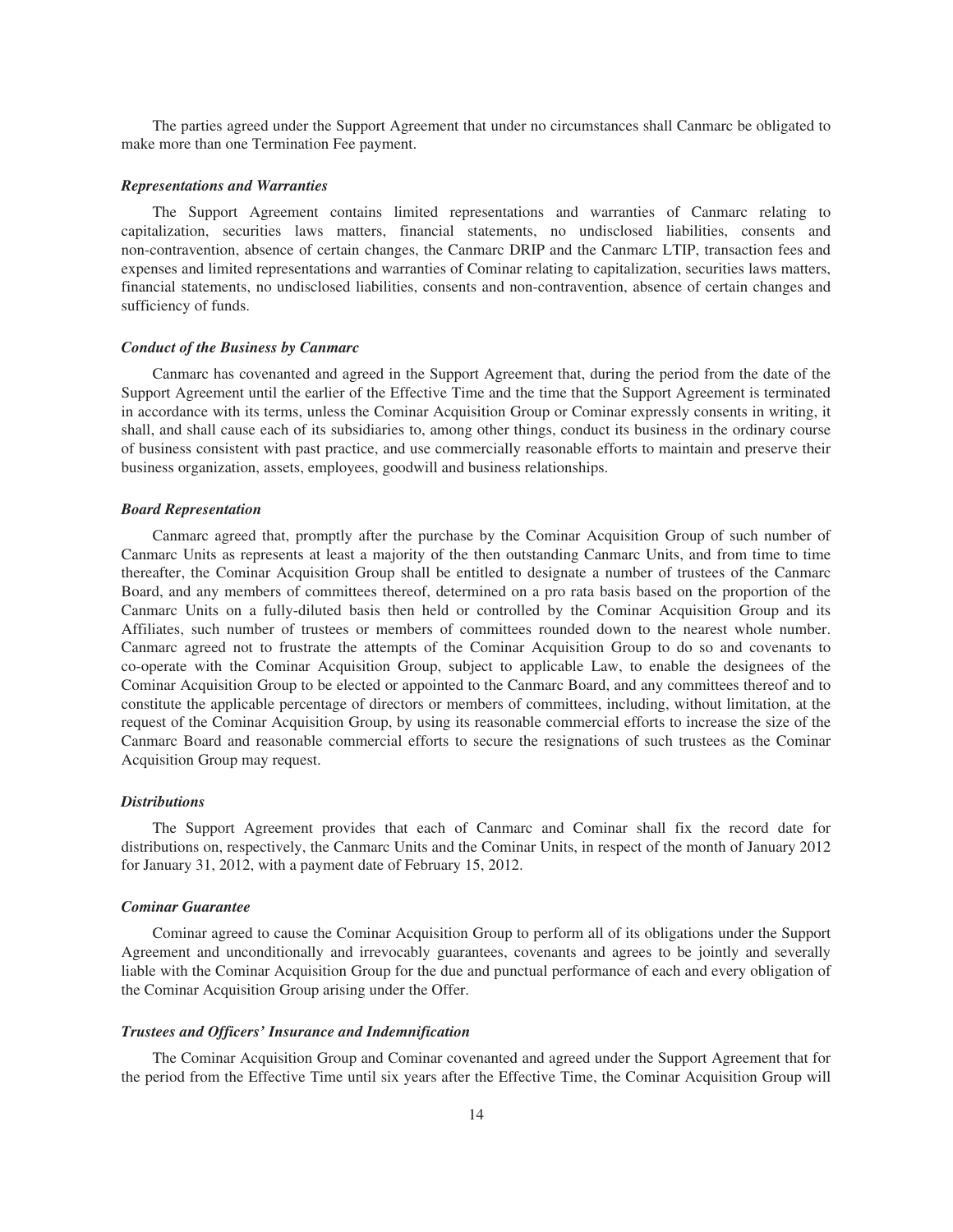cause Canmarc and its subsidiaries (or any successors thereof) to maintain the current trustees', directors' and officers' insurance policies or policies reasonably equivalent thereto for all trustees, directors and officers of Canmarc and its subsidiaries, covering claims made prior to or within six years after the Expiry Time, provided that neither Canmarc nor the Cominar Acquisition Group will be required, in order to maintain such insurance policy, to pay an annual premium in excess of 200% of the annual cost of the existing policies. The Cominar Acquisition Group and Cominar also agreed under the Support Agreement that after the expiration of such six-year period, they will use reasonable efforts to cause such trustees, directors and officers to be covered under these then existing trustees', directors' and officers' insurance policies.

The parties further agreed pursuant to the Support Agreement that from and after the Effective Time, Cominar, the Cominar Acquisition Group and Canmarc shall indemnify and hold harmless, and provide advancement of expenses to, all past and present trustees, directors and officers of Canmarc or any of its subsidiaries (the "**Indemnified Persons**") to the maximum extent permitted by Law, in respect of all liabilities and obligations, costs or expenses (including legal fees), judgments, fines, losses, claims or damages incurred in connection with any claim, action, suit, proceeding or investigation, whether civil, criminal, administrative or investigative arising out of or related to such Indemnified Person's service as a trustee, director or officer of Canmarc or any of its subsidiaries or services performed by such persons at the request of Canmarc or any of its subsidiaries at or prior to the Effective Time. Cominar and the Cominar Acquisition Group further agreed to honour, or cause Canmarc to honour, all payments made in satisfaction of the Officer Obligations.

#### *Unitholder Rights Plans*

Canmarc agreed that it will continue to defer separation of the URP Rights with respect to the Offer until no earlier than immediately after the Expiry Time. Canmarc also agreed that, with effect at the Expiry Time that is immediately prior to the time upon which the Cominar Acquisition Group elects to take up Canmarc Units deposited under the Offer, Canmarc shall irrevocably waive or suspend the operation of or otherwise render the Unitholder Rights Plans inoperative against the Offer, any Compulsory Acquisition and any Subsequent Acquisition Transaction. Subject to the foregoing, unless required by the terms of the Unitholder Rights Plans with respect to a competing take-over bid or a final and non-appealable order of a court having jurisdiction or an order of the *Autorité des marchés financiers*, Canmarc agreed not to redeem the URP Rights or otherwise waive, amend, suspend the operation of or terminate the Unitholder Rights Plans without the prior written consent of the Cominar Acquisition Group.

# **7. Source of Funds**

The increase in the cash consideration under the Offer of \$56 million, in the aggregate, will be funded through cash on hand and the Credit Facilities.

# **8. Time for Acceptance**

The Offer is now open for acceptance until 3:00 p.m. (Toronto time) on January 27, 2012 unless further extended or withdrawn. **Unitholders who have validly deposited and not withdrawn their Canmarc Units need take no further action to accept the Offer.**

# **9. Manner of Acceptance**

Units may be deposited to the Offer in accordance with the provisions of Section 3 of the Original Offer, "Manner of Acceptance".

**This Notice of Variation and Extension is also accompanied by the Letter of Transmittal (printed on YELLOW paper) for use in connection with the Offer, as increased hereby. Unitholders that have already made an election and submitted a Letter of Transmittal (printed on YELLOW paper) in connection with**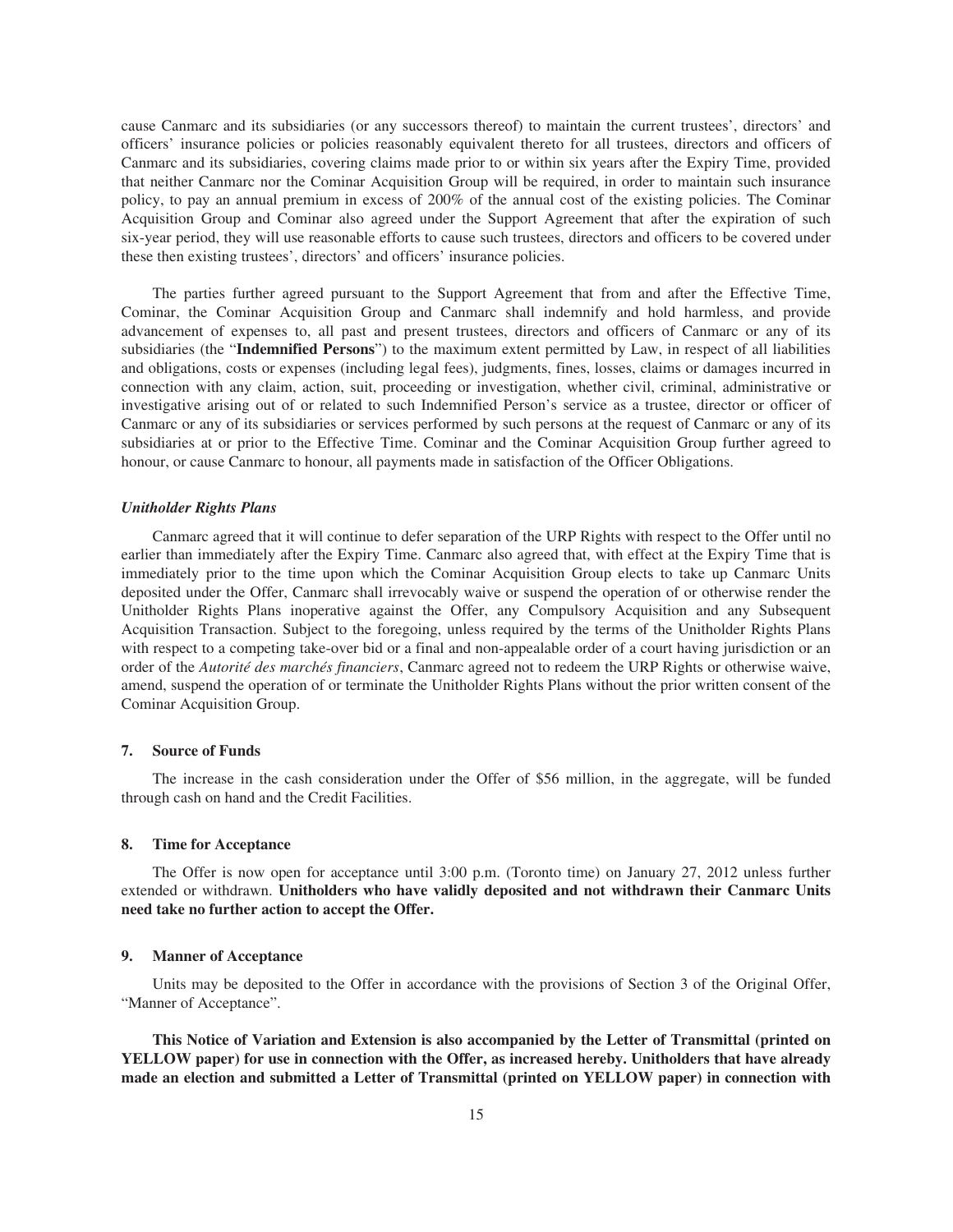**the Original Offer may, if they so choose, modify their election by completing and returning the enclosed Letter of Transmittal (printed on YELLOW paper) by no later than the Expiry Time, as instructed herein. A UNITHOLDER WHO HAS PREVIOUSLY DELIVERED A LETTER OF TRANSMITTAL DOES NOT HAVE TO DELIVER A NEW ONE UNLESS IT WISHES TO CHANGE ITS ELECTION. IF A UNITHOLDER HAS MADE A PREVIOUS ELECTION AND SUBMITTED A LETTER OF TRANSMITTAL AND DOES NOT SUBMIT A NEW LETTER OF TRANSMITTAL, THE COMINAR ACQUISITION GROUP WILL ACCEPT AND HONOR SUCH ELECTION AND IF AN ELECTION WAS MADE TO ACCEPT THE ORIGINAL OFFER, SUCH ELECTION WILL BE TREATED AS AN ELECTION TO ACCEPT THE INCREASED OFFER AND THE UNITHOLDER WILL RECEIVE \$16.50 PER CANMARC UNIT, NOT SUBJECT TO PRO-RATION OR 0.7607 COMINAR UNITS, SUBJECT TO PRORATION, AS THE CASE MAY BE.**

### **10. Take-Up of and Payment for Deposited Units**

If all of the conditions described in Section 4 of the Original Offer, "Conditions of the Offer" have been satisfied or waived (at the sole discretion of the Cominar Acquisition Group) at or prior to the Expiry Time, the Cominar Acquisition Group will take up and pay for Canmarc Units validly deposited under the Offer and not properly withdrawn not later than ten days after the Expiry Time. Any Canmarc Units taken up will be paid for or Cominar Units will be issued as soon as possible, and in any event not later than three business days after they are taken up. Any Canmarc Units deposited under the Offer after the date on which Canmarc Units are first taken up by the Cominar Acquisition Group under the Offer but prior to the Expiry Time will be taken up and paid for or Cominar Units will be issued not later than ten days after such deposit. See Section 6 of the Original Offer, "Take-Up of and Payment for Deposited Canmarc Units".

Each Unitholder may elect the Cash Alternative or the Unit Alternative in respect of its Canmarc Units, provided that the Unit Alternative shall be subject to proration on the terms described herein and that the maximum aggregate amount of Cominar Units available for issuance under the Offer is 16 million Cominar Units.

# **11. Withdrawal of Deposited Units**

Except as otherwise stated in Section 7 of the Original Offer, "Withdrawal of Deposited Canmarc Units" or as otherwise required by applicable Laws, all deposits of Canmarc Units under the Offer are irrevocable. Unless otherwise required or permitted by applicable Laws, any Canmarc Units deposited in acceptance of the Offer may be withdrawn by or on behalf of the depositing Unitholder:

- (a) at any time before the Canmarc Units have been taken up by the Cominar Acquisition Group under the Offer;
- (b) if the Canmarc Units have not been paid for by the Cominar Acquisition Group within three business days after having been taken up; or
- (c) at any time before the expiration of ten days from the date upon which either:
	- (i) a notice of change relating to a change which has occurred in the information contained in the Offer, or the Circular, a notice of change or a notice of variation, that would reasonably be expected to affect the decision of a Unitholder to accept or reject the Offer (other than a change that is not within the control of the Cominar Acquisition Group, Cominar or of an affiliate of the Cominar Acquisition Group or Cominar, unless it is a change in a material fact relating to the Cominar Units being offered), in the event that such change occurs before the Expiry Time or after the Expiry Time but before the expiry of all rights of withdrawal in respect of the Offer; or
	- (ii) a notice of variation concerning a variation in the terms of the Offer (other than a variation consisting solely of an increase in the consideration offered for the Canmarc Units where the Expiry Time is not extended for more than ten days),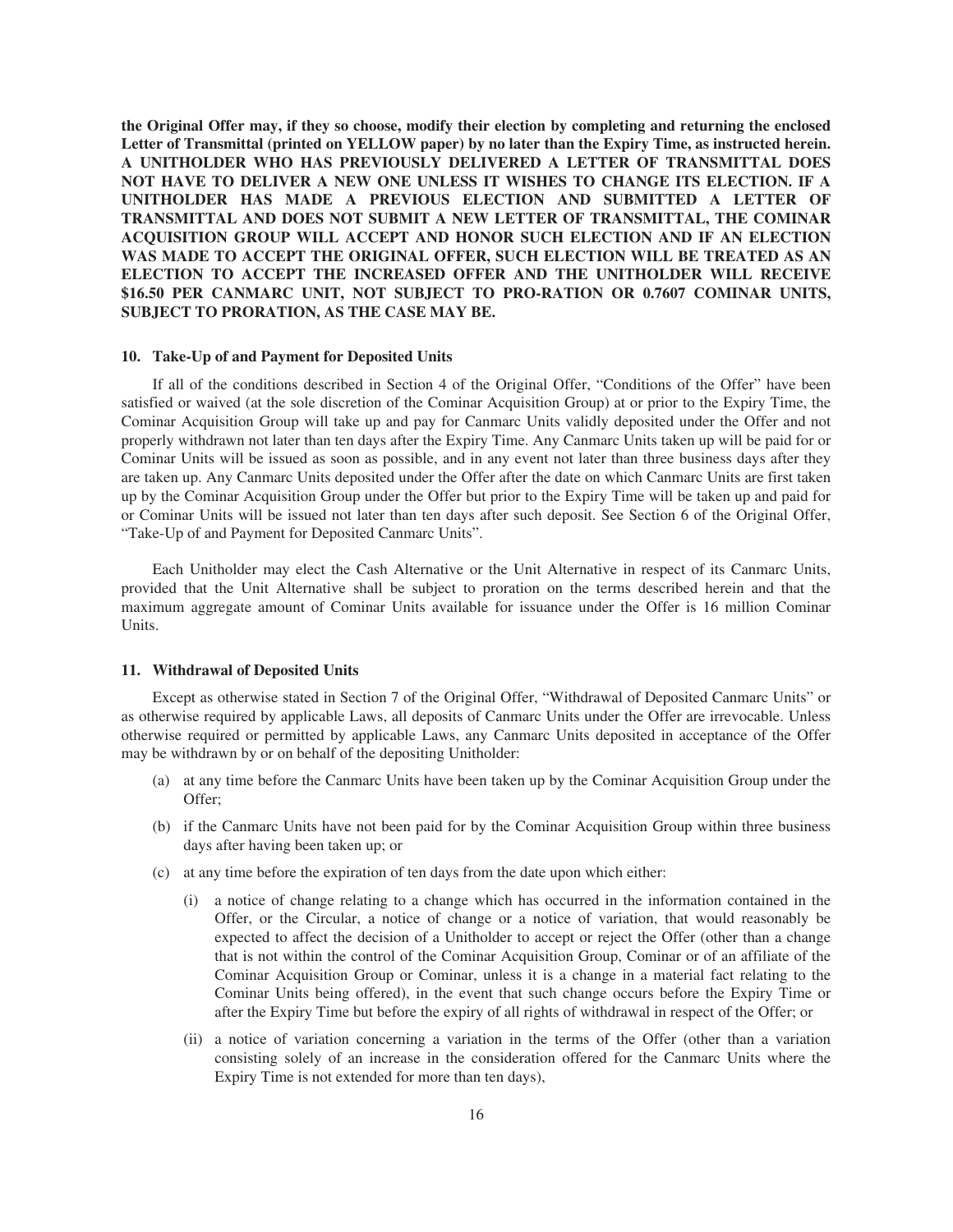is mailed, delivered or otherwise properly communicated (subject to abridgement of that period pursuant to such order or orders or other forms of relief as may be granted by applicable courts or Regulatory Authorities) and only if such deposited Canmarc Units have not been taken up by the Cominar Acquisition Group at the date of the notice.

Unitholders are referred to Section 7 of the Original Offer, "Withdrawal of Deposited Canmarc Units", for further details as the withdrawal of deposited Canmarc Units under the Offer.

### **12. Consequential Amendments to the Original Offer and Circular and Other Documents**

The Original Offer and Circular, the Letter of Transmittal and the Notice of Guaranteed Delivery are hereby amended to the extent necessary to reflect the amendments contemplated by, and the information contained in, this Notice of Variation and Extension.

# **13. Statutory Rights**

Securities legislation in the provinces and territories of Canada provides Unitholders with, in addition to any other rights they may have at law, one or more rights of rescission or price revision or to damages, if there is a misrepresentation in a circular or notice that is required to be delivered to the Unitholders. However, such rights must be exercised within prescribed time limits. Unitholders should refer to the applicable provisions of the securities legislation of their province or territory for particulars of those rights or consult a lawyer.

### **14. Trustees' Approval**

The contents of this Notice of Variation and Extension have been approved, and the sending, communication or delivery of the Notice of Variation and Extension to the Unitholders and holders of Convertible Securities has been authorized, by the board of directors of each entity forming part of the Cominar Acquisition Group and by the board of trustees of Cominar.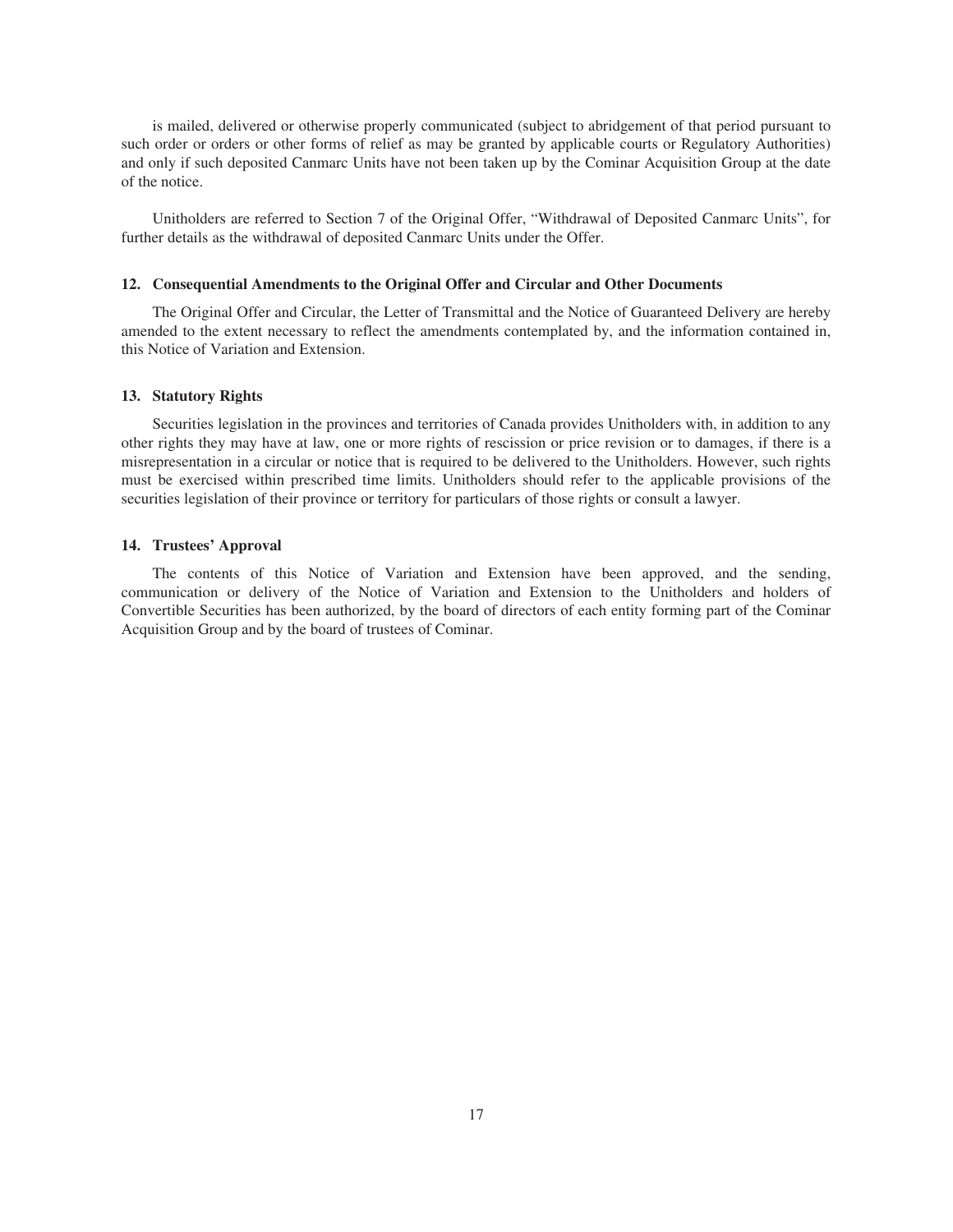# **APPROVAL AND CERTIFICATE OF THE COMINAR ACQUISITION GROUP**

The contents of this Notice of Variation and Extension have been approved, and the sending, communication or delivery thereof to the Unitholders has been authorized, by the Board of each entity forming part of the Cominar Acquisition Group.

The foregoing, together with the Original Offer and Circular, contains no untrue statement of a material fact and does not omit to state a material fact that is required to be stated or that is necessary to make a statement not misleading in the light of the circumstances in which it was made. In addition, the foregoing, together with the Original Offer and Circular, does not contain any misrepresentation likely to affect the value or the market price of the Canmarc Units which are the subject of the Offer.

DATED: January 16, 2012

# **8012075 CANADA INC.**

by *(Signed)* Michel Dallaire Director, President and Chief Executive Officer

# **8012083 CANADA INC.**

by *(Signed)* Michel Dallaire Director, President and Chief Executive Officer

# **8012091 CANADA INC.**

by *(Signed)* Michel Dallaire Director, President and Chief Executive Officer

# **8012105 CANADA INC.**

by *(Signed)* Michel Dallaire Director, President and Chief Executive Officer

# **8012113 CANADA INC.**

by *(Signed)* Michel Dallaire Director, President and Chief Executive Officer

# **8012121 CANADA INC.**

by *(Signed)* Michel Dallaire Director, President and Chief Executive Officer

# **8012130 CANADA INC.**

by *(Signed)* Michel Dallaire Director, President and Chief Executive Officer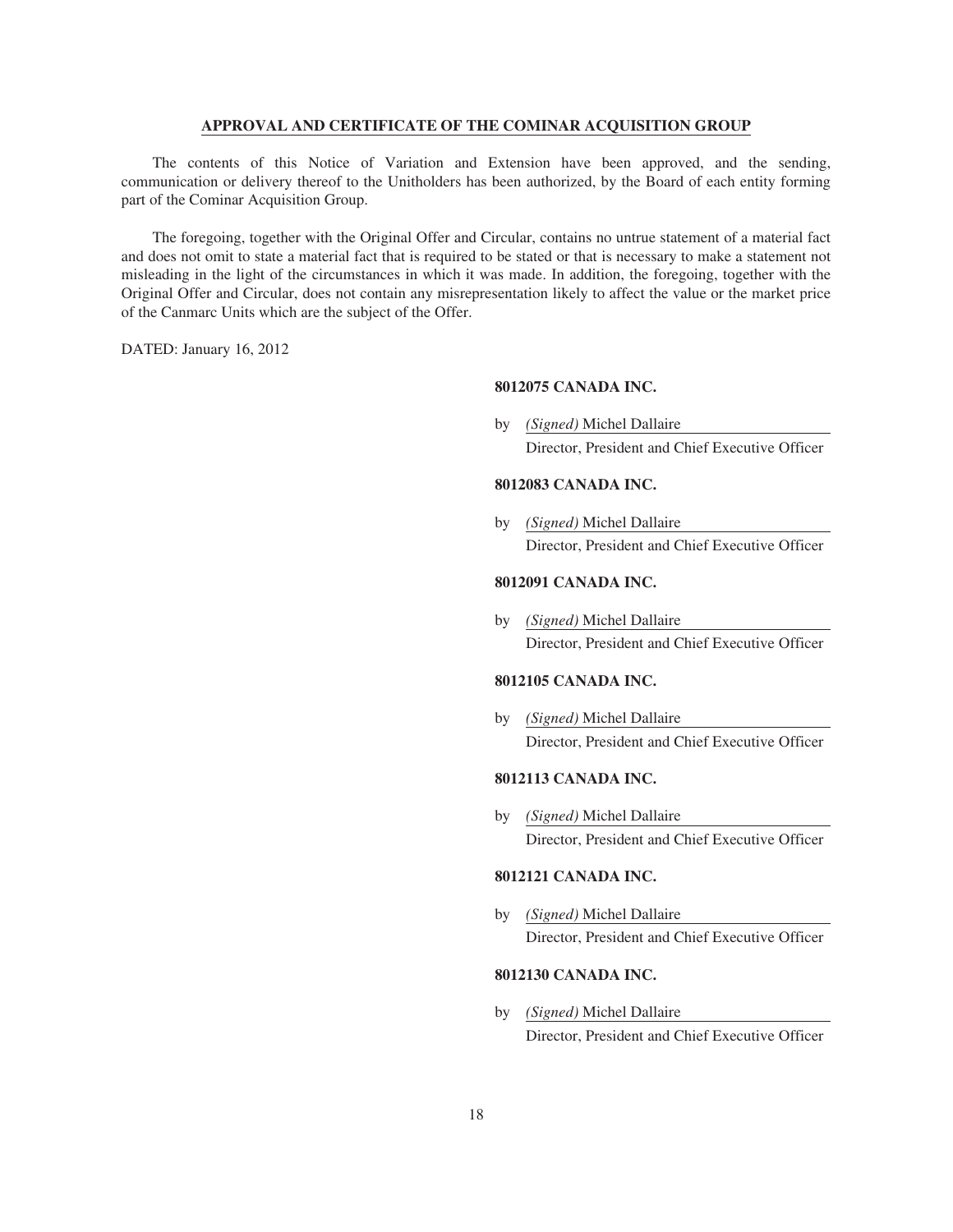# **8012148 CANADA INC.**

by *(Signed)* Michel Dallaire Director, President and Chief Executive Officer

# **8012156 CANADA INC.**

by *(Signed)* Michel Dallaire Director, President and Chief Executive Officer

# **8012164 CANADA INC.**

by *(Signed)* Michel Dallaire Director, President and Chief Executive Officer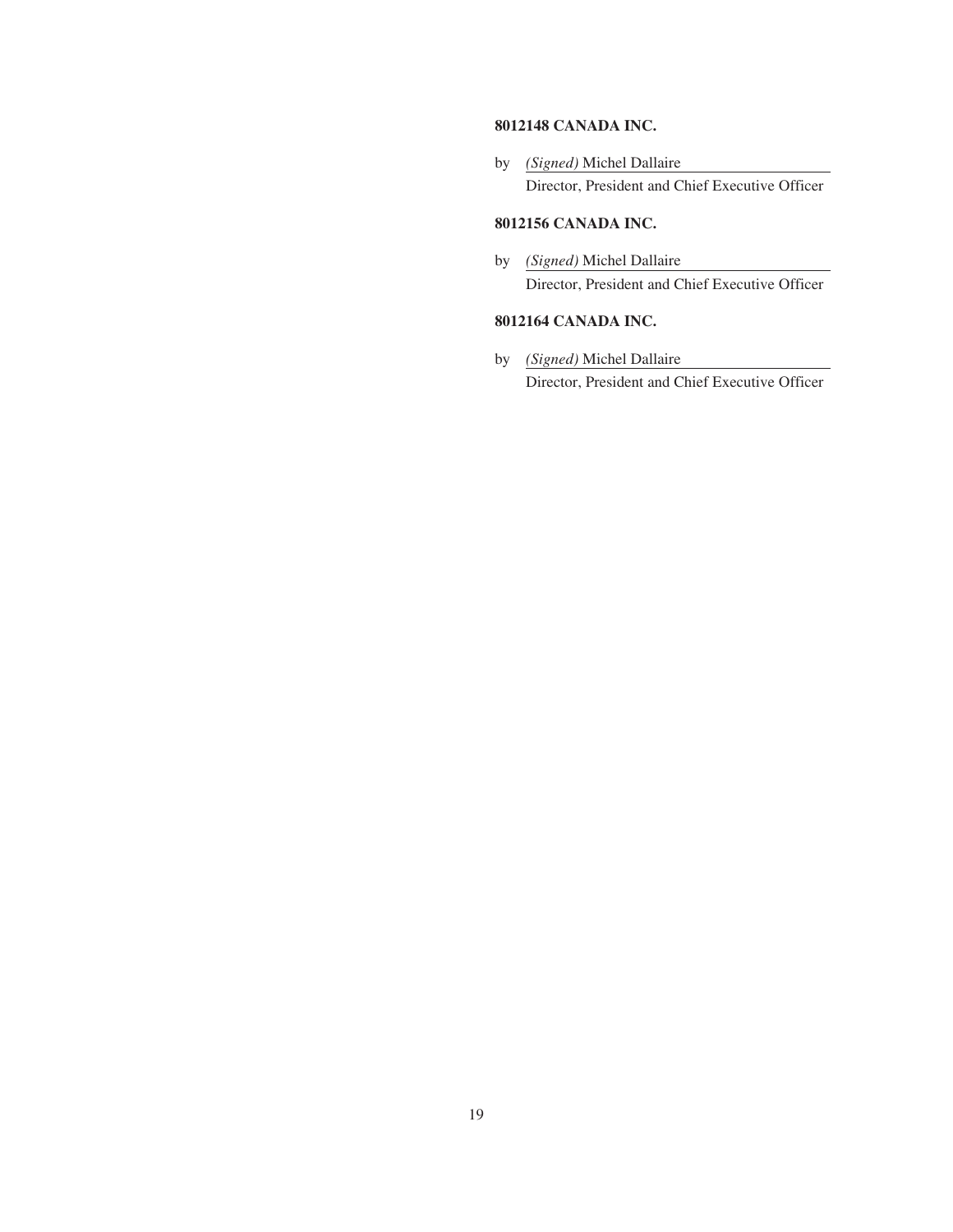# **APPROVAL AND CERTIFICATE OF COMINAR REAL ESTATE INVESTMENT TRUST**

The contents of this Notice of Variation and Extension have been approved, and the sending, communication or delivery thereof to the Unitholders has been authorized, by the Board of Trustees of Cominar Real Estate Investment Trust.

The foregoing, together with the Original Offer and Circular, contains no untrue statement of a material fact and does not omit to state a material fact that is required to be stated or that is necessary to make a statement not misleading in the light of the circumstances in which it was made. In addition, the foregoing, together with the Original Offer and Circular, does not contain any misrepresentation likely to affect the value or the market price of the Canmarc Units which are the subject of the Offer.

DATED: January 16, 2012

by *(Signed)* Michel Dallaire by *(Signed)* Michel Berthelot President and Chief Executive Officer Executive Vice-President Chief Financial

**Officer** 

On behalf of the board of trustees

by *(Signed)* Pierre Gingras by *(Signed)* Alban D'Amours Trustee Trustee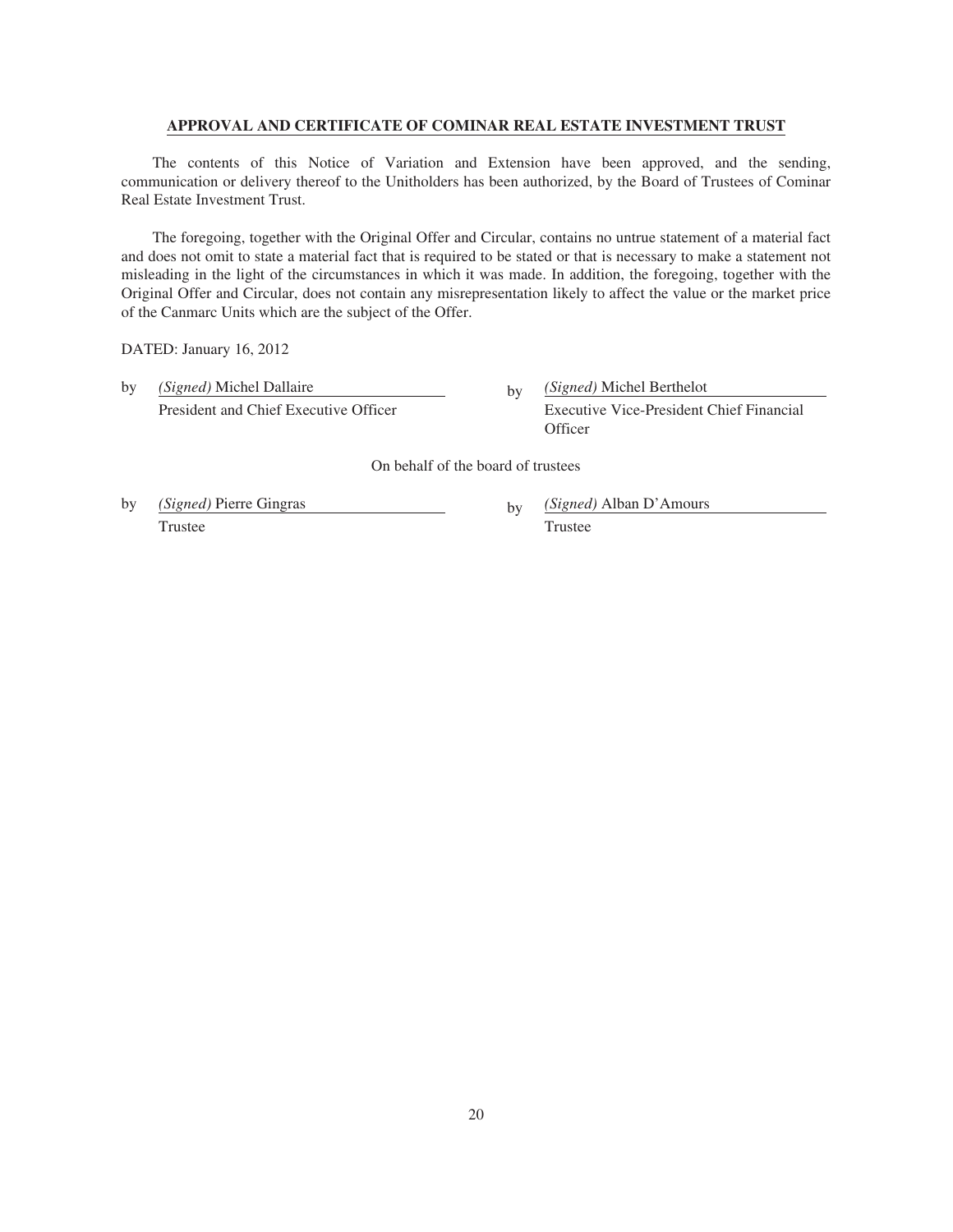### **AUDITOR'S CONSENT**

We have read the offer to purchase all of the issued and outstanding trust units of Canmarc Real Estate Investment Trust by the Cominar Acquisition Group dated December 2, 2011, as amended by the notice of variation and extension dated January 16, 2012 (the "**offering documents**"). We have complied with Canadian generally accepted standards for an auditor's involvement with offering documents. We consent to the incorporation by reference in the above-mentioned offering documents of our report to the unitholders of Cominar on the consolidated balance sheet of Cominar as at December 31, 2010 and the consolidated statements of income and comprehensive income, unitholders' equity and cash flows for the year ended December 31, 2010. Our report is dated March 2, 2011.

(signed) *PricewaterhouseCoopers, LLP* Chartered Accountants

Québec, Canada

January 16, 2012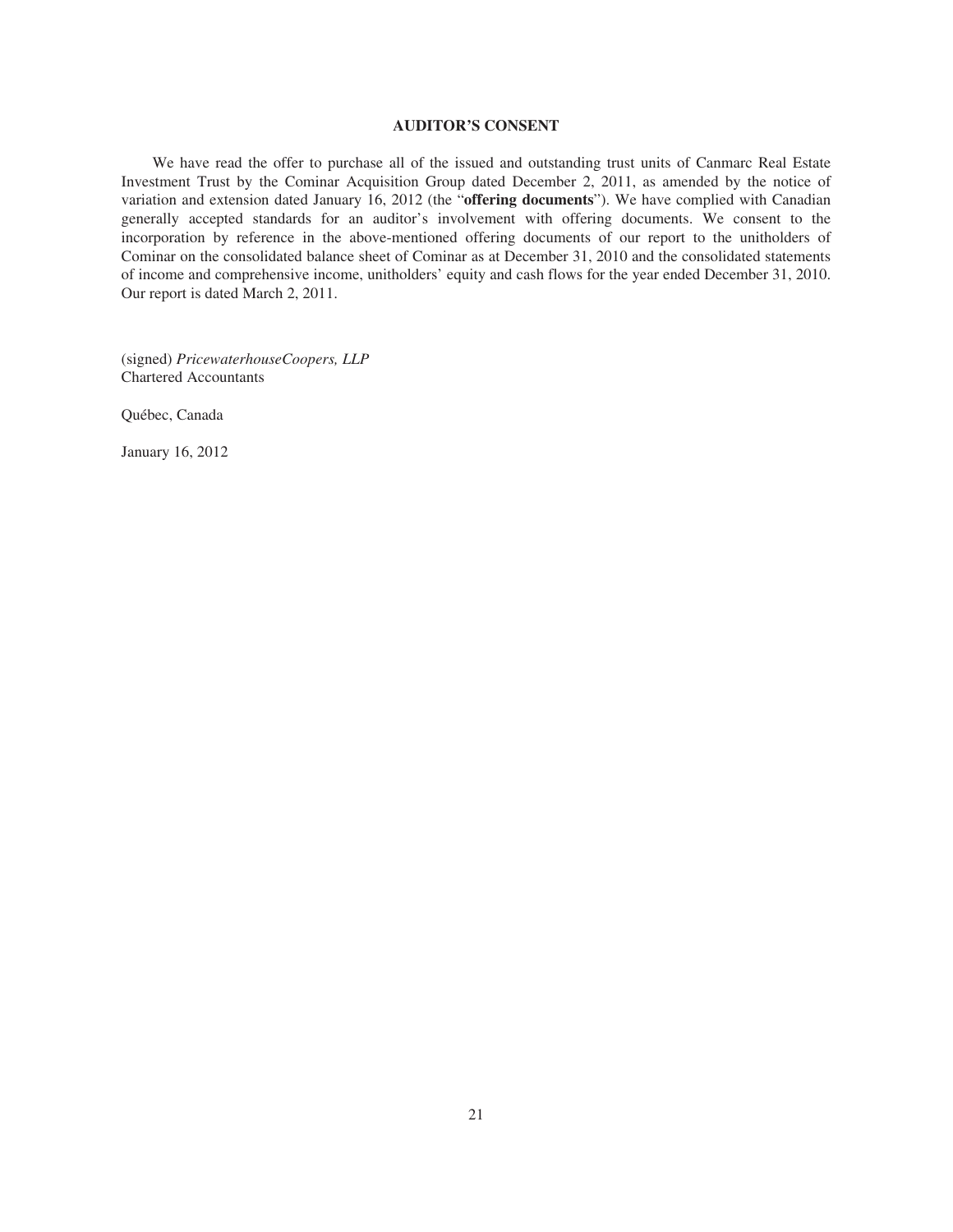# **FORMER AUDITORS' CONSENT**

We have read the notice of variation and extension by Cominar Acquisition Group of its offer to purchase all of the issued and outstanding trust units of Canmarc Real Estate Investment Trust dated, January 16, 2012 ("the offering document"). We have complied with Canadian generally accepted standards for an auditor's involvement with offering documents.

We consent to the incorporation by reference in the above-mentioned offering document of our report to the unitholders of Cominar Real Estate Investment Trust (the "REIT") on the consolidated balance sheet of the REIT as at December 31, 2009 and the consolidated statements of income and comprehensive income, unitholders' equity and cash flows for the year ended December 31, 2009. Our report is dated February 16, 2010 (except as to note 24b which is as at March 10, 2010).

(signed) *Ernst & Young LLP*<sup>1</sup> Chartered Accountants

Québec City, Canada January 16, 2012

<sup>&</sup>lt;sup>1</sup> CA auditor permit no. 10845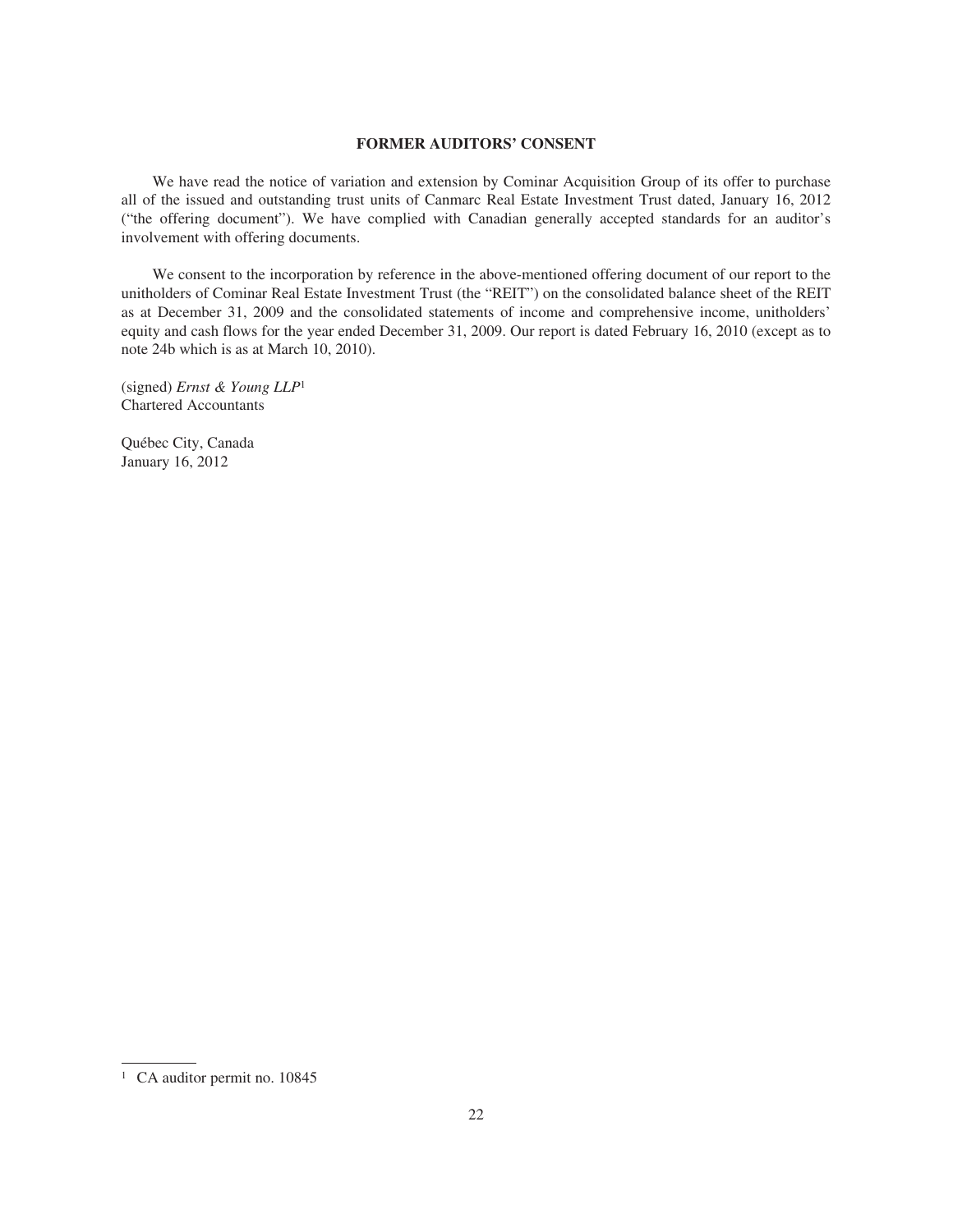### **CONSENT OF LEGAL ADVISOR**

TO: The Directors of each of 8012075 Canada Inc., 8012083 Canada Inc., 8012091 Canada Inc., 8012105 Canada Inc., 8012113 Canada Inc., 8012121 Canada Inc., 8012130 Canada Inc., 8012148 Canada Inc., 8012156 Canada Inc. and 8012164 Canada Inc.; and

TO: The Trustees of Cominar Real Estate Investment Trust

We hereby consent to the reference to our name and opinion contained under "Certain Canadian Federal Income Tax Considerations" in the Circular accompanying the Offer dated December 2, 2011 made by Cominar Real Estate Investment Trust to the holders of trust units of Canmarc Real Estate Investment Trust, as amended by the Notice of Variation and Extension dated January 16, 2012.

(signed) *Davies Ward Phillips & Vineberg LLP*

Montréal, Canada January 16, 2012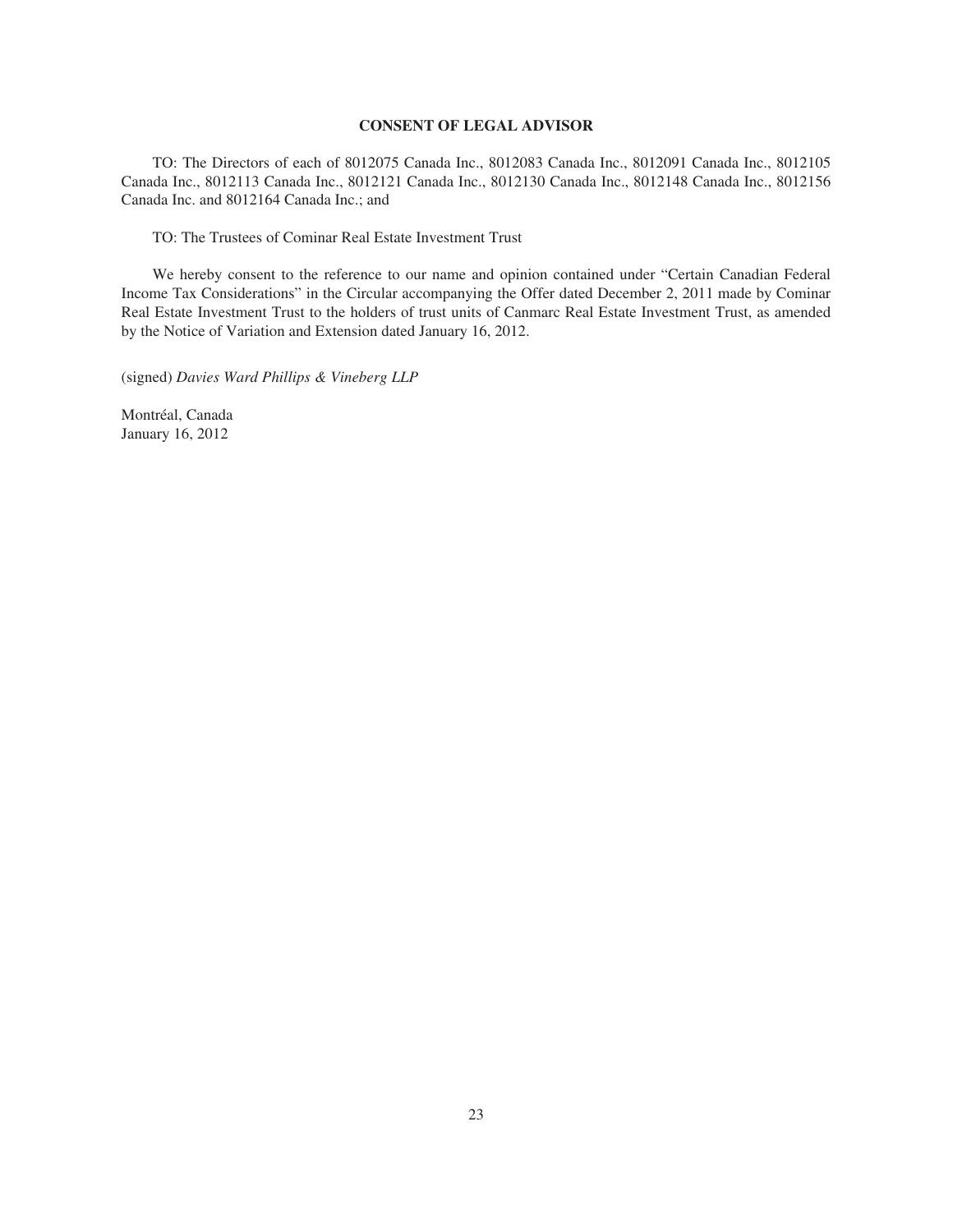**SCHEDULE A**

# **Cominar Real Estate Investment Trust**

Pro Forma Consolidated Financial Statements **September 30, 2011** (Unaudited)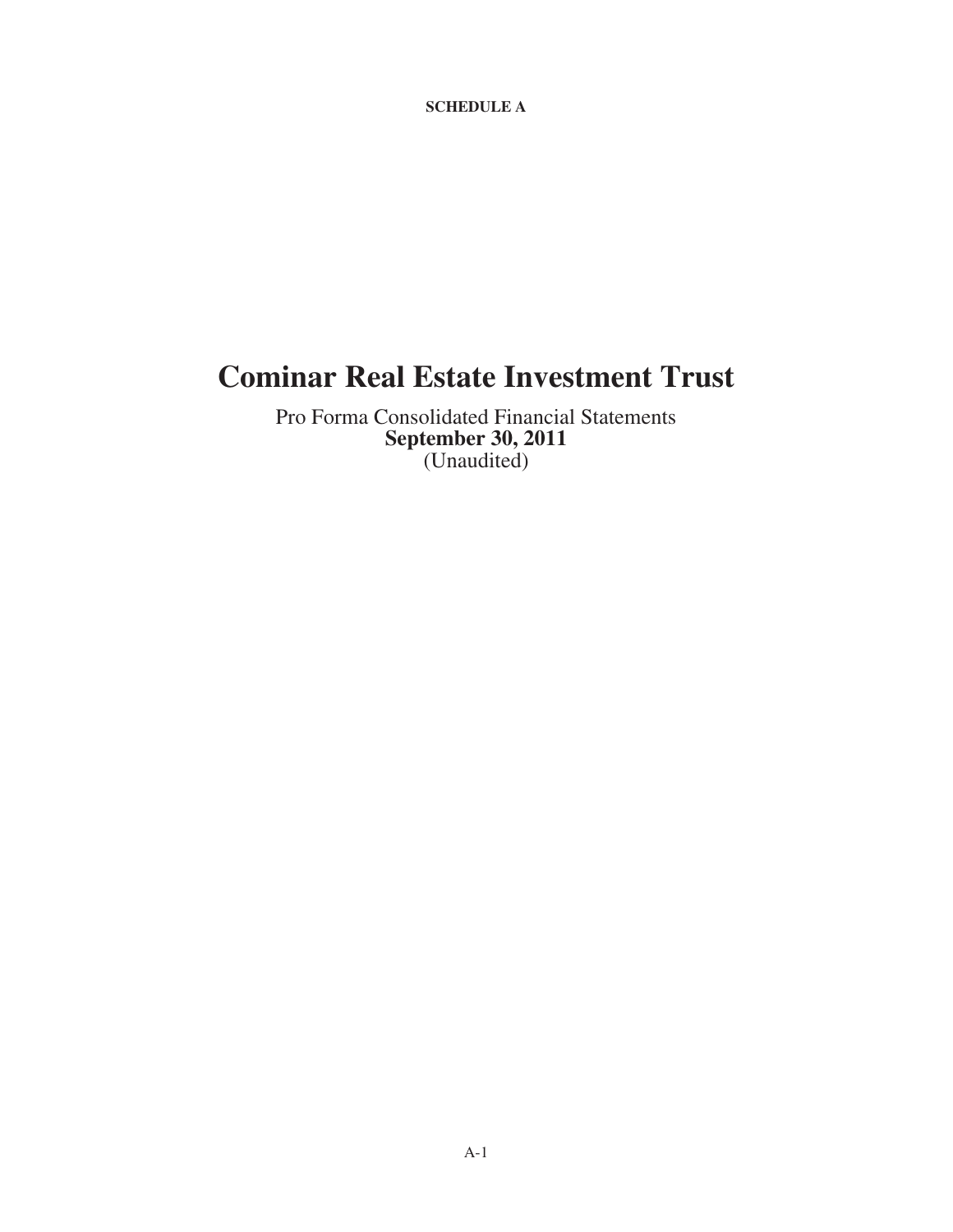# **Pro Forma Consolidated Balance Sheet As at September 30, 2011**

# (prepared under IFRS) (Unaudited, in thousands of Canadian dollars, except per unit amounts)

|                                                                                             | <b>Cominar</b><br><b>Real Estate</b><br><b>Investment</b><br><b>Trust</b><br>\$ | Canmarc<br><b>Real Estate</b><br><b>Investment</b><br><b>Trust</b><br>\$ | <b>Note</b> | Pro Forma<br><b>Adjustments</b><br>\$ | Pro Forma<br><b>Balance</b><br><b>Sheet</b><br>Unit<br>Alternative <sup>(1)</sup> , <sup>(2)</sup><br>\$ |
|---------------------------------------------------------------------------------------------|---------------------------------------------------------------------------------|--------------------------------------------------------------------------|-------------|---------------------------------------|----------------------------------------------------------------------------------------------------------|
| <b>Assets</b>                                                                               |                                                                                 |                                                                          |             |                                       |                                                                                                          |
| Investment properties                                                                       |                                                                                 |                                                                          |             |                                       |                                                                                                          |
|                                                                                             | 2,405,008                                                                       | 1,291,563                                                                |             |                                       | 3,696,571                                                                                                |
| Properties under development                                                                | 78,564                                                                          |                                                                          |             |                                       | 78,564                                                                                                   |
| Land held for future development                                                            | 44,798                                                                          |                                                                          |             |                                       | 44,798                                                                                                   |
|                                                                                             | 2,528,370                                                                       | 1,291,563                                                                |             |                                       | 3,819,933                                                                                                |
| Non-current assets classified as held for sale $\dots\dots\dots$                            |                                                                                 | 64,850                                                                   |             |                                       | 64,850                                                                                                   |
|                                                                                             |                                                                                 | 4,369                                                                    | 2(g)        | (4,369)                               |                                                                                                          |
| Long-term investment                                                                        |                                                                                 | 15,939                                                                   |             |                                       | 15,939                                                                                                   |
|                                                                                             |                                                                                 | 1,211                                                                    | 2(g)        | (1,211)                               |                                                                                                          |
|                                                                                             |                                                                                 | 867                                                                      | 2(g)        | (867)                                 |                                                                                                          |
|                                                                                             | 9,380                                                                           | $\overline{\phantom{0}}$                                                 | 2(d)        | 227,742                               | 278,122                                                                                                  |
|                                                                                             |                                                                                 |                                                                          | 2(d)        | 41,000                                |                                                                                                          |
| Prepaid expenses and other assets                                                           | 48,614                                                                          | 13,927                                                                   | 2(b)        | (28,968)                              | 42,897                                                                                                   |
|                                                                                             |                                                                                 |                                                                          | 2(e)        | 4,088                                 |                                                                                                          |
|                                                                                             |                                                                                 |                                                                          | 2(g)        | 4,369                                 |                                                                                                          |
|                                                                                             |                                                                                 |                                                                          | 2(g)        | 867                                   |                                                                                                          |
| Accounts receivable                                                                         | 14,134                                                                          | 12,887                                                                   | 2(g)        | 1,211                                 | 28,232                                                                                                   |
| Income taxes recoverable $\dots\dots\dots\dots\dots\dots\dots\dots\dots$                    | 54                                                                              |                                                                          |             |                                       | 54                                                                                                       |
|                                                                                             | $\overline{\phantom{0}}$                                                        | 26,921                                                                   |             |                                       | 26,921                                                                                                   |
|                                                                                             |                                                                                 |                                                                          | 2(a)        | 73,658                                |                                                                                                          |
|                                                                                             |                                                                                 |                                                                          | 2(c)        | (73, 658)                             |                                                                                                          |
| Total assets $\ldots \ldots \ldots \ldots \ldots \ldots \ldots \ldots \ldots \ldots \ldots$ | 2,600,552                                                                       | 1,432,534                                                                |             | 243,862                               | 4,276,948                                                                                                |
| <b>Liabilities</b>                                                                          |                                                                                 |                                                                          |             |                                       |                                                                                                          |
|                                                                                             | 853,055                                                                         | 705,540                                                                  | 2(d)        | 41,000                                | 1,599,595                                                                                                |
| Convertible debentures                                                                      | 394,119                                                                         |                                                                          |             |                                       | 394,119                                                                                                  |
| Bank indebtedness                                                                           | 171,515                                                                         | 7,013                                                                    | 2(a)        | (171, 515)                            | 492,482                                                                                                  |
|                                                                                             |                                                                                 |                                                                          | 2(c)        | (7,013)                               |                                                                                                          |
|                                                                                             |                                                                                 |                                                                          | 2(c)        | 494,568                               |                                                                                                          |
|                                                                                             |                                                                                 |                                                                          | 2(e)        | (2,086)                               |                                                                                                          |
|                                                                                             |                                                                                 | 739                                                                      | 2(f)        | (739)                                 |                                                                                                          |
| Accounts payable and accrued liabilities                                                    | 30,665                                                                          | 26,439                                                                   |             |                                       | 57,104                                                                                                   |
| Deferred tax liability                                                                      | 7,865                                                                           |                                                                          |             |                                       | 7,865                                                                                                    |
| Distributions payable to unitholders                                                        | 7,689                                                                           | 3,768                                                                    |             |                                       | 11,457                                                                                                   |
|                                                                                             | 1,464,908                                                                       | 743,499                                                                  |             | 354,215                               | 2,562,622                                                                                                |
| Unitholders' Equity                                                                         | 1,135,644                                                                       | 689,035                                                                  | 2(a)        | 245,173                               | 1,714,326                                                                                                |
|                                                                                             |                                                                                 |                                                                          | 2(f)        | (355,526)                             |                                                                                                          |
|                                                                                             |                                                                                 |                                                                          |             |                                       |                                                                                                          |
| Total liabilities and unitholders' equity                                                   | 2,600,552                                                                       | 1,432,534                                                                |             | 243,862                               | 4,276,948                                                                                                |

All terms capitalized but not otherwise defined herein shall have the meaning given to them in the accompanying circular.

(1) The amounts in the Pro Forma Balance Sheet have been calculated by using the Unit Alternative Assumption (as defined herein). Under this assumption, the purchase price under the Offer would be paid partly in cash and partly by the issuance of 16 million Cominar Units, being the maximum number of Cominar Units issuable under the Unit Alternative (the "Unit Alternative Assumption").

<sup>(2)</sup> Assuming that no Cominar Units are issued under the Offer and that the purchase price under the Offer would be paid entirely in cash (the "Cash Alternative Assumption"), total assets would be \$4,265,949, bank indebtedness would be \$839,563 and Unitholders' Equity would be \$1,356,246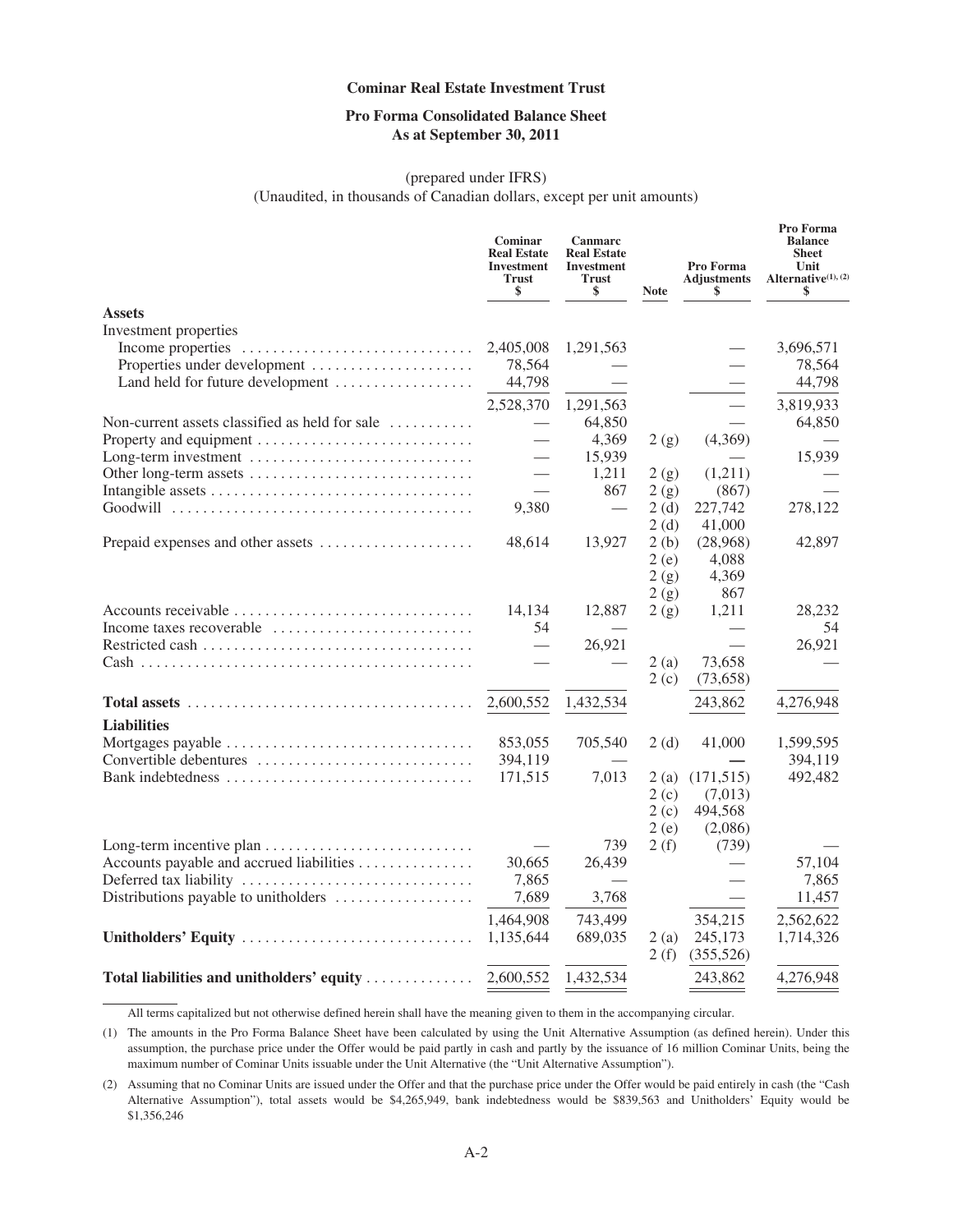# **Pro Forma Consolidated Statement of Income For the nine-month period ended September 30, 2011**

# (prepared under IFRS)

(Unaudited, in thousands of Canadian dollars, except per unit amounts)

|                                                              | Cominar<br><b>Real Estate</b><br><b>Investment</b><br><b>Trust</b><br>\$ | <b>Canmarc</b><br><b>Real Estate</b><br><b>Investment</b><br><b>Trust</b><br>\$ | <b>Note</b> | Pro Forma<br><b>Adjustments</b><br>\$ | Pro Forma<br><b>Statement</b><br>of Income<br>Unit<br>Alternative <sup>(1)</sup> , (2)<br>\$ |
|--------------------------------------------------------------|--------------------------------------------------------------------------|---------------------------------------------------------------------------------|-------------|---------------------------------------|----------------------------------------------------------------------------------------------|
| <b>Operating revenues</b>                                    |                                                                          |                                                                                 |             |                                       |                                                                                              |
| Rental revenue from investment properties                    | 239,758                                                                  | 137,781                                                                         |             |                                       | 377,539                                                                                      |
|                                                              | (102, 251)                                                               | (66, 394)                                                                       | 3(c)        | (312)                                 | (169, 216)                                                                                   |
|                                                              |                                                                          |                                                                                 | 3(c)        | (259)                                 |                                                                                              |
|                                                              | 137,507                                                                  | 71,387                                                                          |             | (571)                                 | 208,323                                                                                      |
|                                                              | (50, 158)                                                                | (27, 551)                                                                       | 3(a)        | (11, 499)                             | (81,235)                                                                                     |
|                                                              |                                                                          |                                                                                 | 3(a)        | (2,049)                               |                                                                                              |
|                                                              |                                                                          |                                                                                 | 3(a)        | 6,685                                 |                                                                                              |
|                                                              |                                                                          |                                                                                 | 3(a)        | 3,337                                 |                                                                                              |
|                                                              | (4,266)                                                                  | (7, 543)                                                                        | 3(c)        | (578)                                 | (12, 387)                                                                                    |
|                                                              |                                                                          | 2,993                                                                           |             |                                       | 2,993                                                                                        |
|                                                              |                                                                          | (578)                                                                           | 3(c)        | 578                                   |                                                                                              |
| Depreciation of property and equipment                       | $\overline{\phantom{0}}$                                                 | (312)                                                                           | 3(c)        | 312                                   |                                                                                              |
|                                                              | $\overline{\phantom{0}}$                                                 | (259)                                                                           | 3(c)        | 259                                   |                                                                                              |
| Distributions – Class B LP Units                             | $\overline{\phantom{0}}$                                                 | (1,719)                                                                         | 3(b)        | 1,719                                 |                                                                                              |
| Fair value adjustment – Class B LP Units $\dots \dots \dots$ |                                                                          | (254)                                                                           | 3(b)        | 254                                   |                                                                                              |
| Fair value adjustment – investment properties                | $\overline{\phantom{0}}$                                                 | (687)                                                                           |             |                                       | (687)                                                                                        |
| Loss on disposal of investment properties                    | $\overline{\phantom{0}}$                                                 | (298)                                                                           |             |                                       | (298)                                                                                        |
| Transaction costs – business combination                     | (646)                                                                    |                                                                                 |             |                                       | (646)                                                                                        |
|                                                              | 82,437                                                                   | 35,179                                                                          |             | (1, 553)                              | 116,063                                                                                      |
| <b>Income taxes</b>                                          |                                                                          |                                                                                 |             |                                       |                                                                                              |
|                                                              | 78                                                                       |                                                                                 |             |                                       | 78                                                                                           |
|                                                              | (757)                                                                    |                                                                                 |             |                                       | (757)                                                                                        |
|                                                              | (679)                                                                    |                                                                                 |             |                                       | (679)                                                                                        |
|                                                              | 81,758                                                                   | 35,179                                                                          |             | (1, 553)                              | 115,384                                                                                      |
| Net income per unit (note 5)                                 |                                                                          |                                                                                 |             |                                       |                                                                                              |
|                                                              | 1.29                                                                     |                                                                                 |             |                                       | 1.27                                                                                         |
|                                                              |                                                                          |                                                                                 |             |                                       |                                                                                              |
|                                                              | 1.28                                                                     |                                                                                 |             |                                       | 1.26                                                                                         |

(1) The amounts in the Pro Forma Statement of Income have been calculated by using the Unit Alternative Assumption. Under this assumption, the purchase price under the Offer would be paid partly in cash and partly by the issuance of 16 million Cominar Units, being the maximum number of Cominar Units issuable under the Unit Alternative.

(2) Under the Cash Alternative Assumption, the financial expense would be \$111,340, the net income would be \$85,279, the basic net income per unit would be \$1.13 and the diluted net income per unit would be \$1.13.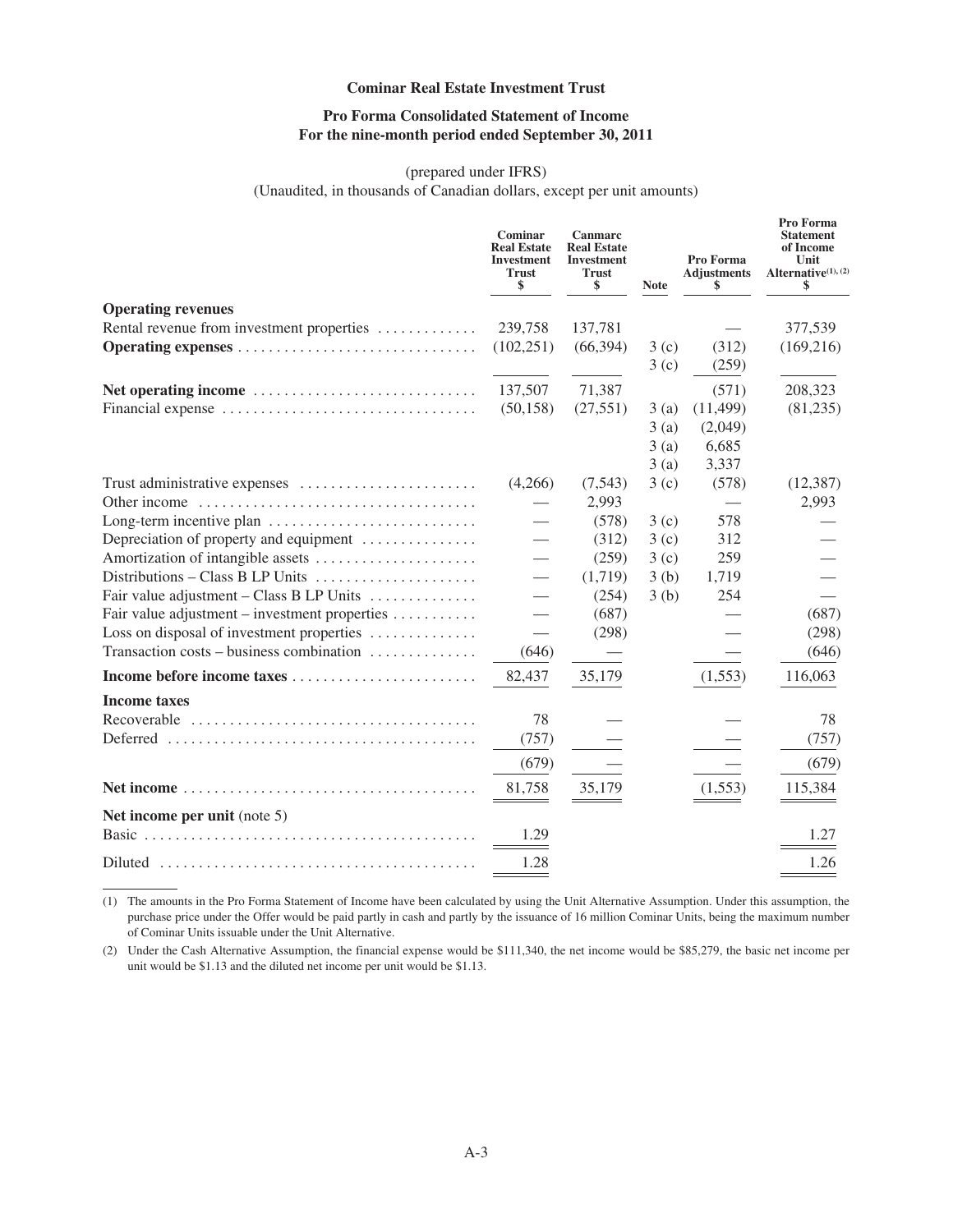# **Pro Forma Consolidated Statement of Income For the year ended December 31, 2010**

# (prepared under IFRS)

(Unaudited, in thousands of Canadian dollars, except per unit amounts)

|                                                                                                                                                             | Cominar<br><b>Real Estate</b><br><b>Investment</b><br><b>Trust</b><br>\$ | Canmarc<br><b>Real Estate</b><br><b>Investment</b><br><b>Trust</b><br><b>Period from</b><br>May 25, 2010<br>to<br>December 31,<br>2010<br>(Note 6)<br>\$ | <b>Note</b>                   | Pro Forma<br><b>Adjustments</b><br>\$          | Pro Forma<br><b>Statement</b><br>of Income<br>Unit<br>Alternative $(1)$ , $(2)$<br>\$ |
|-------------------------------------------------------------------------------------------------------------------------------------------------------------|--------------------------------------------------------------------------|----------------------------------------------------------------------------------------------------------------------------------------------------------|-------------------------------|------------------------------------------------|---------------------------------------------------------------------------------------|
| <b>Operating revenues</b>                                                                                                                                   |                                                                          |                                                                                                                                                          |                               |                                                |                                                                                       |
| Rental revenue from investment properties<br>Operating expenses                                                                                             | 282,385<br>(117,627)                                                     | 92,759<br>(44,523)                                                                                                                                       | 4(d)                          | (956)                                          | 375,144<br>(163, 106)                                                                 |
| Financial expense                                                                                                                                           | 164,758<br>(56, 636)                                                     | 48,236<br>(19,751)                                                                                                                                       | 4 (a)<br>4(a)<br>4(a)<br>4(a) | (956)<br>(9, 283)<br>(2,253)<br>5,397<br>1,768 | 212,038<br>(80,758)                                                                   |
| Trust administrative expenses<br>Distributions – long-term investment $\dots\dots\dots\dots\dots$                                                           | (5,315)                                                                  | (4,299)<br>943<br>1,078                                                                                                                                  | 4(d)<br>4(d)<br>4(d)          | (160)<br>(943)<br>943                          | (9,774)<br>2,021                                                                      |
| Unit-based compensation expense<br>Depreciation and amortization                                                                                            |                                                                          | (160)<br>(956)                                                                                                                                           | 4(d)<br>4(d)                  | 160<br>956                                     |                                                                                       |
| Business combination, bargain purchase gain<br>Adjustment to investment properties at fair value<br>Fair value adjustment and distribution expenses - Class | 7,198                                                                    | 141,043<br>(4,064)                                                                                                                                       |                               | 4(b) $(141,043)$                               | 3,134                                                                                 |
| Transaction costs – business combination $\dots\dots\dots\dots$                                                                                             | (685)                                                                    | (4,536)<br>(4,957)                                                                                                                                       | 4(c)<br>4(b)                  | 4,536<br>4,957                                 | (685)                                                                                 |
| Income before income taxes                                                                                                                                  | 109,320                                                                  | 152,577                                                                                                                                                  |                               | (135, 921)                                     | 125,976                                                                               |
| Income taxes                                                                                                                                                | (80)                                                                     |                                                                                                                                                          |                               |                                                | (80)                                                                                  |
| $Deferred \dots \dots \dots \dots \dots \dots \dots \dots \dots \dots \dots \dots \dots \dots \dots$                                                        | (446)<br>(526)                                                           |                                                                                                                                                          |                               |                                                | (446)<br>(526)                                                                        |
|                                                                                                                                                             | 108,794                                                                  | 152,577                                                                                                                                                  |                               | (135, 921)                                     | 125,450                                                                               |
| Net income per unit                                                                                                                                         |                                                                          |                                                                                                                                                          |                               |                                                |                                                                                       |
|                                                                                                                                                             | 1.81                                                                     |                                                                                                                                                          |                               |                                                | 1.63                                                                                  |
| $Diluted \dots \dots \dots \dots \dots \dots \dots \dots \dots \dots \dots \dots \dots$                                                                     | 1.80                                                                     |                                                                                                                                                          |                               |                                                | 1.62                                                                                  |

(1) The amounts in the Pro Forma Statement of Income have been calculated by using the Unit Alternative Assumption. Under this assumption, the purchase price under the Offer would be paid partly in cash and partly by the issuance of 16 million Cominar Units, being the maximum number of Cominar Units issuable under the Unit Alternative.

(2) Under the Cash Alternative Assumption, the financial expense would be \$100,610, the net income would be \$105,598, the basic net income per unit would be \$1.57 and the diluted net income per unit would be \$1.56.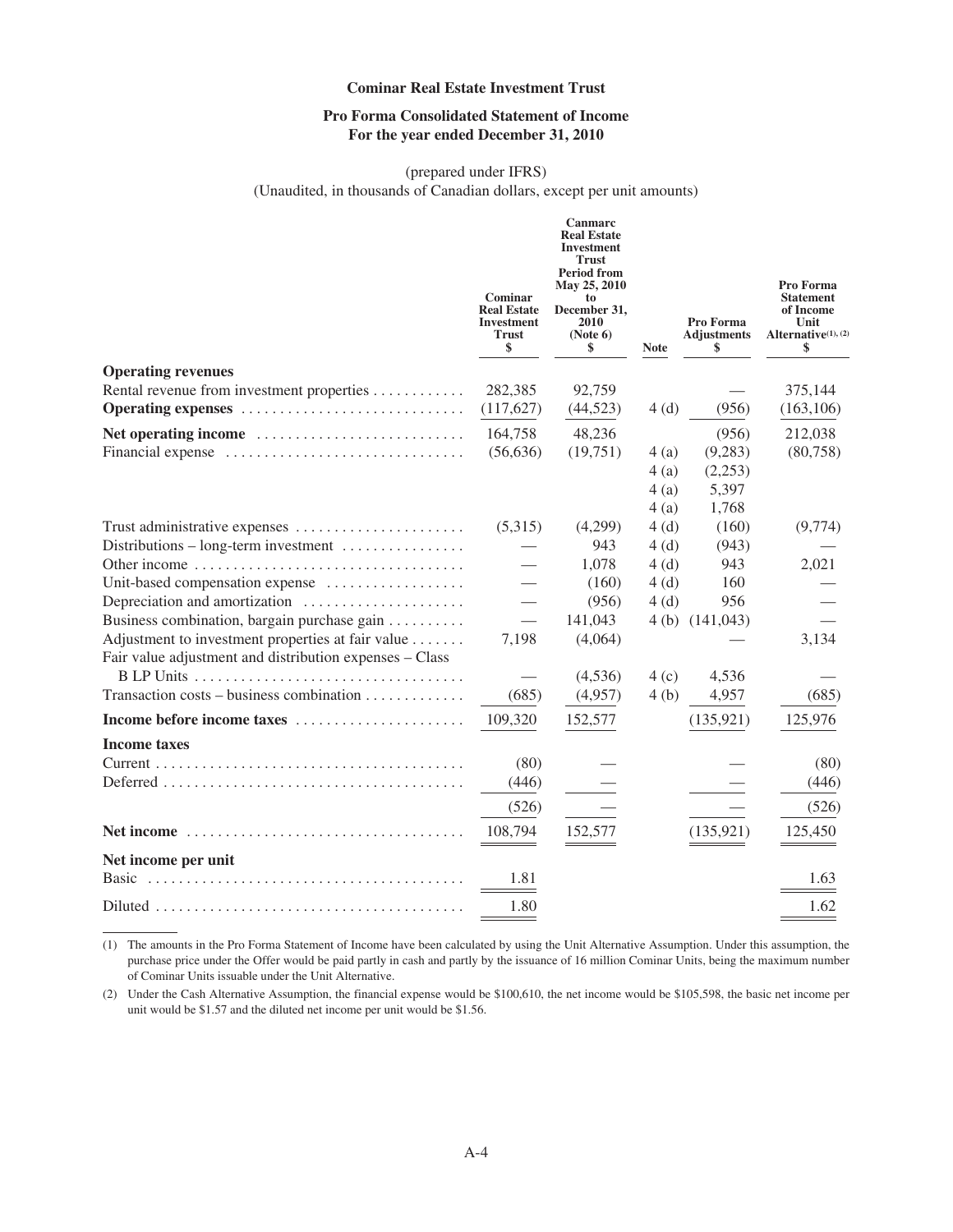# **Notes to the Pro Forma Consolidated Financial Statements**

(Unaudited, in thousands of Canadian dollars, except per unit amounts)

#### **1 Basis of presentation**

The unaudited pro forma consolidated balance sheet and unaudited pro forma consolidated statements of income of Cominar Real Estate Investment Trust ("Cominar" or the "Trust") as at September 30, 2011 and for the nine-month period ended September 30, 2011 and the year ended December 31, 2010, have been prepared by management of Cominar to give effect to the proposed acquisition (the "Acquisition") of all the issued and outstanding units of Canmarc Real Estate Investment Trust ("Canmarc") by Cominar on the basis of the assumptions and adjustments described below.

In the opinion of management, the unaudited pro forma consolidated balance sheet and unaudited pro forma consolidated statements of income as at September 30, 2011 and for the nine-month period ended September 30, 2011 and for the year ended December 31, 2010, include all adjustments necessary for the fair presentation of the transaction in accordance with International Financial Reporting Standards ("IFRS") on a basis consistent with Cominar's accounting policies applied in the condensed interim consolidated financial statements for the quarter ended September 30, 2011.

The unaudited pro forma consolidated financial statements may not be indicative of the financial position that would have prevailed and operating results that would have been obtained if the transactions had taken place on the dates indicated or of the financial position or operating results which may be obtained in the future. The unaudited pro forma consolidated financial statements are not a forecast or projection of future results. The actual financial position and results of operations of the Trust for any period following the closing of the Acquisition will likely vary from the amounts set forth in the unaudited pro forma consolidated financial statements and such variation may be material.

The unaudited pro forma consolidated financial statements should be read in conjunction with the unaudited interim consolidated financial statements of Cominar as at and for the three months ended March 31, 2011 and the three and nine month periods ended September 30, 2011, both of which prepared in accordance with IAS 34, *Interim Financial Reporting* ("IAS 34"), the unaudited interim consolidated financial statements of Canmarc as at and for the three and nine month periods ended September 30, 2011, prepared in accordance with IAS 34, and the audited consolidated financial statements of Cominar and Canmarc as at and for the year ended December 31, 2010, both of which prepared in accordance with Canadian Generally Accepted Accounting Principles ("Canadian GAAP") prior to the transition to IFRS.

The unaudited pro forma consolidated balance sheet as at September 30, 2011, has been prepared using information from the unaudited consolidated balance sheet of Cominar as at September 30, 2011, the unaudited consolidated statement of financial position of Canmarc as at September 30, 2011, and the adjustments and assumptions outlined below. The unaudited pro forma consolidated balance sheet gives effect to the Acquisition as if it had occurred on September 30, 2011.

The unaudited pro forma consolidated statement of income for the nine-month period ended September 30, 2011, has been prepared using information from the unaudited consolidated statement of comprehensive income of Cominar for the nine-month period ended September 30, 2011, the unaudited consolidated statement of income of Canmarc for the nine-month period ended September 30, 2011, and the adjustments and assumptions outlined below. The unaudited pro forma consolidated statement of income for the nine-month period ended September 30, 2011 gives effect to the Acquisition as if it had occurred on May 25, 2010, the date of formation of Canmarc.

The unaudited pro forma consolidated statement of income for the year ended December 31, 2010, has been prepared using information from the unaudited consolidated statement of comprehensive income of Cominar for the year ended December 31, 2010 as disclosed in the notes to Cominar's unaudited condensed interim consolidated financial statements as at and for the three months ended March 31, 2011 in conjunction with Cominar' first time adoption of IFRS, the audited consolidated statement of earnings and comprehensive earnings of Canmarc for the period of May 25, 2010 to December 31, 2010 prepared in accordance with Canadian GAAP, the unaudited reconciliation of net income and comprehensive income of Canmarc for the period of May 25 to December 31, 2010 as disclosed in the notes to Canmarc's unaudited interim consolidated financial statements as at and for the three and nine month periods ended September 30, 2011 in conjunction with Canmarc's first time adoption of IFRS, and the adjustments and assumptions outlined below. The unaudited pro forma consolidated statement of income for the year ended December 31, 2010 gives effect to the Acquisition as if it had occurred on May 25, 2010, the date of formation of Canmarc.

#### **2 Pro forma assumptions and consolidated balance sheet adjustments**

#### (a) Public offerings of Cominar Units

On October 20, 2011, Cominar issued 5,207,000 units for net proceeds of \$107,472 under a public offering. On December 22, 2011, Cominar issued 6,594,100 units for net proceeds of \$137,701 under a public offering. The net proceeds from these public offerings were used to pay down Cominar's outstanding bank indebtedness under current credit facilities and the excess is assumed to be kept in cash for general corporate purposes. These public offerings are included in the pro forma adjustments as they have a direct impact on the amounts required to be drawn on the credit facilities for the Acquisition and the refinancing of Canmarc credit facilities.

#### (b) Prior acquisition of Canmarc Units by Cominar

As at September 30, 2011, Cominar held 2,372,500 units of Canmarc. The investment in Canmarc Units is recorded at an amount of \$28,968 under Prepaid expenses and other assets by Cominar as at September 30, 2011.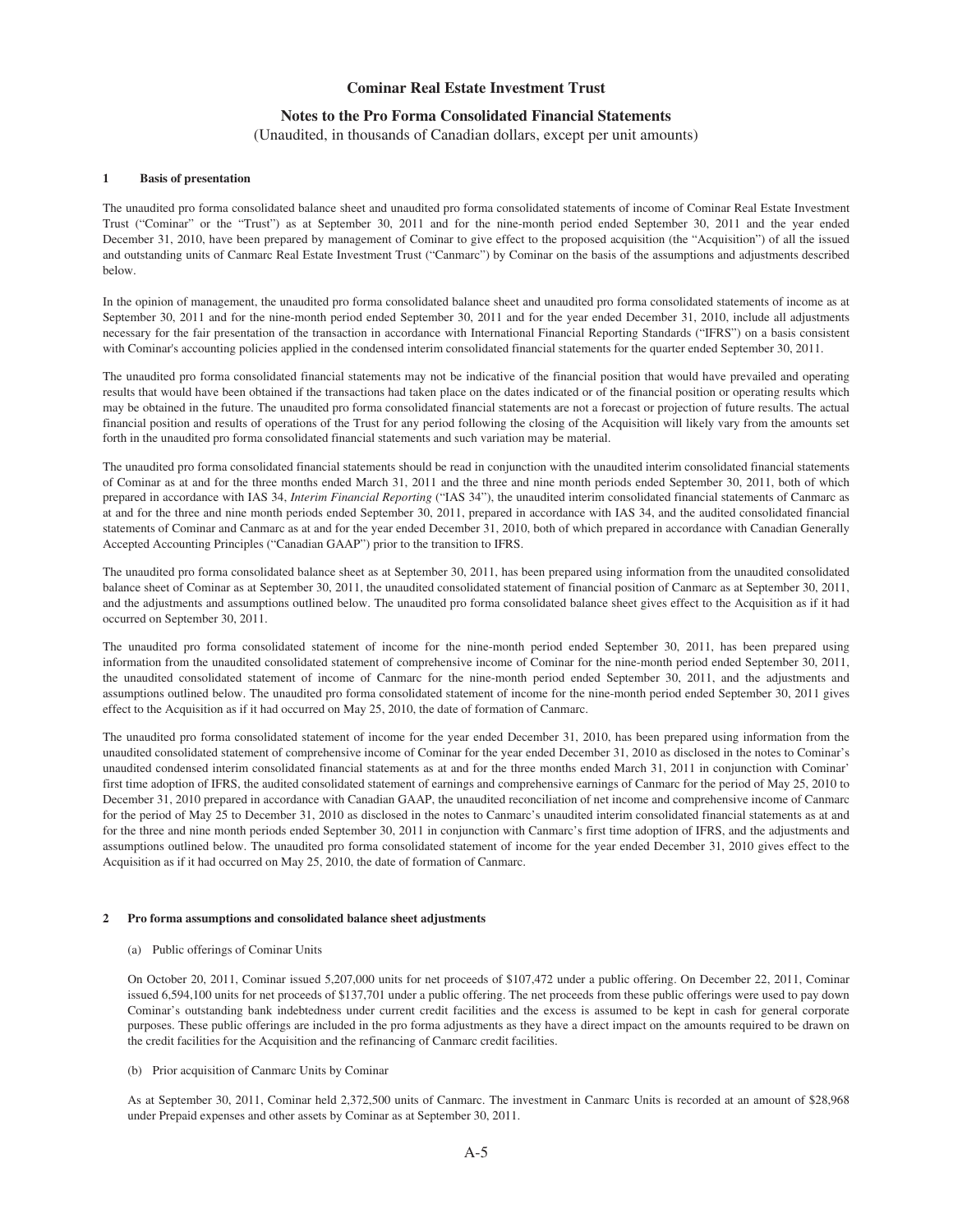# **Notes to the Pro Forma Consolidated Financial Statements**

(Unaudited, in thousands of Canadian dollars, except per unit amounts)

#### (c) Proposed acquisition of Canmarc

The acquisition is assumed to be paid in cash under the Cash Alternative Assumption or to be paid partly in cash and partly by the issuance of a maximum of 16,000,000 Cominar Units under the Unit Alternative Assumption.

Under the Unit Alternative Assumption, Cominar is assumed to purchase 54,784,294 issued and outstanding Canmarc Units as at September 30, 2011, plus 154,182 units of the long-term incentive plan that are assumed to be vesting upon acquisition of control, less 2,372,500 Canmarc Units already held by Cominar as at September 30, 2011, for a total number of 52,565,976 Canmarc Units at \$16.50 per unit, of which 21,033,259 units will be paid by the issuance of 16,000,000 Cominar Units, for a total consideration of \$919,293, including acquisition costs of \$40,924. The acquisition costs include \$34,750 of transaction costs that are charged directly to Unitholders' equity. These costs are to be written-off through net income but have not resulted in a pro forma adjustment to the pro forma consolidated statements of income since these charges will be non-recurring expenses directly attributable to the Acquisition. Cominar's sources and uses of funds after completion of the offer to purchase contemplated are as follows:

| Unit    | Cash<br>Alternative Alternative |
|---------|---------------------------------|
| 358,080 |                                 |
| 494.568 | 510,000                         |
|         | 336,187                         |
| 73,658  | 73.658                          |
| (7,013) | (7,013)                         |
| 919.293 | 912.832                         |

#### (d) Goodwill

The Acquisition is recorded at its purchase price and the excess of the purchase price over the carrying amount of the net assets acquired has been allocated to mortgages payable and goodwill. As at September 30, 2011, the fair value of the mortgages payable is \$746,540, being \$41,000 over the carrying amount as per the unaudited interim financial statements of Canmarc. The allocation of the purchase price is preliminary. The allocation of the fair value of the net assets acquired and the goodwill may differ upon finalization of the purchase price allocation.

| Purchase price                                                                           | Unit<br><b>Alternative</b> | Cash<br><b>Alternative</b> |
|------------------------------------------------------------------------------------------|----------------------------|----------------------------|
| 21,033,259 Canmarc Units payable by the issuance of $16,000,000$ Cominar Units x \$22.38 | 358,080                    |                            |
|                                                                                          | 520,290                    |                            |
|                                                                                          |                            | 867,339                    |
|                                                                                          | 39,146                     | 39,146                     |
|                                                                                          | (689, 035)                 | (689, 035)                 |
|                                                                                          | (739)                      | (739)                      |
|                                                                                          | 227,742                    | 216.711                    |

#### (e) Bank indebtedness for the Acquisition

Cominar has entered into a credit facilities agreement and is assumed to draw \$494,568 on the Revolving Loan bearing interest at a variable rate, repayable in 2 years and 3 years and to draw nil on the Equity Bridge Loan repayable within a year and bearing interest at a variable rate with an increasing spread over the term of the Equity Bridge Loan.

Financing costs related to the credit facilities amount to \$6,174. These costs will be amortized over the respective term of the facilities. Financing costs related to the Revolving Loan are classified as an asset in the Prepaid expenses and other assets and the financing costs related to the Equity Bridge Loan and the Mortgage Bridge Loan are presented against the bank indebtedness.

#### (f) Unitholder's equity

The pro forma adjustment to the Unitholders' equity reconciles as follows:

| $\frac{\ }{s}$ |
|----------------|
|                |
|                |
|                |
|                |
|                |
|                |
| (355.526)      |

#### (g) Reclassification

Reclassification adjustments have been made to Canmarc's presentation to be in accordance with Cominar's presentation.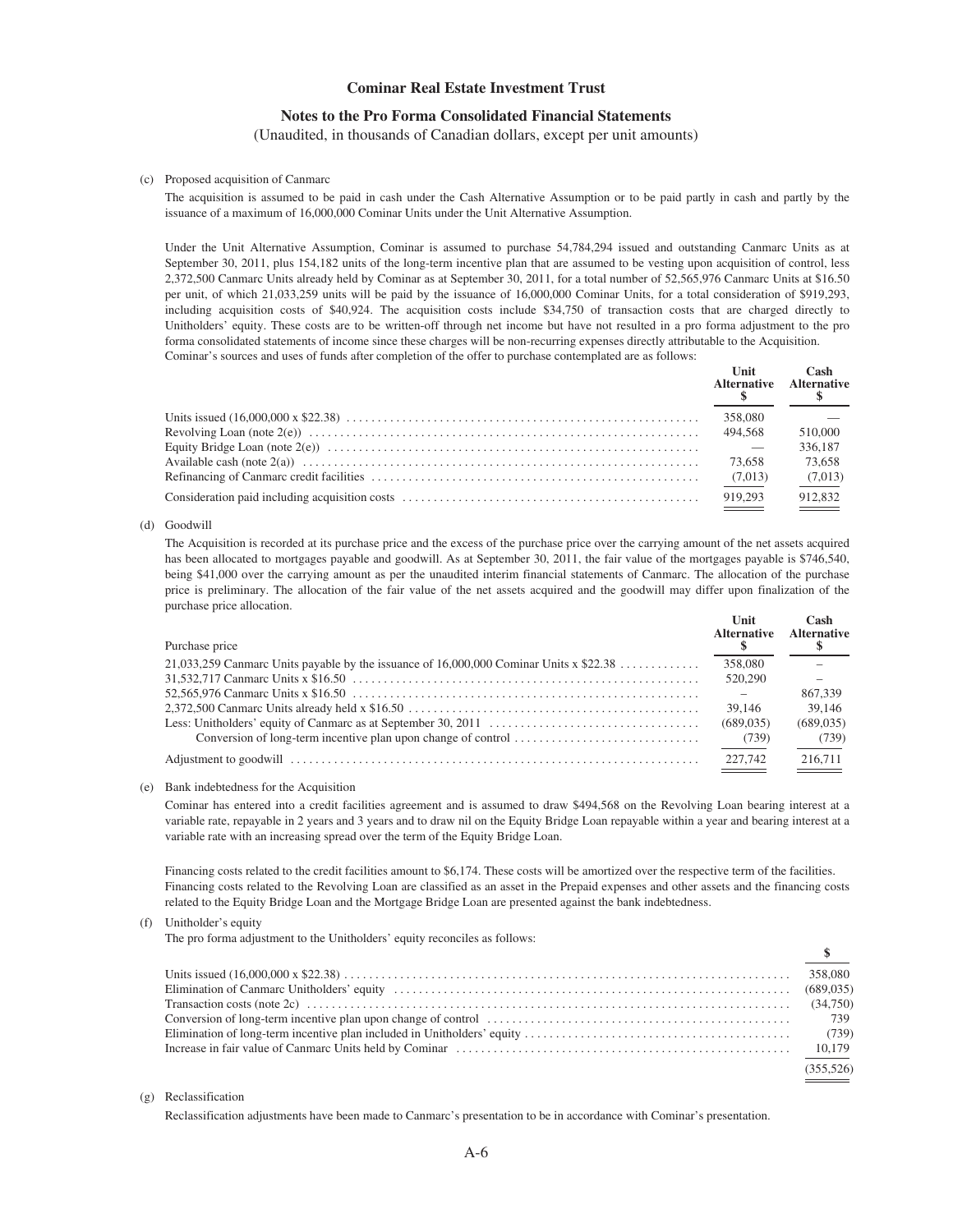# **Notes to the Pro Forma Consolidated Financial Statements**

(Unaudited, in thousands of Canadian dollars, except per unit amounts)

#### **3 Pro forma assumptions and statement of income adjustments for the nine month period ended September 30, 2011**

(a) Financial expense

Financial expense has been adjusted to reflect the interest expense on the Trust's financing for the Acquisition, the duration fee and the amortization of financing costs for the nine months ended September 30, 2011. Interest expenses relating to the credit facilities would amount to a total of \$11,499.

The amortization expense of the related financing costs represents a total amount of \$2,049.

An adjustment has been made to recognize the amortization of the \$41,000 increase in fair value of Canmarc's mortgages payable over their estimated remaining life of 4.6 years. This amount of \$6,685 is presented against the financial expense.

Interest expense related to Cominar and Canmarc bank indebtedness has been removed since it is assumed to have been repaid and refinanced as at May 25, 2010, as mentioned in Notes 2(a) and 2(c), respectively.

(b) Class B LP Units

As at September 30, 2011, all Class B LP Units issued by one of Canmarc's subsidiary were exchanged for Canmarc Units. The adjustment removes the expenses related to the distributions and the fair value adjustment of the Class B LP Units.

(c) Reclassification

Reclassification adjustments have been made to Canmarc's presentation to be in accordance with Cominar's presentation.

#### **4 Pro forma assumptions and statement of income adjustments for the year ended December 31, 2010**

(a) Financial expense

Financial expense has been adjusted to reflect the interest expense on the Trust's financing for the Acquisition, the duration fee and the amortization of financing costs for the year ended December 31, 2010. Interest expenses relating to the credit facilities would amount to a total of \$9,283.

The amortization expense of the related financing costs represents a total amount of \$2,253.

An adjustment has been made to recognize the amortization of the \$41,000 increase in fair value of Canmarc's mortgages payable over their estimated remaining life of 4.6 years. This amount of \$5,397 is presented against the financial expense.

Interest expense related to Cominar and Canmarc bank indebtedness has been removed since it is assumed to have been repaid and refinanced as at May 25, 2010, as mentioned in Notes 2(a) and 2(c), respectively.

(b) Business combination

The pro forma statement of income for the year ended December 31, 2010, gives effect to the Acquisition as if it had occurred on May 25, 2010. Adjustments have been made to eliminate the bargain purchase gain and the transaction costs reported by Canmarc relating to the May 25, 2010 business combination that lead to the formation of Canmarc.

(c) Class B LP Units

As at September 30, 2011, all Class B LP Units issued by one of Canmarc's subsidiary were exchanged for Canmarc Units. The adjustment removes the expenses related to the distributions and the fair value adjustment of the Class B LP Units.

(d) Reclassification

Reclassification adjustments have been made to Canmarc's presentation to be in accordance with Cominar's presentation.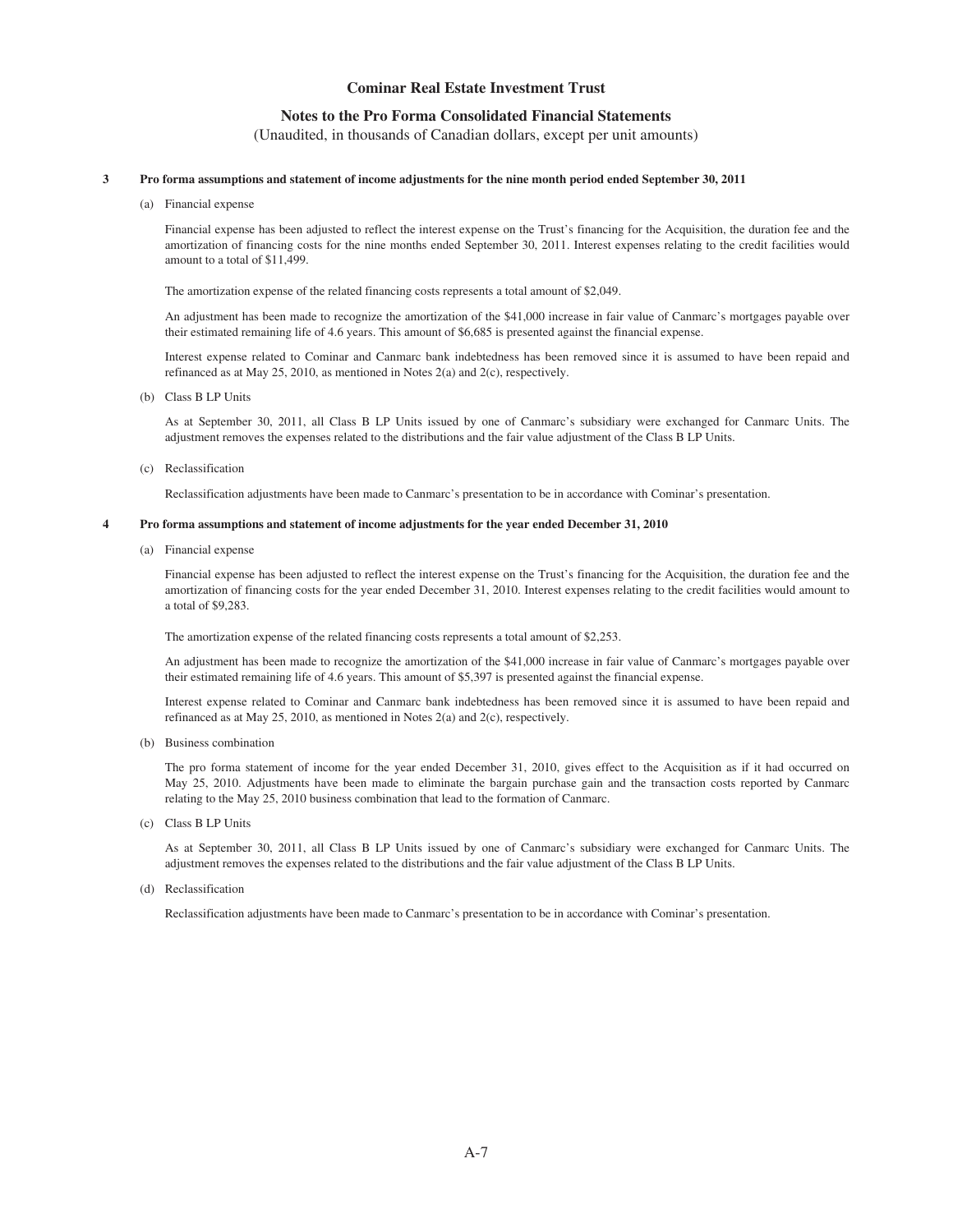# **Notes to the Pro Forma Consolidated Financial Statements**

(Unaudited, in thousands of Canadian dollars, except per unit amounts)

# **5 Cominar pro forma units outstanding and net income per unit**

The average number of units used in the computation of pro forma basic and diluted net income per unit has been determined as follows:

|                                                                                             |                      | <b>Basic</b>          | <b>Diluted</b>       |                              |  |
|---------------------------------------------------------------------------------------------|----------------------|-----------------------|----------------------|------------------------------|--|
| (in thousands of units)                                                                     | 2011<br>$(9$ months) | 2010<br>$(12$ months) | 2011<br>$(9$ months) | <b>2010</b><br>$(12$ months) |  |
| Weighted average number of Cominar Units issued and outstanding $\dots\dots\dots\dots\dots$ | 63,367               | 60,055                | 63.755               | 60,401                       |  |
|                                                                                             | 16,000               | $9.688^{(1)}$         | 16,000               | $9,688^{(1)}$                |  |
| Units issued under October 20, 2011 public offering                                         | 5.207                | $3.153^{(2)}$         | 5.207                | $3.153^{(2)}$                |  |
| Units issued under December 22, 2011 public offering                                        | 6,594                | $3.993^{(3)}$         | 6,594                | $3.993^{(3)}$                |  |
| <b>Pro forma weighted average units outstanding of Cominar</b>                              | 91,168               | 76,889                | 91.556               | 77,235<br>_____              |  |
|                                                                                             | \$115,384            | \$125,450             | \$115,384            | \$125,450                    |  |
|                                                                                             | 1.27                 | 1.63<br>S.            | 1.26                 | 1.62                         |  |

(1) Assuming the issuance of 16,000,000 Cominar Units on May 25, 2010 for the Acquisition (note 2 (c))

(2) Assuming the issuance of 5,207,000 Cominar Units on May 25, 2010 from the October 20, 2011 public offering (note 2 (a))

(3) Assuming the issuance of 6,594,100 Cominar Units on May 25, 2010 from the December 22, 2011 public offering (note 2 (a))

# **6 Canmarc income statement information in accordance with IFRS for the period from May 25, 2010 to December 31, 2010**

|                                                                    | Canadian<br><b>GAAP</b><br>S | <b>IFRS</b><br><b>Adjustments</b> | <b>IFRS</b><br>S. |
|--------------------------------------------------------------------|------------------------------|-----------------------------------|-------------------|
| <b>Operating revenues</b>                                          |                              |                                   |                   |
|                                                                    | 92,759                       |                                   | 92,759            |
|                                                                    | (44, 523)                    |                                   | (44, 523)         |
|                                                                    | 48.236                       |                                   | 48.236            |
|                                                                    | (19,751)                     |                                   | (19,751)          |
|                                                                    | (4,299)                      |                                   | (4,299)           |
|                                                                    | 943                          |                                   | 943               |
|                                                                    | 1,078                        |                                   | 1,078             |
|                                                                    | (160)                        |                                   | (160)             |
|                                                                    | (9,717)                      | 8.761                             | (956)             |
|                                                                    |                              | 141,043                           | 141,043           |
|                                                                    |                              | (4,957)                           | (4,957)           |
|                                                                    |                              | (4,064)                           | (4,064)           |
| Fair value adjustment and distribution expenses – Class B LP Units |                              | (4,536)                           | (4,536)           |
|                                                                    | 16.330                       | 136,247                           | 152,577           |
|                                                                    | (1,218)                      | 1,218                             |                   |
|                                                                    | 15.112                       | 137,465                           | 152,577           |